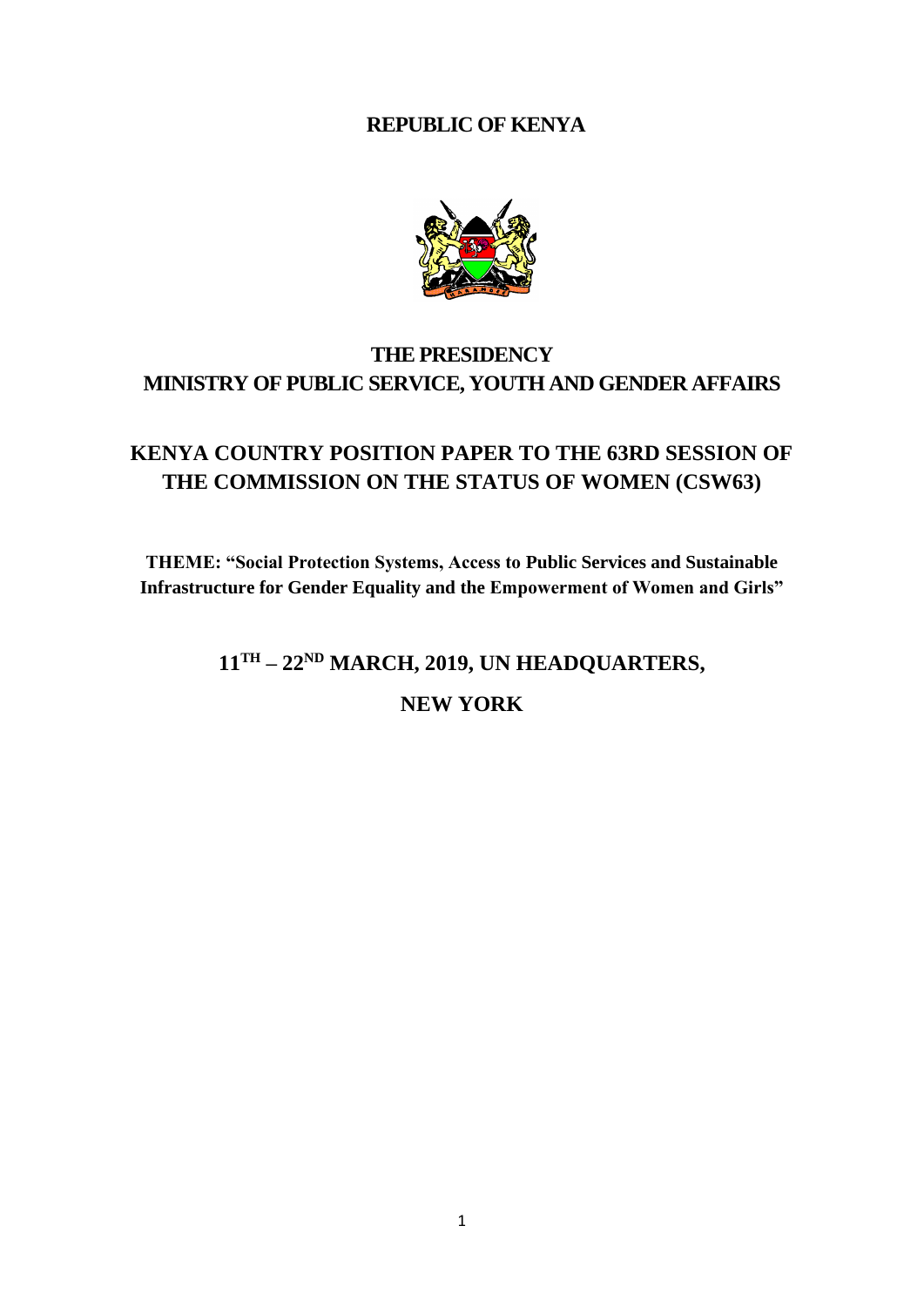# **Abbreviations and Acronyms**

| <b>AGPO</b>   | <b>Access to Government Procurement Opportunities</b>                      |
|---------------|----------------------------------------------------------------------------|
| ASAL          | Arid and semi-arid lands                                                   |
| AU            | <b>African Union</b>                                                       |
| <b>CEDAW</b>  | Convention on the Elimination of All Forms of Discrimination Against Women |
| <b>CESCR</b>  | Committee on Economic, Social and Cultural Rights                          |
| <b>CLTS</b>   | Community-led total sanitation                                             |
| <b>CSPF</b>   | <b>Consolidated Social Protection Fund</b>                                 |
| <b>FGM</b>    | Female genital mutilation                                                  |
| <b>GBV</b>    | Gender based violence                                                      |
| <b>GBVRC</b>  | Gender based violence recovery centre                                      |
| <b>KENSUP</b> | Kenya Slum Upgrading Program                                               |
| <b>KISIP</b>  | Kenya Informal Settlement Improvement Program                              |
| <b>MDAs</b>   | Ministries, departments and agencies                                       |
| <b>MTP</b>    | Mid term plan                                                              |
| <b>NGAAF</b>  | National Government Affirmative Action Fund                                |
| <b>NHIF</b>   | National Hospital Insurance Fund                                           |
| <b>NMK</b>    | Njaa Marufuku Kenya                                                        |
| <b>NSPP</b>   | National Social Protection Policy                                          |
| ODF           | Open defecation free                                                       |
| OVC           | Orphans and vulnerable children                                            |
| <b>PPP</b>    | <b>Public Private Partnerships</b>                                         |
| <b>SDG</b>    | <b>Sustainable Development Goal</b>                                        |
| <b>UHC</b>    | Universal health coverage                                                  |
| <b>UNCRC</b>  | United Nations Convention on the Rights of the Child                       |
| <b>UNSCR</b>  | <b>UN Security Council Resolution</b>                                      |
| <b>WASH</b>   | Water, sanitation and hygiene                                              |
| <b>WEP</b>    | Women Enterprise Fund                                                      |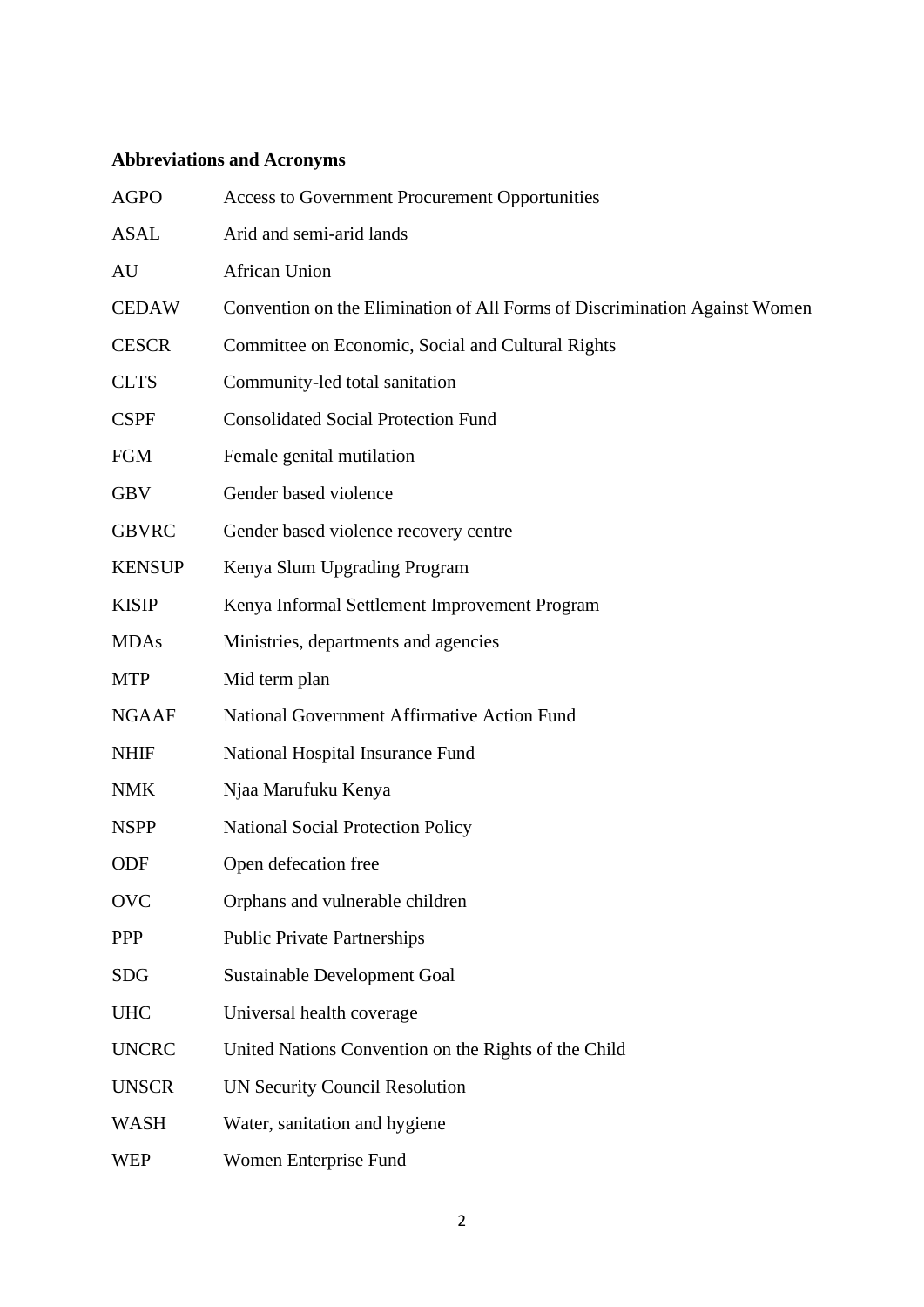# **TABLE OF CONTENTS**

| 1. |     |                                                        |  |
|----|-----|--------------------------------------------------------|--|
|    | 1.1 |                                                        |  |
| 2. |     |                                                        |  |
| 3. |     |                                                        |  |
|    | 3.1 |                                                        |  |
|    | 3.2 |                                                        |  |
|    |     |                                                        |  |
|    |     |                                                        |  |
|    |     |                                                        |  |
|    |     |                                                        |  |
|    |     |                                                        |  |
| 4. |     | PROGRAMMES AND INTERVENTIONS FOR SOCIAL PROTECTION  19 |  |
|    | 4.1 |                                                        |  |
|    | 4.2 |                                                        |  |
|    |     |                                                        |  |
|    |     |                                                        |  |
|    |     |                                                        |  |
|    |     |                                                        |  |
|    |     |                                                        |  |
|    |     |                                                        |  |
|    |     |                                                        |  |
|    | 4.3 |                                                        |  |
|    |     |                                                        |  |
|    |     |                                                        |  |
|    |     |                                                        |  |
|    |     |                                                        |  |
|    |     |                                                        |  |
|    | 4.4 |                                                        |  |
|    |     |                                                        |  |
|    |     |                                                        |  |
|    |     |                                                        |  |
|    |     |                                                        |  |
|    | 4.5 |                                                        |  |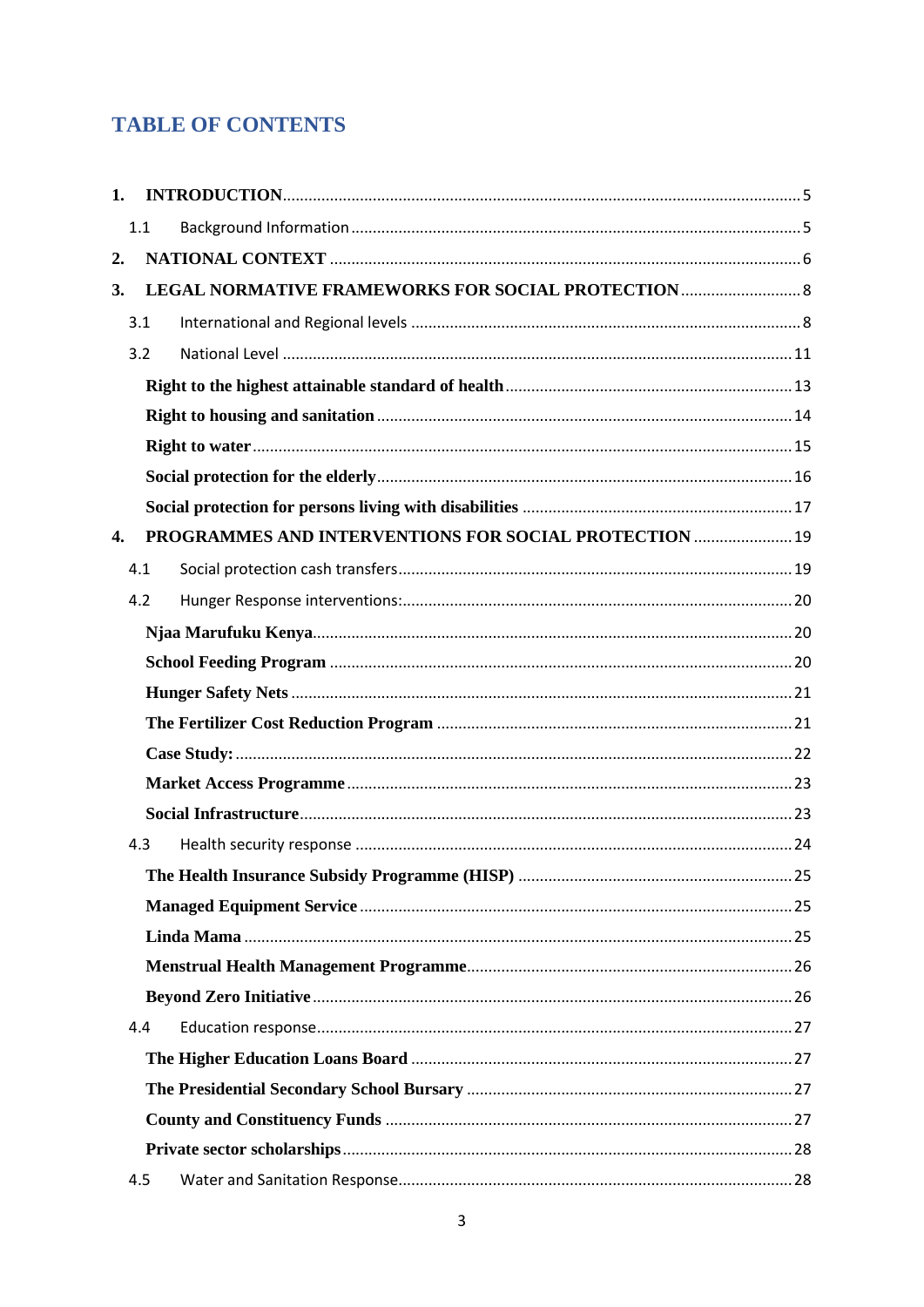|    | 4.6   |                                                                               |  |  |  |
|----|-------|-------------------------------------------------------------------------------|--|--|--|
|    | 4.7   |                                                                               |  |  |  |
|    |       |                                                                               |  |  |  |
|    |       |                                                                               |  |  |  |
|    | 4.8   |                                                                               |  |  |  |
|    | 4.8.1 |                                                                               |  |  |  |
|    | 4.8.2 |                                                                               |  |  |  |
|    | 4.8.3 |                                                                               |  |  |  |
| 5. |       |                                                                               |  |  |  |
|    | 5.1   |                                                                               |  |  |  |
| 6. |       |                                                                               |  |  |  |
|    | 6.1   |                                                                               |  |  |  |
|    |       |                                                                               |  |  |  |
|    |       |                                                                               |  |  |  |
|    |       |                                                                               |  |  |  |
|    |       |                                                                               |  |  |  |
|    |       |                                                                               |  |  |  |
|    |       |                                                                               |  |  |  |
|    |       | Technology and Digital Platforms Infrastructure (Mobile phone technology)  40 |  |  |  |
|    | 6.2   |                                                                               |  |  |  |
|    |       |                                                                               |  |  |  |
|    |       |                                                                               |  |  |  |
|    |       |                                                                               |  |  |  |
|    | 6.3   |                                                                               |  |  |  |
|    | 6.4   |                                                                               |  |  |  |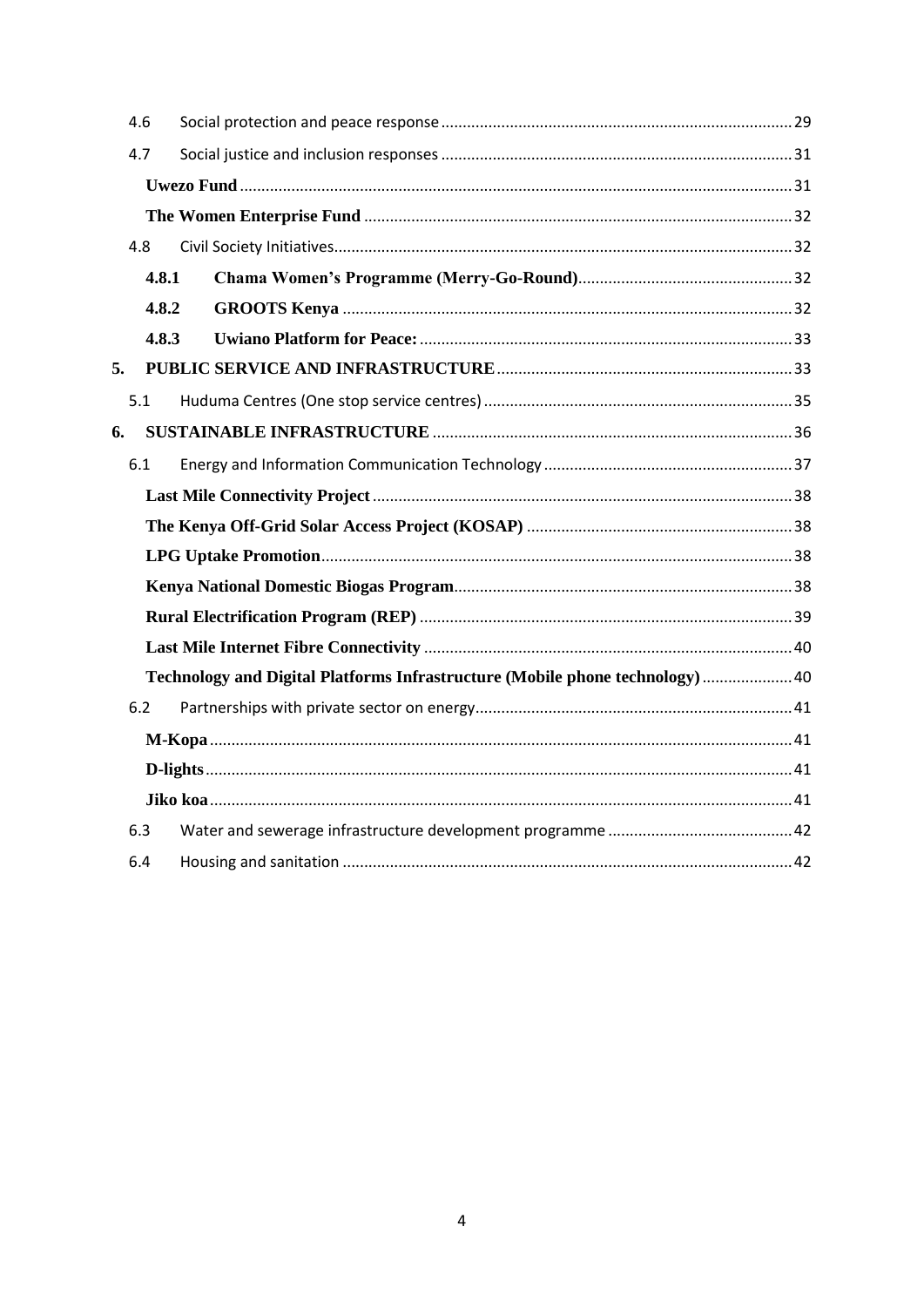# <span id="page-4-0"></span>**1. INTRODUCTION**

## <span id="page-4-1"></span>**1.1 Background Information**

The 63<sup>rd</sup> Session of the Commission on the Status of Women will take place from  $11<sup>th</sup> - 22<sup>nd</sup>$ March, 2019 under the priority theme **"Social protection systems, access to public services and sustainable infrastructure for gender equality and empowerment of women and girls".** The review theme will be the status of implementation of the agreed conclusions of the 60th session around "**Women's empowerment and the link to sustainable development."** 

This report presents the measures undertaken by the Kenyan government to accelerate gender equality and women empowerment through social protection, public services and sustainable infrastructure development.

For purposes of this report, social protection has a wide scope capturing a variety of measures in the form of cash, in kind transfers, insurance as well as policy or legislation. These social protection measures are provided by diverse sectors and encompassed in formal and informal measures. They are designed to address concerns of social justice and exclusion including: providing relief from deprivation; preventing deprivation, enhancing incomes and capabilities.<sup>1</sup>

Social protection benefits provide important relief to women in the face of risks and contingencies, but social protection in itself does not sufficiently address the gender inequalities that lie at the root of women's income insecurity, including their disproportionate responsibility for unpaid care and domestic work. Public services and investments in social infrastructure are essential for reducing and redistributing this work, and thereby facilitating women's access to income through labour markets.<sup>2</sup> This report highlights some of the Government of Kenya's gender-responsive interventions on social protection, access to public services and sustainable infrastructure.

Basic infrastructure and public services are largely provided by the State with operational management and regulatory oversight as public entities. Infrastructure is the physical, human and financial set up and organisation that is required in order to deliver these services. Infrastructure thus encompasses amenities such as roads, information and communication technologies, sanitation, electrical power and water (UN, 2018). Public services such as education, health, water and sanitation are to a great extent provided by the State – through physical infrastructure (roads, schools, hospitals, water pipes), human resources (teachers, doctors, engineers) and by putting in the requisite financial infrastructure (budgets) into place.

<sup>1</sup> Deepta Chopra, Initiating women's empowerment; achieving gender equality, interlinkages amongst social protection, infrastructure and public services ,September 2018 UN Women Expert Group Meeting

<sup>&</sup>lt;sup>2</sup> Dr Shahra Razavi, CSW 2019, Connecting social protection, gender and care, Ministry of Social Affairs and Ministry of Foreign Affairs, Helsinki June 2018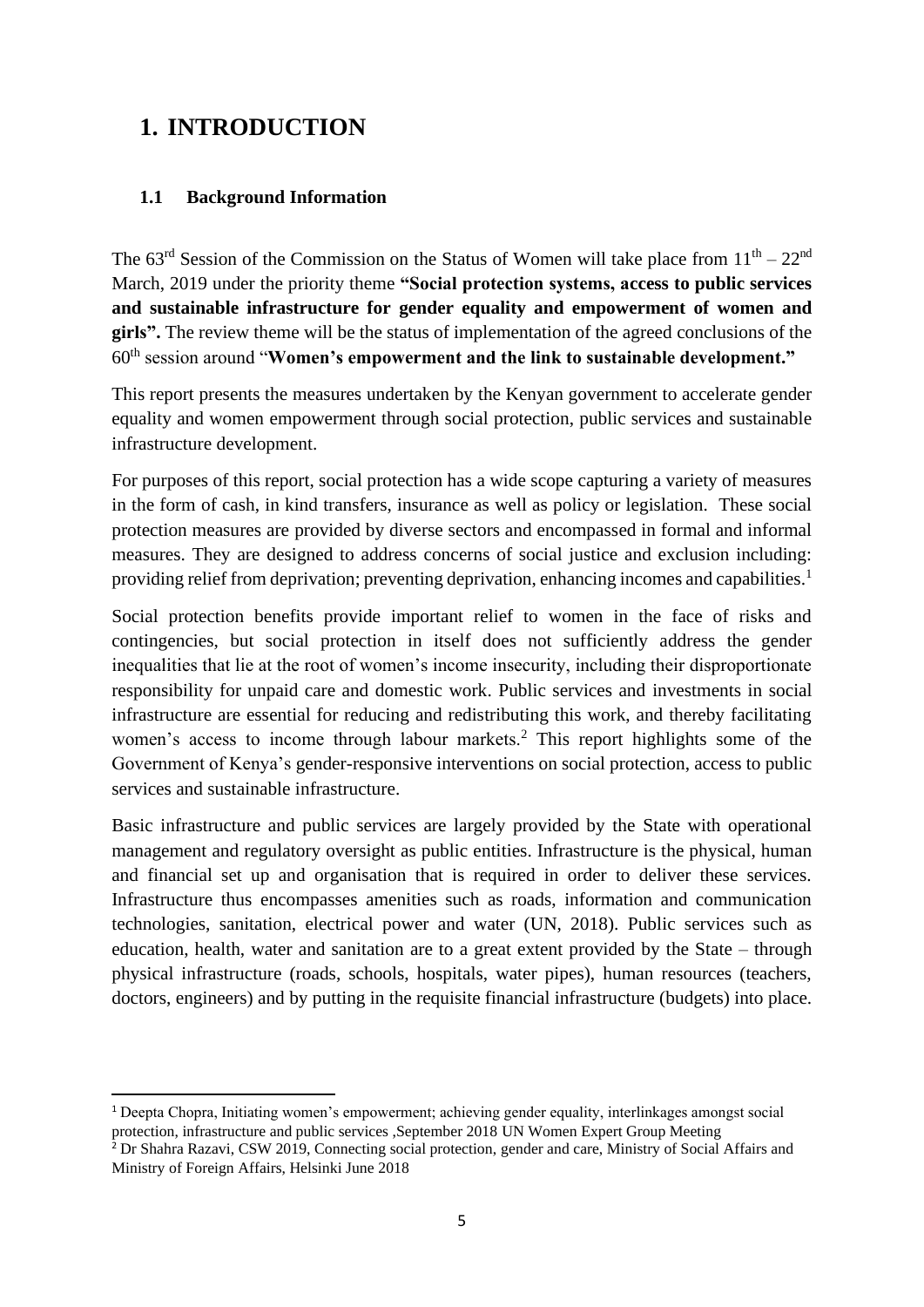# <span id="page-5-0"></span>**2. NATIONAL CONTEXT**

Social protection or social security is a human right and is defined as a set of policies and programs designed to reduce and prevent poverty, vulnerability and social exclusion throughout the life course. <sup>3</sup> Whilst women face some similar risks as men which are likely to expose them to poverty such as illness, unemployment and frailty due to old age, they also encounter gender specific risks including maternity, unpaid family/care work that can intercept their efforts to have an income of their own. Social protection systems are designed to respond to these contingencies by having a mix of contributory schemes and non-contributory tax financed social assistance.<sup>4</sup>

Global experience suggests that social protection programs can accelerate gender equality and women's economic empowerment through: expanding opportunities for paid work; boosting ownership of productive assets; enhancing the control over incomes; increasing social networks and raising awareness of their rights. Women's lower level participation in the paid workforce means that they have less access than men to contributory social protection systems in their own right. In most countries, women are less likely than men to receive a pension in old age and where they do, their benefit levels are usually lower.<sup>5</sup> Globally, only 41 % of mothers with newborns receive a maternity benefit.<sup>6</sup>

Achieving gender equality and women's economic empowerment through social protection programs is also a gateway to realizing broader long-term development goals including education, health, and other social and economic benefits for women, households, and the community at large. For developing economies, designing gender-responsive social protection programs becomes one of the most important steps for redressing unequal power relations between men and women. Policy and legal reform is an effective place to start as it sets a conceptual template that will consciously guide the design and implementation of social protection programs.

Over the years there have been strong government commitments to gender equality globally, but gaps persist. For instance, women in Sub Saharan Africa continue to face constraints in agricultural production and have more limited access to assets, resources and services**,** such as education, credit, technology, and inputs. Their labour market involvement generally continues to lag behind. Women do much more unpaid domestic work than men who are primarily engaged in paid productive work. Literacy levels remain far from universal; the situation being worse for women living in rural areas. Women's autonomy in making decisions over income and expenditures remains constrained due in large part to cultural practices rooted in patriarchy.

<sup>&</sup>lt;sup>3</sup> ILO 2017, World Social Protection Report 2017 – 2019. ILO Geneva UN CESCR (United Nations Committee on Economic, Social and Cultural Rights). 2008. General Comment No. 19 on the Right to Social Security: Art. 9 of the International Covenant on Economic, Social and Cultural Rights (2008). E/C.12/GC/19.

<sup>4</sup> Dr Shahra Razavi, CSW 2019, Connecting social protection, gender and care, Ministry of Social Affairs and Ministry of Foreign Affairs, Helsinki June 2018

<sup>5</sup> UN Women. 2015. *Progress of the World's Women: Transforming Economies, Realizing Rights*. New York 6 ILO 2017, World Social Protection Report 2017 – 2019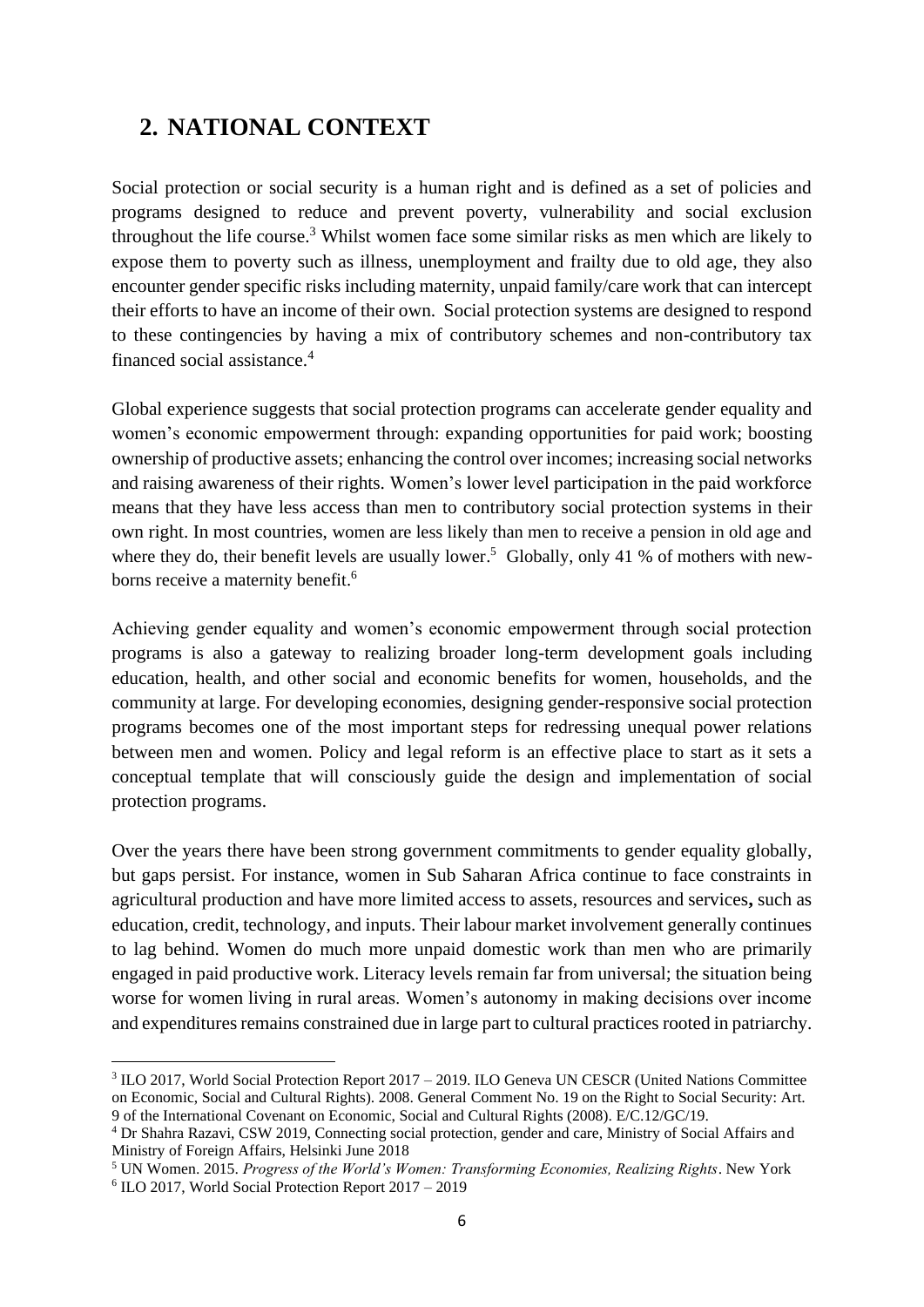Their ownership and control of long-term assets including land is limited. Women face greater challenges in gaining access to financial services in comparison to men, and this limits their economic opportunities.

The Government of Kenya's social protection measures are found in policies and actions, including legislative measures, that are geared towards enhancing the capacity of and opportunities for the poor and vulnerable in order to improve and sustain their lives, livelihoods, and welfare, and that enable income-earners to earn a reasonable level of income through decent work. They are also aimed at improving access to affordable healthcare, social security, and social assistance.

The Government of Kenya has recognised that structural inequalities are the drivers of risks and vulnerabilities that drive poverty and inequalities. As such, its measures can be termed as transformative social protection measures<sup>7</sup>. They comprise of four categories of instruments: Firstly, *provision measures* which provide relief from deprivation. This approach focuses on social assistance and covers a broad range of actions including cash transfers, food aid and responses to life-threatening emergencies to improve resilience and coping mechanisms for vulnerable groups. The second element is *preventive measures* which attempts to prevent deprivation. This approach focuses on strengthening social security and health insurance schemes and pensions. The third category of measures is *promotive* which aims to enhance incomes and capabilities. This approach seeks to strengthen interventions aimed at enhancing livelihoods and productivity, such as conditional cash transfers, public works programmes, affordable health charges, child protection services, food for work, and school feeding programs in order to reduce households' susceptibility to social risks. The fourth category is *transformative measures* that seek to address concerns of social injustice and exclusion. This approach supports the formulation of policies and the enactment of laws and regulations including the development of evidence-based programs for social protection, enforcement of a statutory minimum wage, maternity benefits, inheritance rights, anti-discrimination legislation, anti-stigma campaigns, anti-corruption legislation, policies on fee-free education, and regulations on safe classroom environments to avoid the exclusion of vulnerable children and girls.

In Kenya, some of examples of these measures include: expanding women's presence in the labour market through consistent implementation and monitoring of affirmative action for women in public and private sector; expanding access to credit, technology and inputs through capacity strengthening of farmers through the Njaa Marufuku Kenya program; favourable Huduma Bora services, reservation of 30% of government spending for women, youth and persons with disabilities; reforms to ease business registrations; the adoption of user-friendly interfaces for filing of tax returns, as well as an enabling legal environment for nongovernmental organisations and community based organisations to advance women's rights and empowerment. These measures are detailed further in this report.

<sup>7</sup> Sabates-Wheeler and Devereux 2007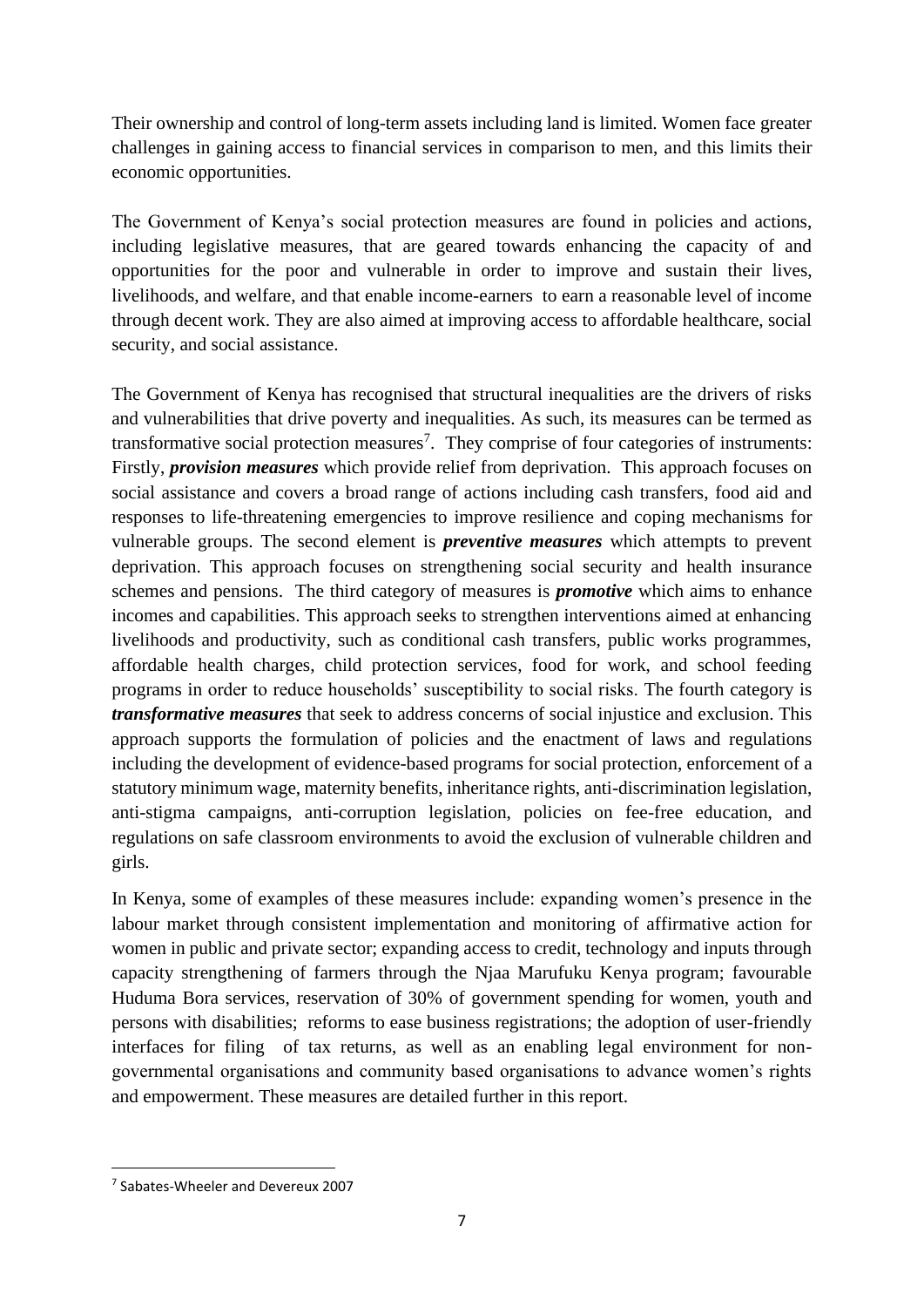# <span id="page-7-0"></span>**3. LEGAL NORMATIVE FRAMEWORKS FOR SOCIAL PROTECTION**

This section of the report examines the normative legal and policy frameworks that Kenya has committed itself to internationally and domestically. These frameworks are analysed within the context of the opportunities they present towards enhancing gender equality and women's empowerment through social protection, access to public services and sustainable infrastructure.

#### <span id="page-7-1"></span>**3.1 International and Regional levels**

Kenya ascribes to a range of international, regional and national normative frameworks that advance concrete measures for the realization of gender equality and empowerment of women and girls within the context of social protection, access to public services and sustainable infrastructure.

Achieving gender equality was one of the key objectives in Millennium Development Goals (2000), which articulated social protection, infrastructure and public services as some of the focus areas that can lead to gender equality and women's empowerment.

The right to social security is enshrined in several human rights instruments. Whilst the Universal Declaration of Human Rights 1948, is not legally binding it has provided the foundation for the recognition of social security rights as Article 2 enshrines the principle of freedom from discrimination. Article 25 recognises the right of everyone to and adequate standard of living, and security in the event of unemployment, sickness, disability, widowhood, old age and other lack of livelihood in circumstances beyond his or her control. Article 26 proclaims the right to free education for everyone especially at the elementary and fundamental stages of education and stipulates that education be directed to the full development of the human personality. The International Covenant on Economic, Social and Cultural Rights, 1966 has an elaborate articulation of these rights. Article 9 recognises the right of everyone to social security, Article 10 (2) recognises the right to working mothers "to adequate social security benefits." Article 10(3) requires States Parties to undertake special measures of protection and assistance for children and young persons. The right to an adequate standard of living, including adequate food, clothing and housing is provided for in Article 11; Article 12 provides for the right to the highest attainable standard of physical and mental health, whilst Article 13 provides for the right to education. The Committee on Economic, Social and Cultural Rights in General Comment 4 has also recommended that states must take the necessary steps to ensure that vulnerable or disadvantaged groups are given priority consideration in gaining access to adequate housing and related resources.

In addition, this right to social protection is articulated for specific population groups including women, children, migrant workers and persons living with disabilities. For instance, the Convention on the Elimination of All Forms of Discrimination against Women (CEDAW 1979) requires States Parties to eliminate discrimination against women to ensure their equal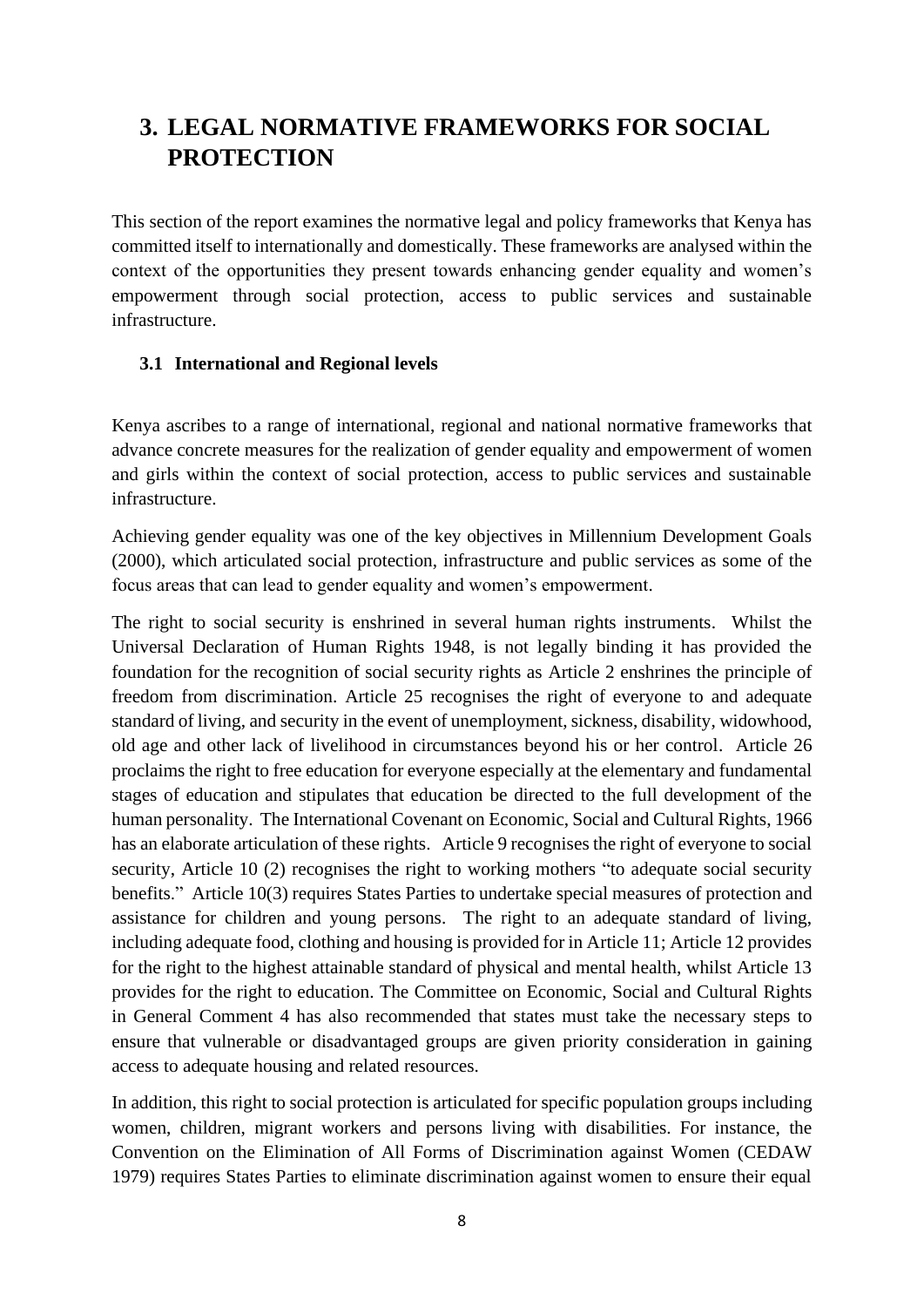enjoyment of the 'right to social security, particularly in cases of retirement, unemployment, sickness, invalidity and old age and other incapacity to work, as well as the right to paid leave' (article 11(e)); Article 11(2)(b) requires States Parties to adopt appropriate measures to introduce social benefits during maternity leave; Article 14(2) recognises the duty of States Parties to eliminate discrimination against women in rural areas and in particular to ensure to such women the right to benefit directly from social security programs. The Convention on the Rights of the Child (1989) protects all children against discrimination and requires that all actions by adults towards children be in the best interest of the child. It also recognises the right of every child to benefit from social security including social insurance. Additionally, Article 27(1) recognises the right of every child to a standard of living adequate for the child's physical, mental, spiritual, moral and social development. Under Article 27 (2) and (3), State Parties must in accordance with national conditions and within their means take appropriate measures to assist parents to implement this right and shall in case of need provide material assistance and support programs, particularly with regard to nutrition, clothing and housing.

The Convention on the Elimination of All Forms of Racial Discrimination (1965) recognises the duty of States Parties to prohibit and eliminate racial discrimination in the enjoyment among others, of the right to social security and social services in Article 5(e)(iv). The International Convention on the Protection of the Rights of All Migrant Workers and Their Families (1990) deals expressly with the social security rights of migrant workers in Articles 27 and 54. The International Labour Organisation Convention No. 102, 1952 on Social Security (Minimum Standards) Convention recognises nine specific branches of social protection systems, namely medical care, sickness benefits, unemployment benefits, old age benefits, unemployment injury benefits, family benefits, maternity benefits, invalidity benefits and survivor's benefits. Minimum requirements are stipulated as to the coverage of the population, the content and level of benefits, the protection of the rights of contributors and beneficiaries and matters of administration. ILO Conventions 100/1951; 101/1958 and 183/2000 stipulate the principle of equal remuneration for men and women workers for work of equal value.

The Beijing Declaration and Platform for Action (1995) recognizes the importance of social protection, public services and infrastructure for poverty eradication and progress for women and girls more broadly. Under critical area of concern  $A^8$ , member States committed to creating 'social security systems wherever they do not exist, or review them with a view to placing individual women and men on an equal footing, at every stage of their lives'. The critical role of infrastructure was recognized under areas F **<sup>9</sup>**and K**<sup>10</sup>** where member States were called upon to 'provide public infrastructure to ensure equal market access for women and men entrepreneurs' and to 'support the development of women's equal access to housing infrastructure, safe water, and sustainable and affordable energy technologies, such as wind, solar, biomass and other renewable sources.'

<sup>&</sup>lt;sup>8</sup> Beijing Platform for Action critical area of concern on women and poverty.

<sup>&</sup>lt;sup>9</sup> Beijing Platform of Action Critical area of Women and the economy

**<sup>10</sup>** Beijing Platform of Action Critical area of concern on Women and the environment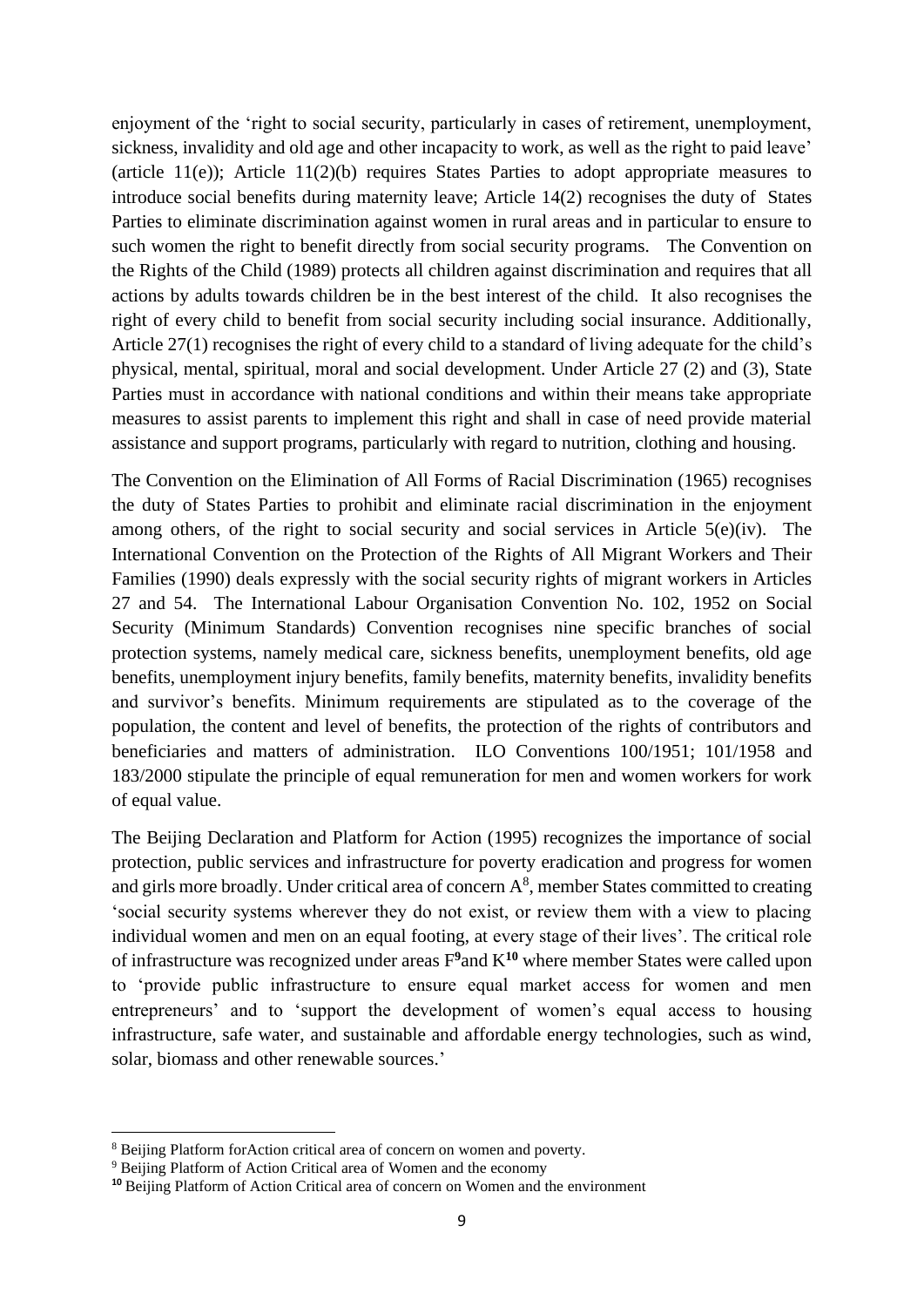In 2010, the General Assembly recognized that safe and clean drinking water and sanitation was a human right 'essential for the full enjoyment of life and all human rights'. Social protection systems, public services and sustainable infrastructure are critical for the realization of these and other rights. Further, the Committee on Economic, Social and Cultural Rights (CESCR) has underscored that the realization of economic and social rights depends on the availability, accessibility, affordability and quality of related services as well as on the adequacy of social protection benefits, such as pensions, family allowances or unemployment benefits.

The 2030 Agenda for Sustainable Development affirms the crucial importance of gender equality and the empowerment of all women and girls as both a goal in its own right and a key ingredient of success across the Agenda as a whole. Social protection, public services and sustainable infrastructure are integral elements of the 2030 Agenda and critical for achieving gender equality and sustainable development across all 17 Goals. In more specific terms; SDG 5 explicitly acknowledges the importance of 'public services, infrastructure and social protection policies' under Target 5.4 on unpaid care and domestic work; SDG 1 underlines the urgency of building social protection systems and measures for all; SDG 2 emphasises the importance of ending hunger; SDG 3 commits to attaining good health and wellbeing; SDG 4 on Inclusive and equitable education; SDG 5; on gender equality; SDG 6 on Clean water and sanitation, SDG 8 around decent work and economic growth; SDG 9 commits to the development of quality, reliable, sustainable and resilient infrastructure with a focus on affordable and equitable access for all; and, SDG 10 calls for fiscal, wage and social protection policies to progressively achieve greater equality.

Social protection for human security protects citizens and assists them towards a secured living. The United Nations Security Council Resolution 1325, was adopted in 2000 and has reaffirmed the crucial role of women in the prevention and resolution of conflicts, peace negotiations, peace-building, peacekeeping, humanitarian response and post-conflict reconstruction, and stresses the importance of their equal participation and full involvement in all efforts for the maintenance and promotion of peace and security.

The African Charter on Human and Peoples Rights does not have an express provision recognising the right to social security. However, certain aspects of the right may be derived from Article 16 on the right to health and Article 18(4) on the right of the aged and persons living with disabilities to special measures of protection. The African Charter on the Rights and Welfare of the Child (AU, adopted 1990, effective 1999) complements the UNCRC with input on African values and recommends affirmative action for girls' education.

The Protocol to the African Charter on Human and Peoples' Rights on the Rights of Women in Africa (2003), commonly referred to as the Maputo Protocol, has been referred to as the African women's bill of rights, $11$  as it contains a comprehensive range of economic, social and political protections. It requires States Parties to combat all forms of discrimination against women through appropriate legislative, institutional and other measures. It covers a range of

<sup>11</sup> Women, Gender and Development Directorate (WGDD) of the African Union Commission: "Maputo Protocol on Women's Rights: A Living Document for Women's Human Rights in Africa."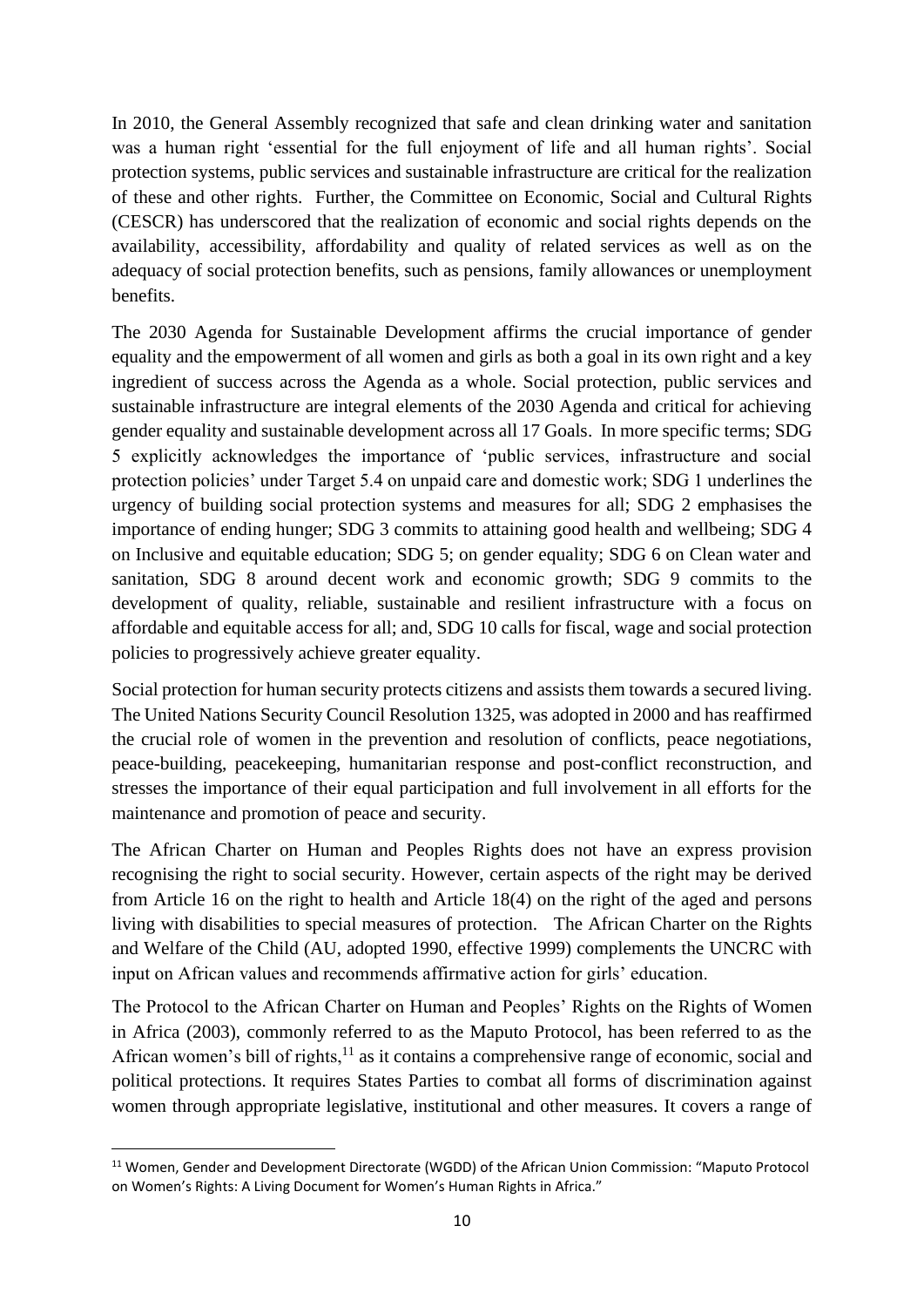rights including: elimination of discrimination against women; right to dignity; right to life, integrity and security of the person; elimination of harmful practices; marriage; separation, divorce and annulment of marriage; access to justice and equal protection before the law; right to participation in political and decision-making processes; right to peace; protection of women in armed conflict; right to education and training; economic and social welfare rights; health reproductive rights, right to food security; right to adequate housing; right to positive cultural context; right to a healthy and sustainable environment; right to sustainable development; widows' right to inheritance; special protection of elderly women; special protection of women with disabilities; and special protection of women in distress.

AU Agenda 2063 recognizes gender inequality as a challenge in Africa that has resulted in women facing disproportionate incidences of poverty, illiteracy and disease. Kenya is in progress to realising the provisions of AU Agenda 2063, particularly Aspiration 6 that seeks to have an Africa where development is people-driven, unleashing the potential of its women and youth. This will be achieved through a multi-pronged approach highlighted in its regional and national commitments.

The East African Community Treaty of 1999 envisions the mainstreaming of gender in all endeavours and enhanced participation of women in cultural, social, political, economic and technological development. Kenya has strived to achieve the commitments spelt out in this treaty through affirmative action for women in employment and providing access to higher education to more girls which has enabled them to gain more skills.

# <span id="page-10-0"></span>**3.2 National Level**

Kenya has robust policies and legislation that promote social protection. The Constitution contains a comprehensive Bill of Rights. Article 43 guarantees all Kenyans their economic, social, and cultural rights. It is explicit in obligating the State to provide "appropriate social security to persons who are unable to support themselves and their dependants"<sup>12</sup> This right is closely linked to other social protection rights, including the right to healthcare, human dignity, reasonable working conditions, and access to justice. In addition, Article 43 elaborates the specific rights for every person to include the right to: the highest attainable standard of **health**, which includes the right to health care services, including reproductive health care; accessible and adequate **housing** and to reasonable standards of sanitation; be **free from hunger** and to have **adequate food** of acceptable quality; clean and safe **water** in adequate quantities; **social security** and **education.** Article 21 establishes the progressive realization of social and economic rights and obligates the State to "observe, respect, protect, promote, and fulfil the rights and fundamental freedoms in the Bill of Rights." Thus, the State must ensure that legislative, policy and other measures including the setting of standards to achieve the progressive realisation of the rights guaranteed in Article 43 are in place.

<sup>12</sup> Article 43 (3) Constitution of Kenya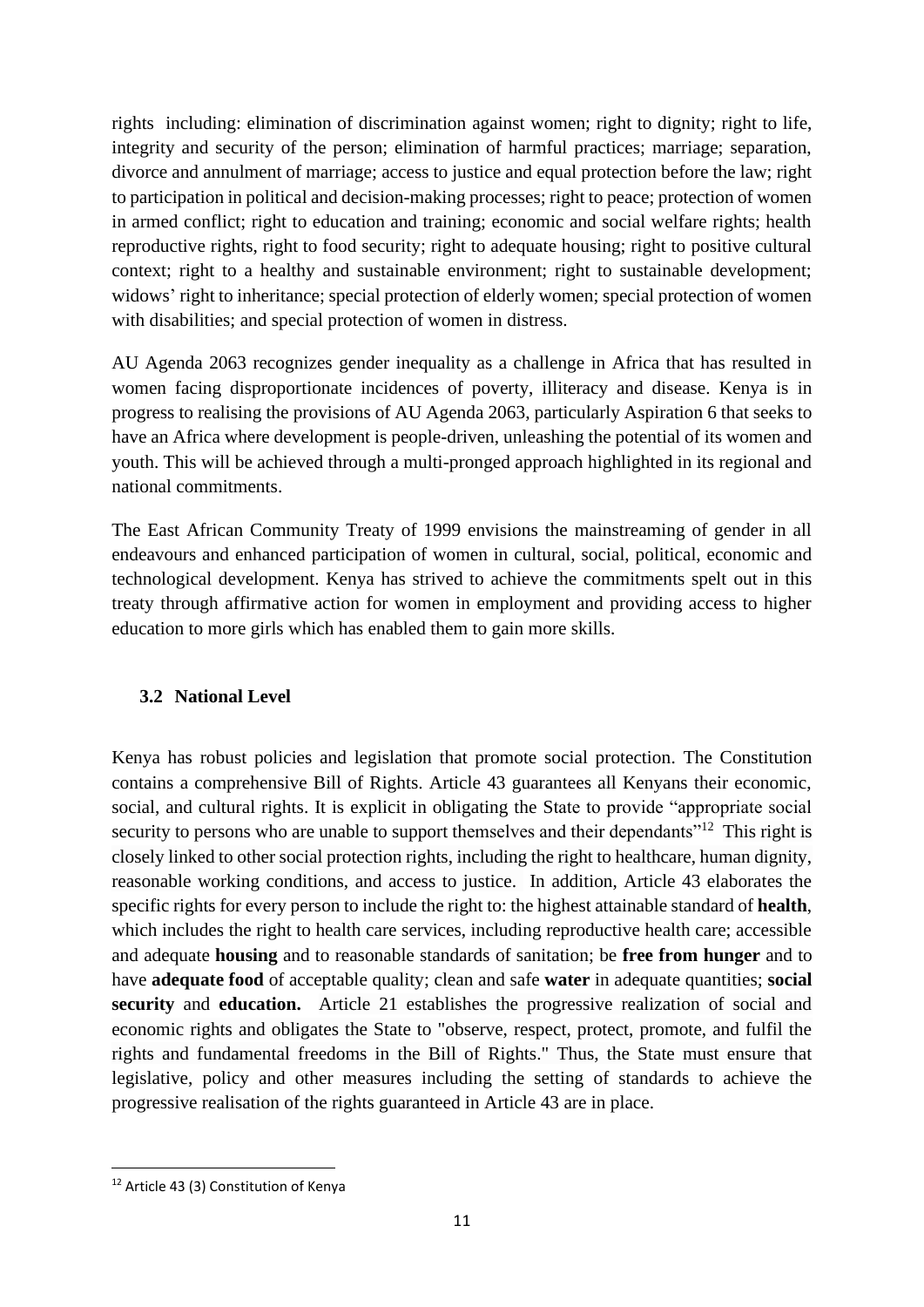The Constitution further guarantees equality and freedom from discrimination stating that every person is equal before the law and has the right to equal protection and equal benefit of the law<sup>13</sup>. It defines equality to include the full and equal enjoyment of all rights and fundamental freedoms<sup>14</sup> and further elaborates that women and men have the right to equal treatment, including the right to equal opportunities in political, economic, cultural and social spheres.<sup>15</sup>The Constitution also directs that the State shall not discriminate directly or indirectly on any basis including "race, sex, pregnancy, marital status, health status, ethnic or social origin, colour, age, disability, religion, conscience, belief, culture, dress, language or birth."<sup>16</sup> This prohibition against discrimination is also extended to individuals.<sup>17</sup>In addition, the Constitution has stipulated the national values and principles of governance that bind all State organs, State officers and public officers and all persons whenever any of them: applies or interprets the Constitution; enacts, applies or interprets any law or makes or implements public policy decisions<sup>18</sup>. They include, "human dignity, equity, social justice, inclusiveness, equality, human rights, non-discrimination and protection of the marginalized."<sup>19</sup> It assures corrective measures against historical injustices and affirms women's legitimate claims as full citizens.

To operationalize these rights, the Government has put in place Ministries, State Departments and Agencies (MDAs) to enable effective service delivery to Kenyans at all devolved levels, noting that "national State organs shall ensure reasonable access to its services in all parts of the public so far as its appropriate having regard to the nature of the services.<sup>20</sup>

Vision 2030 is the national long-term development blueprint that aims to transform Kenya into a newly industrialized, middle-income country providing a high quality of life to all its citizens by 2030. It has integrated social protection measures in key areas such as access to adequate social amenities, including housing, water and sanitation infrastructure and improving human settlement systems in general. Vision 2030's goal for the water and sanitation sector is "to ensure water and improved sanitation availability and access to all by 2030." The broad flagship project under the its social pillar addresses the needs of older persons through the establishment of a Consolidated Social Protection Fund (CSPF). The Social Protection Policy asserts the "right of every person…to social security and binds the State to provide appropriate social security to persons who are unable to support themselves and their dependents." This right is closely linked to other social protection rights, including the right to healthcare, human dignity, reasonable working conditions, and access to justice

**Medium Term Plan (MTP) I** (2008-2012): The first phase of the implementation of Vision 2030 was MTP I through which, the government introduced a number of initiatives on gender mainstreaming and made it a standard target in all MDAs annual Performance Contracts

<sup>&</sup>lt;sup>13</sup> Article 27 (1) Constitution of Kenya

<sup>&</sup>lt;sup>14</sup> Article 27 (2) Constitution of Kenya

<sup>&</sup>lt;sup>15</sup> Article 27 (3) Constitution of Kenya

<sup>&</sup>lt;sup>16</sup> Article 27 (4) Constitution of Kenya

<sup>&</sup>lt;sup>17</sup> Article 27(5) Constitution of Kenya

<sup>18</sup> Article 10 (1) Constitution of Kenya 2010

<sup>19</sup> Article 10(2) b Constitution of Kenya 2010

<sup>20</sup> Article 6 (3) Constitution of Kenya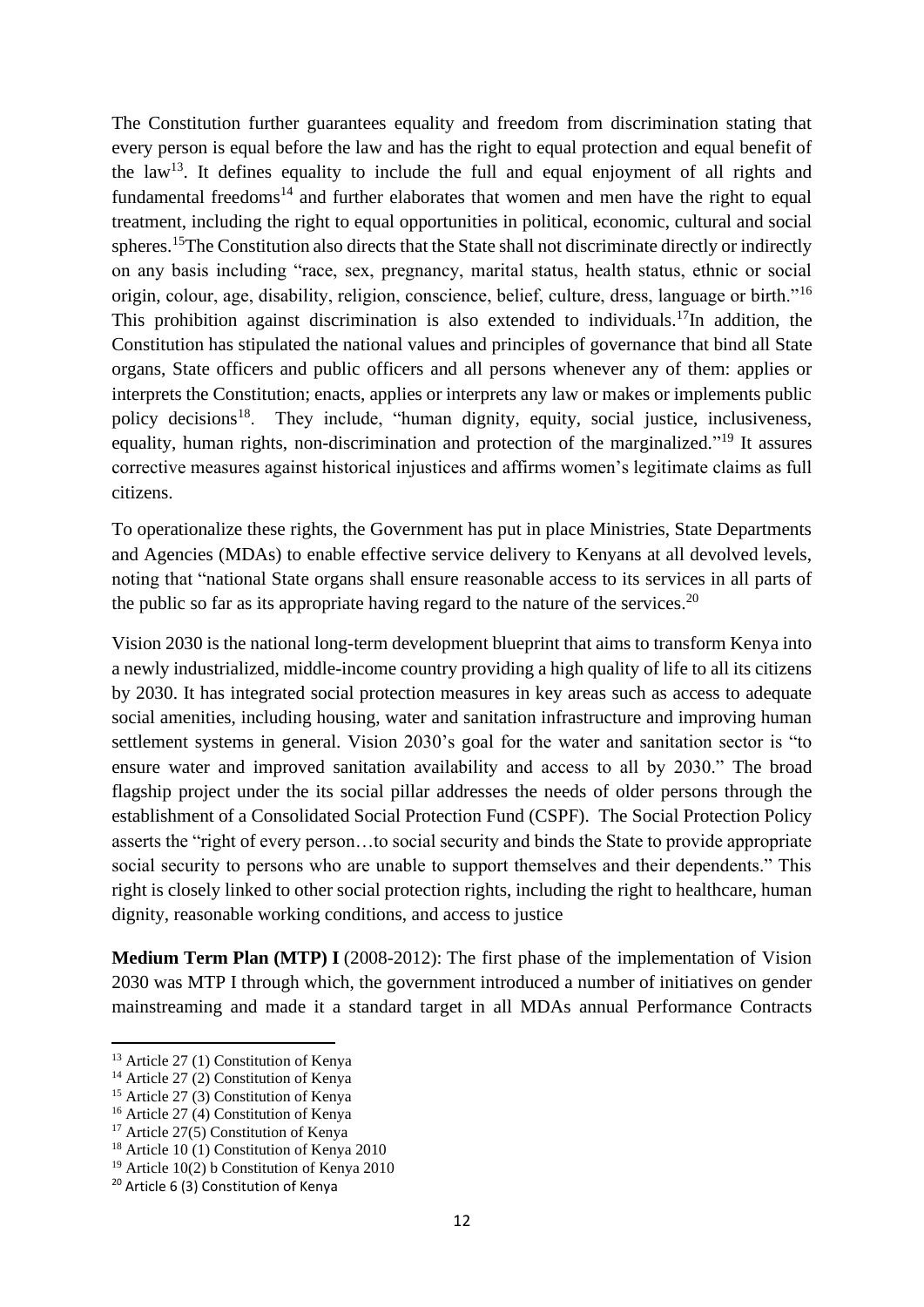effective 2009/10. To promote economic empowerment of women through accessible and affordable credit, the Women Enterprise Fund (WEF) was established in 2007 to support women entrepreneurs. Further, the WEF-Soko, a marketing initiative to support WEF entrepreneurs to access markets around the globe by showcasing their products on the Fund's website, was developed under MTP I.

**MTP II** (2013-2017): This aimed to build on the successes of MTP I).MTP II comprised two flagship projects on promoting gender and women's empowerment namely: Gender Mainstreaming and Women's Empowerment. Under Gender Mainstreaming, the Ministry of Devolution and Planning which was previously mandated to implement gender program, was expected to coordinate the monitoring of gender mainstreaming across MDAs to enhance the capacities of the decentralized gender functions in order to effectively push forward the gender mainstreaming agenda.

**MTP III** (2018-2022) The Kenya Constitution is emphatic on gender equality and the uplifting of the lives of all vulnerable groups. Projects outlined in this MTP III emphasize promotion of gender equality in the following programmes; Women Enterprise Fund, UWEZO Fund, National Government Affirmative Action Fund (NGAAF), Access to Government Procurement Opportunities (AGPO), Prevention and Response to Gender Based Violence, Elimination of Female Genital Mutilation (FGM), Gender Mainstreaming and Sanitary Towels Program.

**The Big Four Agenda:** The Big 4 Agenda is an action plan being implemented by the current administration which entails boosting manufacturing activities, achieving universal health coverage, enhancing food and nutrition security and supporting the construction of at least 500,000 affordable houses by 2022. In realization of the Big 4 Agenda, the government will undertake policy appraisal of both national and county governments to identify gender gaps and develop frameworks to guide in policy review to engender them. The government will pilot the guidelines in Agriculture, Housing, Manufacturing and Health Sector.

Other interventions include linking women to affordable housing and provision of affordable credit to Affirmative Action Groups for activities directed at food production, manufacturing and housing Sector. It will intensify campaigns against Gender Based Violence (GBV) and harmful cultural practices, partner with county governments and the Ministry of Health to establish Gender Based Violence Recovery Centres (GBVRC) and sensitize and link women to register with the National Hospital Insurance Fund (NHIF) and other health insurance service providers among others.

#### <span id="page-12-0"></span>**Right to the highest attainable standard of health**

Health risks that require a household to pay for medical treatment are of special concern to poor households. The cost of each illness, injury, or accident can range from very small, for example, covering the cost of simple medication, to astronomical, such as, for major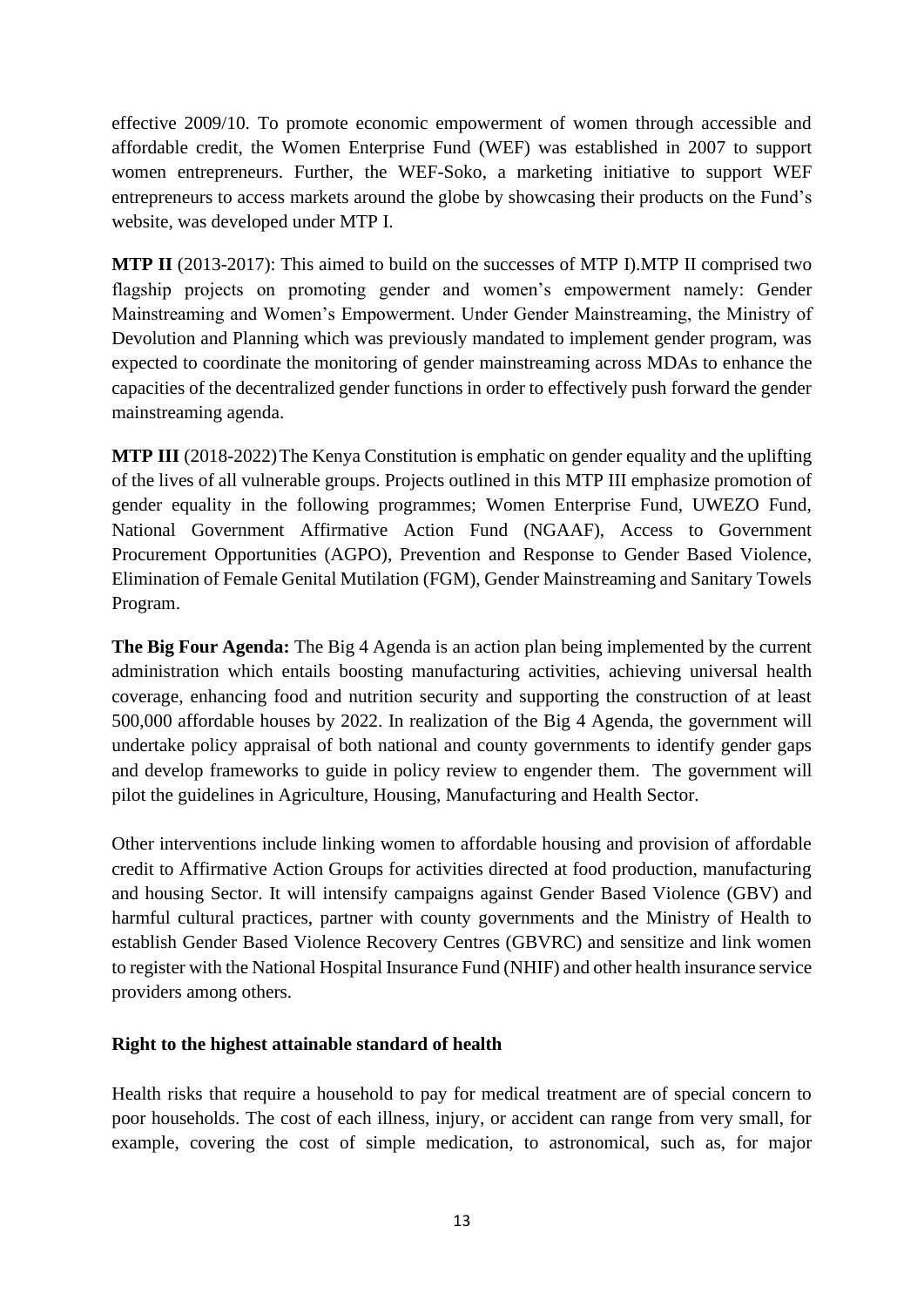surgeries.<sup>21</sup> Health care and other social services play a major role in ensuring income security – people who enjoy effective access to quality public health services or are financially protected through affordable social health insurance will have higher income security than those who risk having to pay high out of pocket fees in times of need.<sup>22</sup> Women who command less economic resources face costly healthy conditions such as pregnancy and child birth and are often in charge of the health care of family members<sup>23</sup>.

Access to universal healthcare is one of the priority programs for the government. Health is a shared function between the national and county governments. The current policy framework in Kenya presents rich opportunities for the country to take decisive steps to promote empowerment of rural women and girls in a bid to move forward toward gender equality. Notable pieces of legislation and policies include

- The Health Act, 2017
- National Hospital Insurance Fund Act, 2013
- Kenya Medical Supplies Agency Act, 2013
- Kenya Health and Gender Equality Policy 2015-2030
- Kenya Health Policy 2014-2030
- Kenyan Health Sector Strategic and Investment Plan (KHSSP, July 2014 June 2018)
- Vision 2030, Third Medium Term Plan (MTP II& III)
- The Kenyan Constitution (2010) which offers unprecedented rights for all women and girls, including rural women and girls to realize their full capacities
- Public Health Act, Cap 242
- Medical Practitioners and Dentists Act Cap 253

# <span id="page-13-0"></span>**Right to housing and sanitation**

The right to housing comprises an intricate part in the realization of one of the most basic needs of a human being: shelter. The human right to adequate housing includes the right of every person to gain and sustain a safe and secure home and community in which to live in peace and dignity. The right to adequate housing entails that housing is available to all, affordable, habitable, accessible and culturally acceptable. This includes among other things: the right to security of tenure (protection against forced evictions); affordable rent or building costs; clean water, sanitation, cooking facilities; safe buildings with adequate living space; access to work, health care, schools, and other services.

Homeownership represents stability and economic development for many families and is an integral part of an individual's prosperity. Women do not enjoy on an equal footing with men the right to own property in Kenya. . Their rights to own, inherit, manage, and dispose of property are severely curtailed by patriarchal customs and attitudes, which the law does not

<sup>21</sup> Kenya National Social Protection Policy, June 2011

 $^{22}$  ILO 2017

<sup>23</sup> Dr Shahra Razavi, Connection social protection, gender and care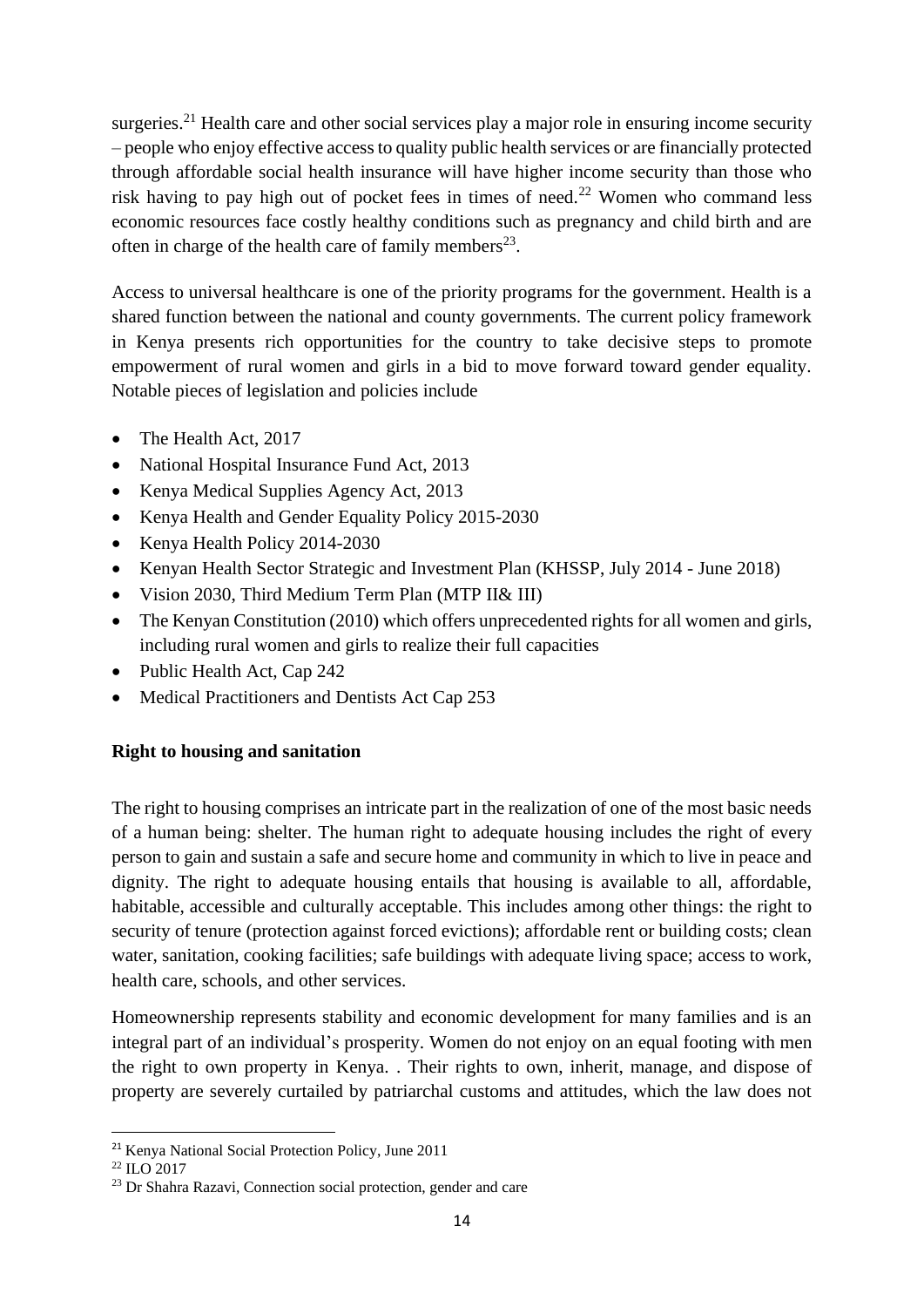adequately address. Customary law, which often discriminates against women and limits their land and property rights, governs at least 65% of land in Kenya, and the patriarchal nature of Kenyan society often limits the rights of even those women not living on land governed by custom. Some estimates indicate that as little as 1% of land is titled in the names of women and 5-6% is titled jointly by women and men.

As part of Vision 2030, Kenya has been undertaking large-scale infrastructure developments, marked especially by extensive road construction in various towns. It has also stepped up programmes to address the housing supply deficit and to improve urban settlements through programmes such as the Kenya Slum Upgrading Programme (KENSUP) and Kenya Informal Settlement Improvement Programme (KISIP)

#### <span id="page-14-0"></span>**Right to water**

Access to clean and safe water relieves time burden, work and emotional stress burden particularly amongst women. Access to water for domestic and productive needs contributes to women's economic empowerment which in turn supports women's agency and ultimately facilitates social change.<sup>24</sup>

The legal and policy framework that guides Kenya's water management includes the Constitution, the Water Act 2016 which provides for provision and regulation of water and sewerage services and the National Water Policy 2018 (Final Draft) whose goal is to guide the achievement of sustainable management, development and use of water resources in Kenya, among other policies, .

The Constitution acknowledges access to clean and safe water as a basic human right and assigns the responsibility for water supply and sanitation service provision to county governments. The Act recognizes that water related functions are a shared responsibility between the national government and the county government. It also gives priority to use of abstracted water for domestic purposes over irrigation and other uses. Other key provisions in the Constitution that touch upon water include: affirmative action programs to ensure water for marginalized groups; the responsibility of the national government for management of the use of international waters and water resources and definition of national versus county public works.

Executive Order No. 1 June 2018 attributes the function of water and sanitation management to the Ministry of Water and Sanitation. The Urban Areas and Cities Act 2011 provides for the provision of sanitation services in urban areas and cities. Kenya Environmental Sanitation and Hygiene Policy 2016-2030 Policy focuses on a range of complementary strategies devoted to ensuring universal access to improved sanitation and clean and healthy environment. Ultimately, it is the goal of this policy to ensure better health, dignity, social well-being and quality of life for all the people of Kenya. The National Open Defecation Free (ODF) Kenya

<sup>&</sup>lt;sup>24</sup> Nepal, multiple use water systems, Leder 2017 pg 238 (Chopra)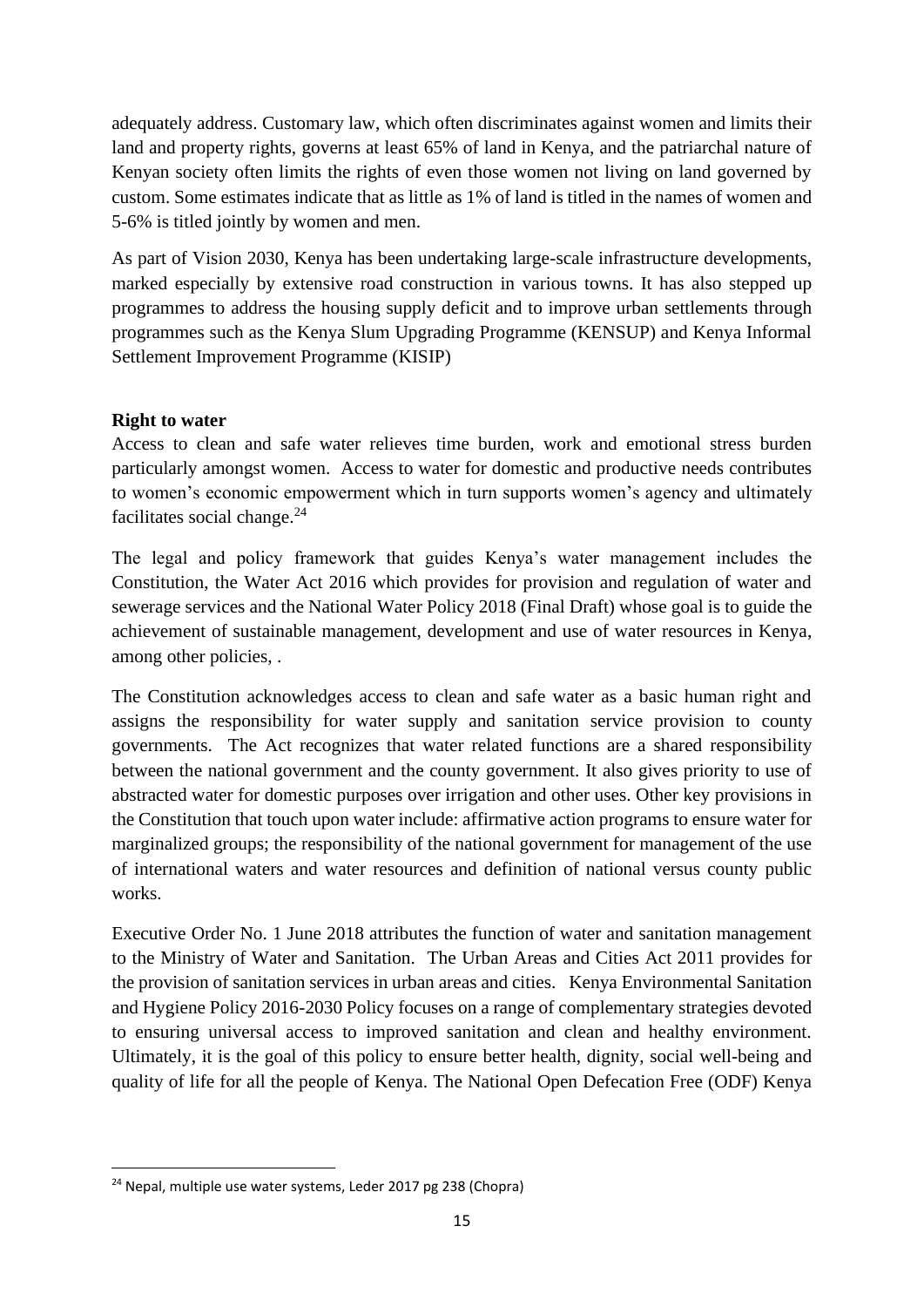2020 guides the national and county government on eradication of open defecation by the year 2020

Other proposed policies include the Draft National Irrigation Policy 2012, Draft Water Storage Policy, Draft Trans-boundary Water Policy and the Draft Land Reclamation Policy 2012.

#### **Social Protection and Peace**

There is a growing recognition that an understanding of the role that social services can play in reducing and warding off instability and its unique value in fostering social cohesion and inclusive development and peaceful societies. Kenya has developed some laws and policies to infuse principles of peace, cohesion and integration. The National Cohesion and Integration Act 2008 seeks to encourage national cohesion and integration by outlawing discrimination on ethnic grounds. There are also other laws such as the Security Laws Amendment Act 2018, and the Counter Terrorism Act that provides measures for the detection and prevention of terrorist activities, The National Counter Terrorism Strategy is part of this framework. Sessional Paper No. 5 of 2014 on Peace building and Conflict Management in Kenya adopted by the National Assembly in August 2015, aims to enhance coordination in prevention, mitigation and management of conflicts as well as to ensure sustained peace building processes in the most participatory, cultural sensitive, inclusive, transparent and accountable manner. The policy emphasizes the participation of rural women - as a category of often-excluded women in peace building and conflict management at national and county levels.

The Disaster Management Policy 2018 which is benchmarked on the best practices in disaster management lays down strategies to ensure the government's commitment to enhancing research in disasters and formulation of risk reduction strategies.

#### <span id="page-15-0"></span>**Social protection for the elderly**

The National Policy on Older Persons and Aging 2014 seeks to provide an environment that recognizes, empowers and facilitates older persons to participate in the society and enjoy their rights, freedom and live in dignity. The policy provides a comprehensive framework to address the unique challenges that older persons in Kenya face, and recognition of their rights, as distinct right holders and participants as per Article 57 of the Constitution. This policy recognizes that older persons are an important segment of the national population whose rights must be recognized, respected, protected and promoted. A draft National Plan of Action on the implementation of this policy has been generated. The Care and Protection of Older Members of Society Bill 2018 is designed to give effect to Article 57 of the Constitution; to provide a framework for the care of older members of society; to establish a framework for the empowerment and protection of the elderly and the maintenance of their well-being, safety and security. In addition, Draft Guidelines for Establishment and Management of Older Persons' Institutions have been developed.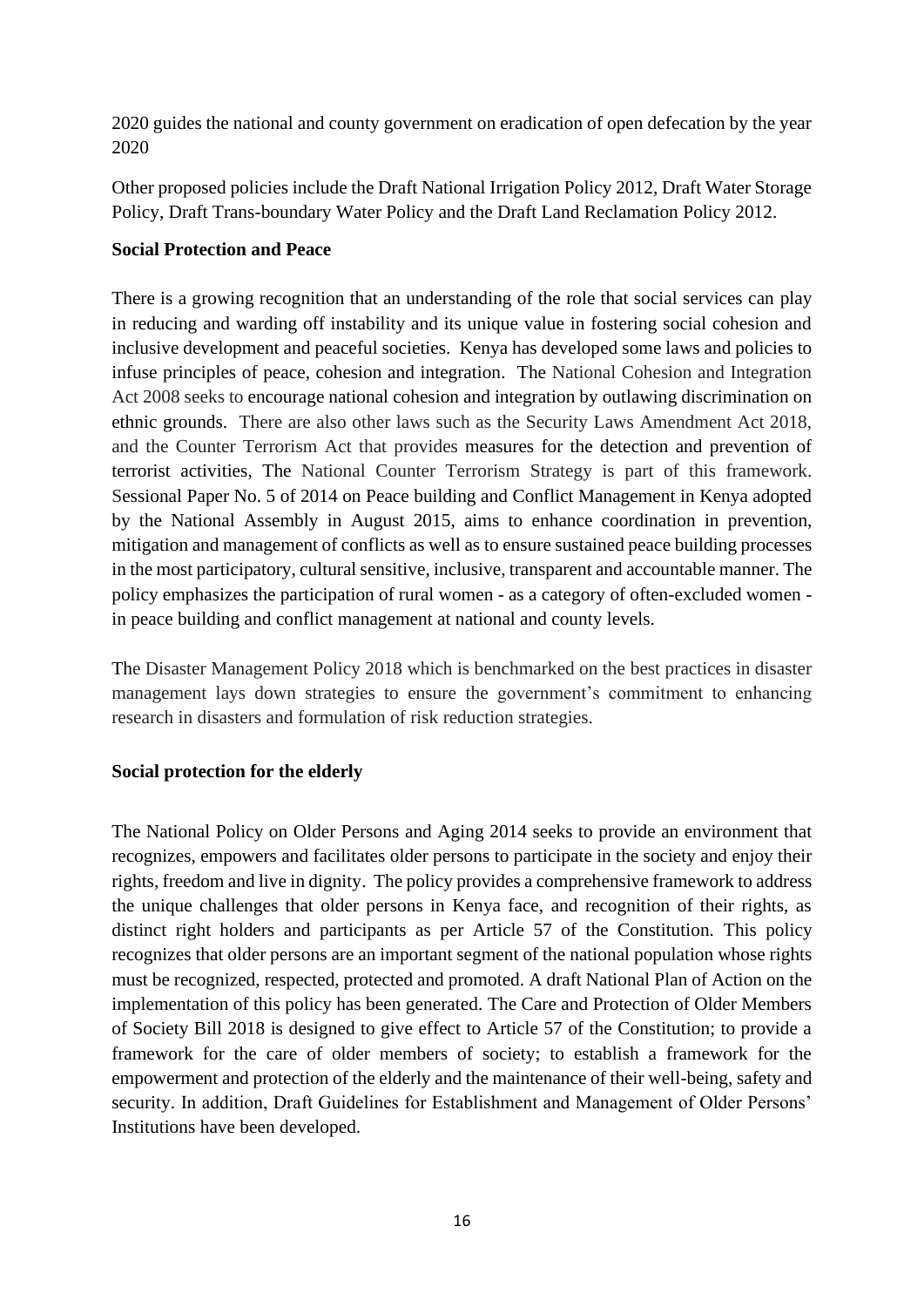#### <span id="page-16-0"></span>**Social protection for persons living with disabilities**

Persons with disabilities and their families may be considered among the most worthy recipients of social protection due to their vulnerability to chronic poverty and social exclusion.<sup>25</sup> The Persons with Disabilities Act 2003. Its objective is to provide for the rights and rehabilitation of persons with disabilities; to achieve equalization of opportunities for persons with disabilities; and to establish the National Council for Persons with Disabilities. The National Policy for Persons with Disabilities spearheads activities that enable inclusion of persons living with disabilities in Kenya. Within the public service there is a Disability Policy and Guidelines for the Public Service (2018). A National Plan of Action on the Rights of Persons with Disabilities 2015-2022 has also been developed. In addition, there is a Sector Policy for Learners and Trainees with Disability 2018 which ensures inclusivity of all learners in basic learning institutions including those in hard to reach places; Education Assessment and Resource Centres (EARCs) for assessment of children with special needs; and promotes the inclusion of children with special needs to regular schools.

#### **Right to education**

The developmental importance of social protection lies in its ability to interrupt the high levels of risk and vulnerability which not only lead to people becoming poor, but also contribute substantially to chronic poverty. The vulnerability of the chronically poor can also be reduced through education.<sup>26</sup>

Kenya has a series of laws and policies around education as follows:

- **The Basic Education Act 2013** provides for free and compulsory primary education. The Ministry of Education in its attempt to ensure no school going child is left behind has developed the National Education Sector Strategic Plan (NESSP 2018-2022) with several thematic areas including access, retention and equity. Key programmes have been designed under Gender including funding boarding facilities for girls in Arid and Semi-Arid Lands (ASALs), and addressing GBV in basic learning institutions. This will ensure girls and boys are access education in a conducive learning environment.
- **The Children's Act (2001, Revised 2007)** protects children against situations of harassment and guarantees their right to education, the provision of which shall be the responsibility of the Government of Kenya and the parents.
- **The Prohibition of Female Genital Mutilation Act, 2011** provides for necessary steps to protect women and girls from female genital mutilation which hinders access and participation of girls to education.
- **The TSC Act, 2012** imposes disciplinary measures meant to deter teachers from sexually harassing their learners which leads to girls or boys dropping out of school

<sup>25</sup> *Social Protection and Disability: A Call for Action*. Available from: https://www.researchgate.net/publication/263079464 Social Protection and Disability A Call for Action [accessed Nov 29 2018].

<sup>&</sup>lt;sup>26</sup> Andrew Shepherd, with Rachel Marcus, Armando Barrientos, Policy Paper on Social Protection 2004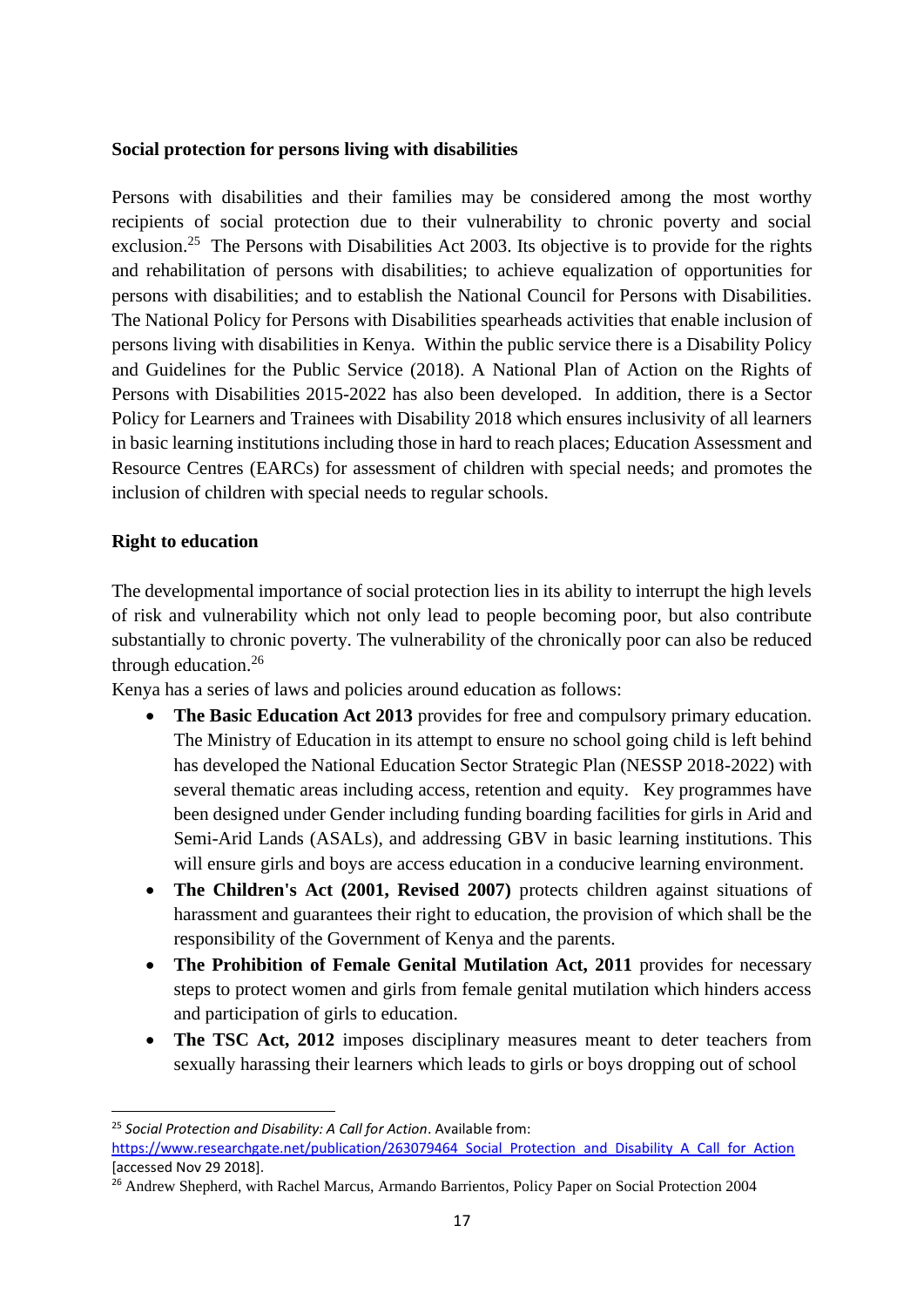- **Sessional Paper No.14 of 2012** on Reforming Education and Training Sectors in Kenya, as the Government's main policy statement on education has outlined the direction to be taken in terms of equity and equality in the provision of education.
- **The Education and Training Sector Gender Policy2015** aims at giving clear policy direction and strategies to mainstream gender in the education sector. It prescribes equal treatment for the boy and girl child; prevention of school related gender based violence (SGBV); the eradication of harmful cultural practices like early marriages and FGM; and the breaking of publication of stereotypes about girls' performance in sciences and boys' performance in arts, subjects and humanities.
- **The Education Sector Policy on HIV and AIDS, 2014** provides for sensitization, guidance on prevention, care and support to children infected and affected by the scourge and the elimination of stigma and discrimination.
- **The School Health Policy, 2009 supports the** inculcation positive values and life skills; the promotion of good nutritional status of school children; the provision of hygiene and sanitation and safe water; the provision of conducive, fully accessible and inclusive environment for children with special needs and disabilities; and the early identification of children with special needs for appropriate intervention
- **The Nomadic Education Policy 2010** gives direction on how to address the challenging issues of access, equity and equality in education in marginalized and nomadic environments. Low cost boarding schools have been set up and mobile schools established as a vehicle to address education in these areas. Feeding programmes ensure retention in schools.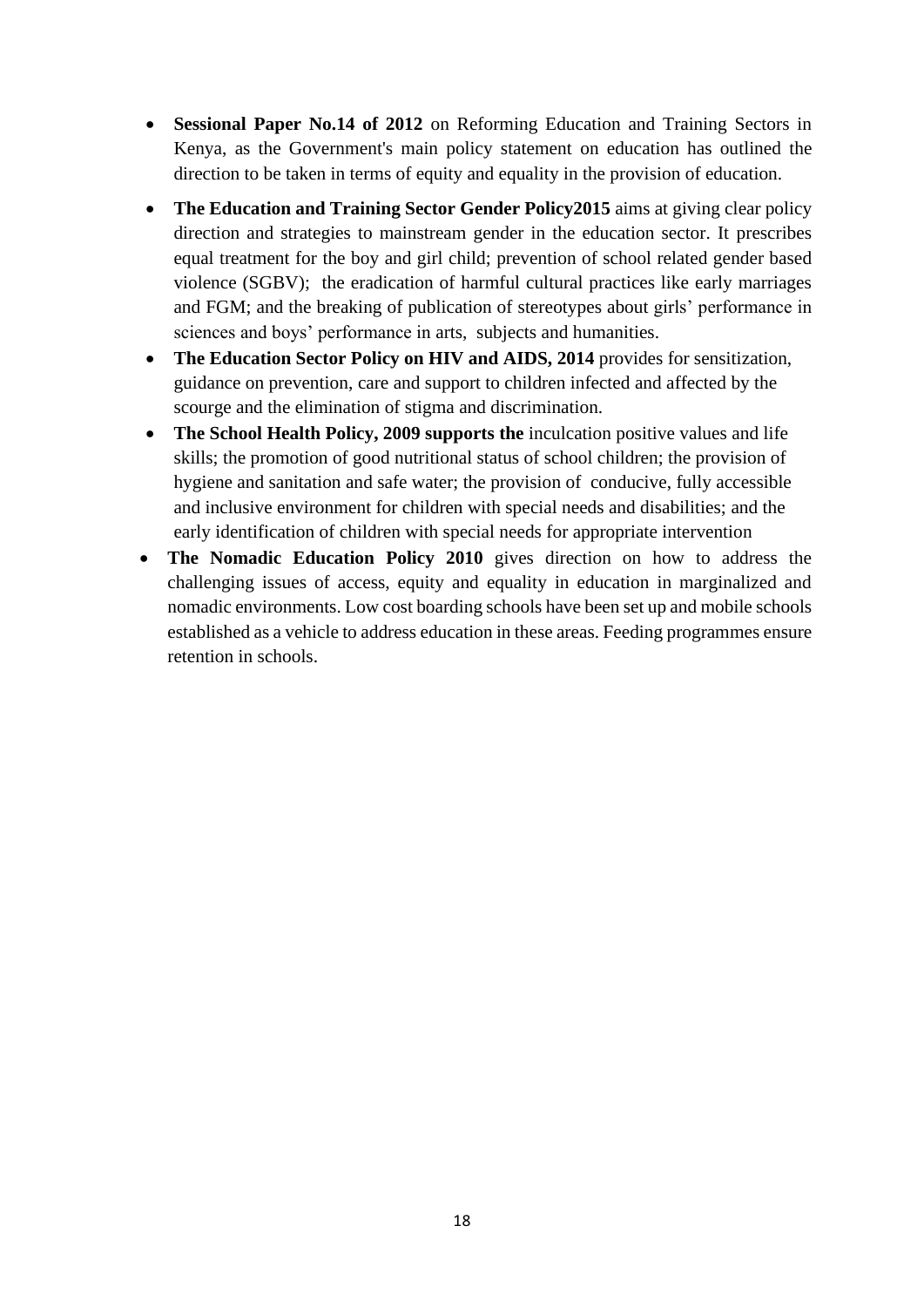# <span id="page-18-0"></span>**4. PROGRAMMES AND INTERVENTIONS FOR SOCIAL PROTECTION**

This section of the report highlights some of the diverse packages Kenya has been implementing with respect to social protection. These interventions are largely led by the State. Some civil society actions are captured.

#### <span id="page-18-1"></span>**4.1 Social protection cash transfers**

As a social protection modality, cash transfers are important due to their regularity, predictability and liquid nature. Cash transfers are tools to reduce poverty and inequality. Research shows that cash transfers promote economic empowerment, while decreasing poverty and food insecurity. Currently, the Government of Kenya has four major cash transfer programs (non-contributory) that have nationwide coverage. Between them, they provide benefits to over 500,000 vulnerable households.

- 1. Cash Transfer for Orphans and Vulnerable Children (CT-OVC) aims to improve the welfare of poor households caring for orphans and vulnerable children (OVCs) and reducing poverty among the poorest segments of society. The program's main activity is providing cash payments to poor households caring for OVCs.
- 2. Older Persons Cash Transfer (OPCT) aims to strengthen the capacity of older people and improve their livelihoods. The program targets extremely poor households that include a member aged 65 or older who does not receive a pension.
- 3. Persons with Severe Disabilities Cash Transfer (PWSD-CT) aims to provide immediate relief from extreme poverty to people with severe disabilities, while enhancing their basic rights through the provision of regular cash transfers. The program targets people with severe disabilities who are unable to look after themselves and require a caregiver.
- 4. Hunger Safety Net Programme (HSNP) aims to reduce poverty in drought-prone arid and semi-arid regions of northern Kenya by delivering regular cash transfers to extremely poor households in four counties.

The introduction of a single registry system (SRS) for all of the government programs has made it possible check that potential beneficiaries of one cash transfer are not already benefitting from another. Through its links to the Integrated Population Registration System, the Single Registry makes it possible to confirm the validity of any identification information submitted by prospective beneficiaries, thus reducing the possibility of error or fraud.

There is also a contributory social security fund, the National Social Security Fund (NSSF), which is a State Corporation established under Cap 258 of the Laws of Kenya. It offers social security to Kenyan workers both in the formal and informal sectors. It registers members, receives their contributions, processes and pays out benefits to eligible members or dependents.

To ensure sustainability of the social protection mechanisms, the government has developed the National Social Protection Policy (NSPP), a key measure of the institutionalization of social protection in the country national development framework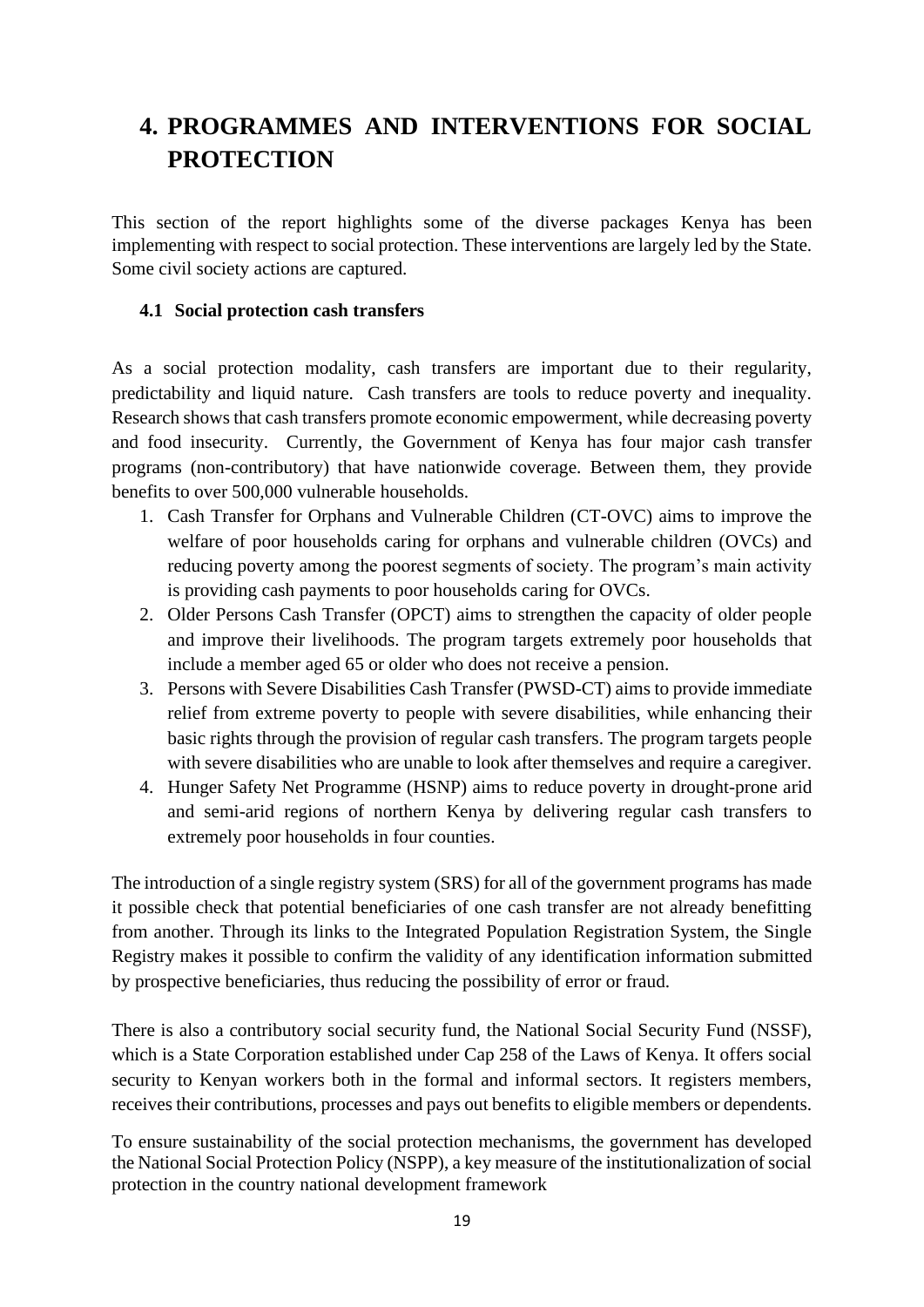## **4.2 Hunger Response interventions:**

# <span id="page-19-1"></span><span id="page-19-0"></span>**Njaa Marufuku Kenya**

Njaa Marufuku<sup>27</sup> Kenya (NMK) builds the capacity of farmers to increase their productivity and improve food security at household level. It is the only school feeding programme in Africa that is led by a Ministry of Agriculture and it supports the up-scaling of private sector food security innovations through Public Private Partnerships (PPP). It targets areas that have high and medium potential to grow food and also areas that have high levels of school dropout, poor primary school performance, and high levels of malnutrition. To sustain the PPP, the government has invested Kshs 44,977,805 to finance joint activities, auditing, monitoring and evaluation, stakeholder feedback meetings and seed capital for poor beneficiaries to up-scale innovative projects and create a revolving fund for sustainability. Food procurement support by the Government is for a period of three years after which the community is expected to take over.

The programme has so far reached over 44,000 children in 66 schools. School feeding committees consisting of parents and teachers are responsible for procurement and preparation of meals. To date, NMK has supported ministries in the agricultural sector to work with 34 private sector organizations since the programme inception in 2005. These include 15 community based organizations (CBOs), 9 faith-based organizations (FBOs) , 7 nongovernmental organizations (NGOs), 2 cooperative societies and 1 research institute. The supported projects include small-scale irrigation, production of high value and drought tolerant crops, animal production, agricultural produce value addition and marketing, water harvesting and environmental conservation, bee keeping, and HIV/AIDs management. These have benefited an estimated 18,000 households.

The NMK programme also provides training and fertilizers to local farmers to enable them to produce excess which they sell to schools. It has offered training to women on preparation of balanced meals using locally available foods and on value.

# <span id="page-19-2"></span>**School Feeding Program**

Kenya has a long history of school feeding programs. a In 1979 the government began a school milk program in collaboration with the World Food Program. This intervention started with 220,000 pupils at the pre-school and primary school level in ASALS and some schools in slums in major towns. To date, it has expanded its reach to 1.2 million children in primary schools. Some NGOs are undertaking similar feeding programs in informal settlements and impoverished communities.

To date, the school feeding program is now feeding 720,000 pupils in primary schools in food insecure regions not covered by either the Regular School Feeding Program or the Home Grown School Feeding Program. The objective is to reduce vulnerability arising from food insecurity and malnutrition occasioned by food crisis. The Government is targeting 1.3 million children in 2018.

<sup>&</sup>lt;sup>27</sup> Kiswahili for "hunger eradication."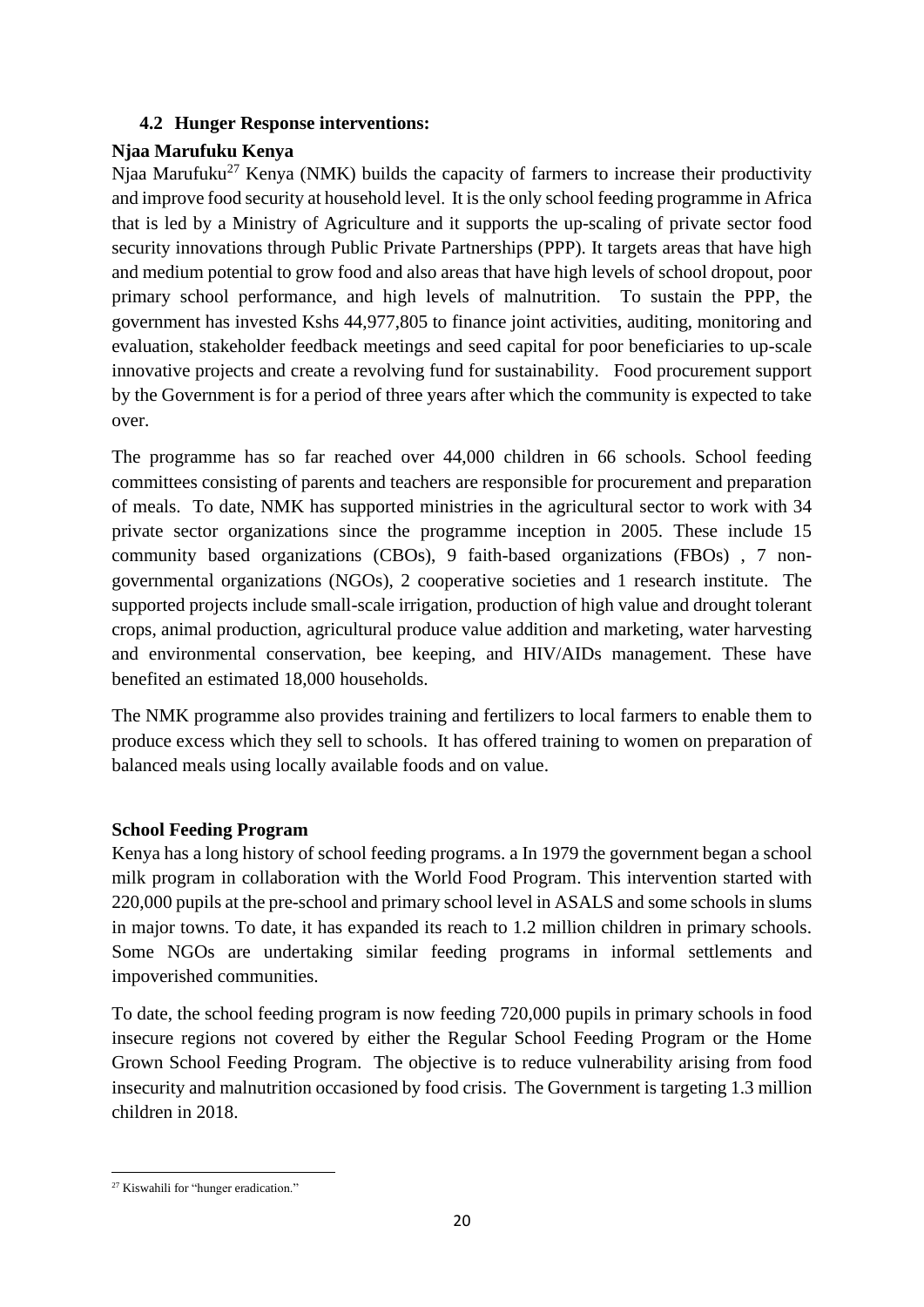#### <span id="page-20-0"></span>**Hunger Safety Nets**

The Hunger Safety Net Programme 2(HSNP) is a government response providing an unconditional, regular source of income that has the potential to stabilise household food consumption and free up resources for sustainable investment in areas such as livelihoods and human capital. It is one of the four government Cash Transfer programmes under the National Safety Nets Programme (NSNP). It operates under the Ministry of Devolution and Planning which is managed by the National Drought Management Authority (NDMA).

The ASALs of Northern Kenya experience high food insecurity and recurrent periods of severe drought. As a result, families often become dependent on emergency food aid or have to resort to selling off livestock in order to afford food. This weakens their livelihoods and can cause a slide into a vicious cycle of poverty. The overall objective of HSNP is to reduce extreme hunger and vulnerability by delivering regular and unconditional cash transfers of Kshs. 5,400 every two months starting from July 2016 to targeted households.

The program has been implemented in two phases. Phase one started with a pilot phase from 2008-2012, funded by the United Kingdom Department For International Development (DFID) and the Australian Department for Foreign Affairs and Trade (DFAT). It delivered regular cash transfers to 69,000 households across four counties: Marsabit, Mandera, Turkana and Wajir.

Phase two (HSNP2) of the program started in 2013 - 2018, funded by the Governments of Kenya and United Kingdom with an aim of reaching up to 100,000 households among the poorest and most vulnerable groups.

The program has provided a good platform for the women and girls to access basic needs and also for girls to be able to continue with their education.

#### <span id="page-20-1"></span>**The Fertilizer Cost Reduction Program**

The program focuses on fertilizer cost reduction (subsidy) under bulk procurement and fertilizer blending. Since inception of the subsidy program in 2008, a total of 1,019,920 metric tonnes of various types of fertilizers have been procured and sold to farmers at subsidized prices. During the period between 2013-2017, a total of 615,121 metric tonnes (of various types of fertilizer were procured to support price stabilization mechanism. Market prices for DAP reduced from KES 6,500 in 2008 to KES. 3,100 while CAN market price dropped from KES 3,000 in 2008 to KES 2,600 in 2017. This has benefited mainly small-scale farmers, majority of whom are women.

In terms of improvement of livestock production, the sector trained 619 inseminators (463 for cattle and 156 for goats) to offer Artificial Insemination services. The activity enhanced skills among the youth to make them employable in both the public and the private sector, increase livestock productivity, and improve food security and income to animal value chain actors. In addition, a total of 600 cattle, 2,680 rabbits and 2,100 sheep and goats were produced and distributed to farmers in the country.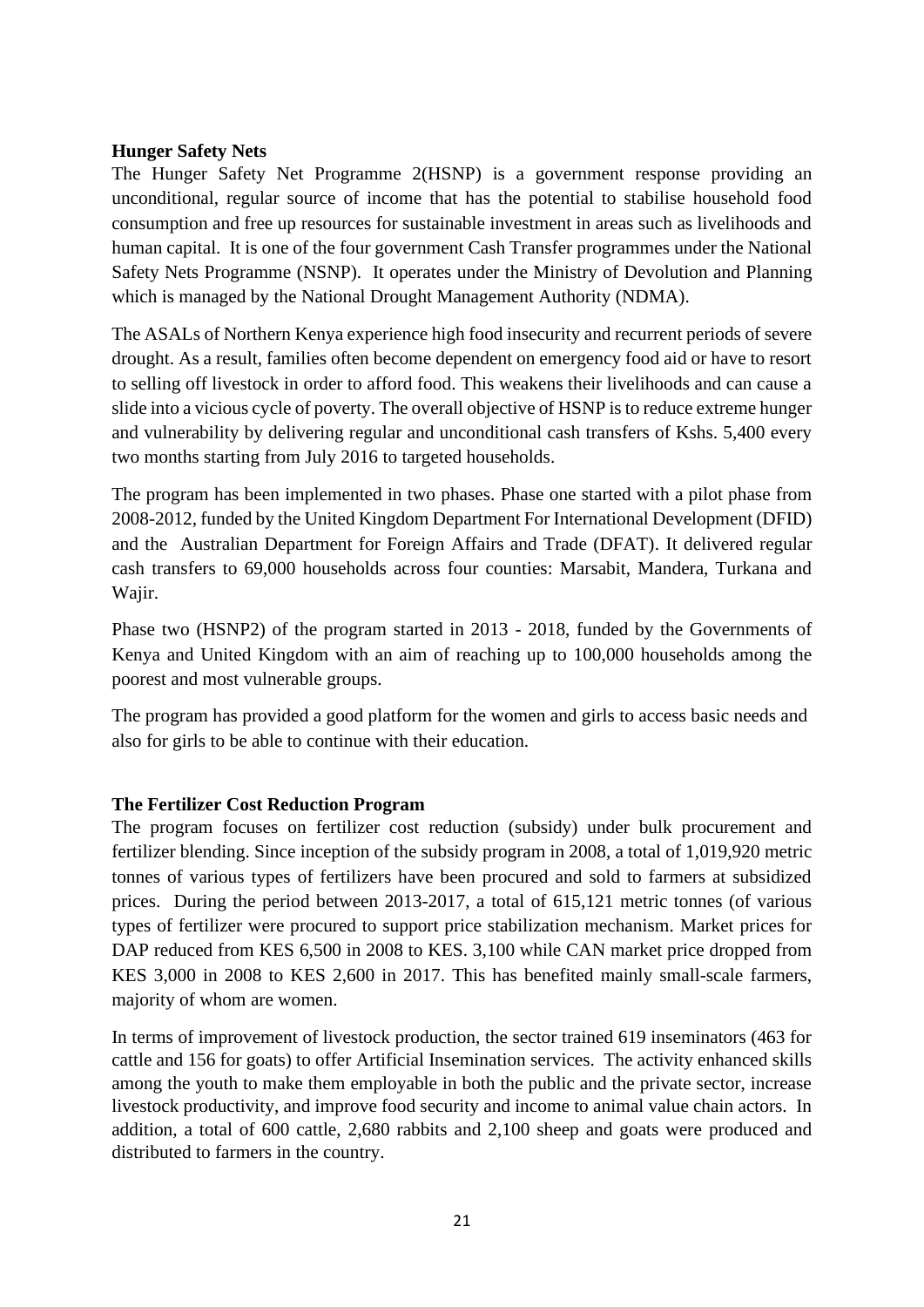Towards assuring food security, grain drying and storage facilities were developed at community level to address grain quality issues as well as enhance grain marketing. A total of 36 mobile grain driers were procured and distributed to thirty six (36) sub-counties in the main grain production regions. Further, a total of thirteen (13) community-based grain storage facilities were constructed in 10 counties in the last five years. Five rice mills were procured for farmers groups.

Under the National Accelerated Agricultural Input Access Programme (NAAIAP), female and child headed households are given preference when selecting resource poor farmers to be issued with the grant input package for cereal production. About 361,550 female farmers have been supported with the package and capacity building/training sessions. 461 marketing groups/cereal banks have been sensitized on the need for women/youth inclusion both at the management level as well as at the membership level.

The Agricultural Sector Development Support Programme (ASDSP) has developed County specific Gender and Social Inclusion Strategy and Guidelines and, Gender and Social Inclusion Action Plans (GSAIP) to guide gender and social inclusion in its agriculture value chain activities. Whereas the Gender and Social Inclusion Strategy has defined strategic points within the programme's prioritized value chains that offered opportunities for women and youth to participate and benefit. They include:

#### **(i) Value Chain Incubation Centres**

These were set up on a pilot basis in Siaya, Makueni and Nandi counties aimed at accelerating the successful development of fledging enterprises by providing entrepreneurs with an array of targeted resources and services. Individual value actors or groups of actors' business ideas were enrolled and supported in the incubation centre. During this process the incubatees were trained on business development and relevant technical skills required to operationalize their business.

#### **(ii) Women and youth innovation competitions**

Under this initiative, the program provided US \$ 117,500 (\$ 2500 per county) to host women and youth exhibitions in the 47 counties. This provided an opportunity for women and youth agripreneurs to showcase their innovations within the agricultural value chains. The three best agripreneurs at county level were supported to compete with their counterparts at a regional level culminating into a national competition. The exhibitions provided the women and youth with an opportunity to learn and share with their peers, and widen their partner networks for potential additional funding to expand their businesses.

#### <span id="page-21-0"></span>**Case Study:**

# *The case of the Siaya Value Chain Incubation Model: Sparrow Youth processors*

A group of 5 female youth identified a value addition opportunity in the Siaya mango value Chain. With support from ASDSP Siaya office, the group were linked to Siaya Agricultural Centre, an incubation centre, where they underwent training on business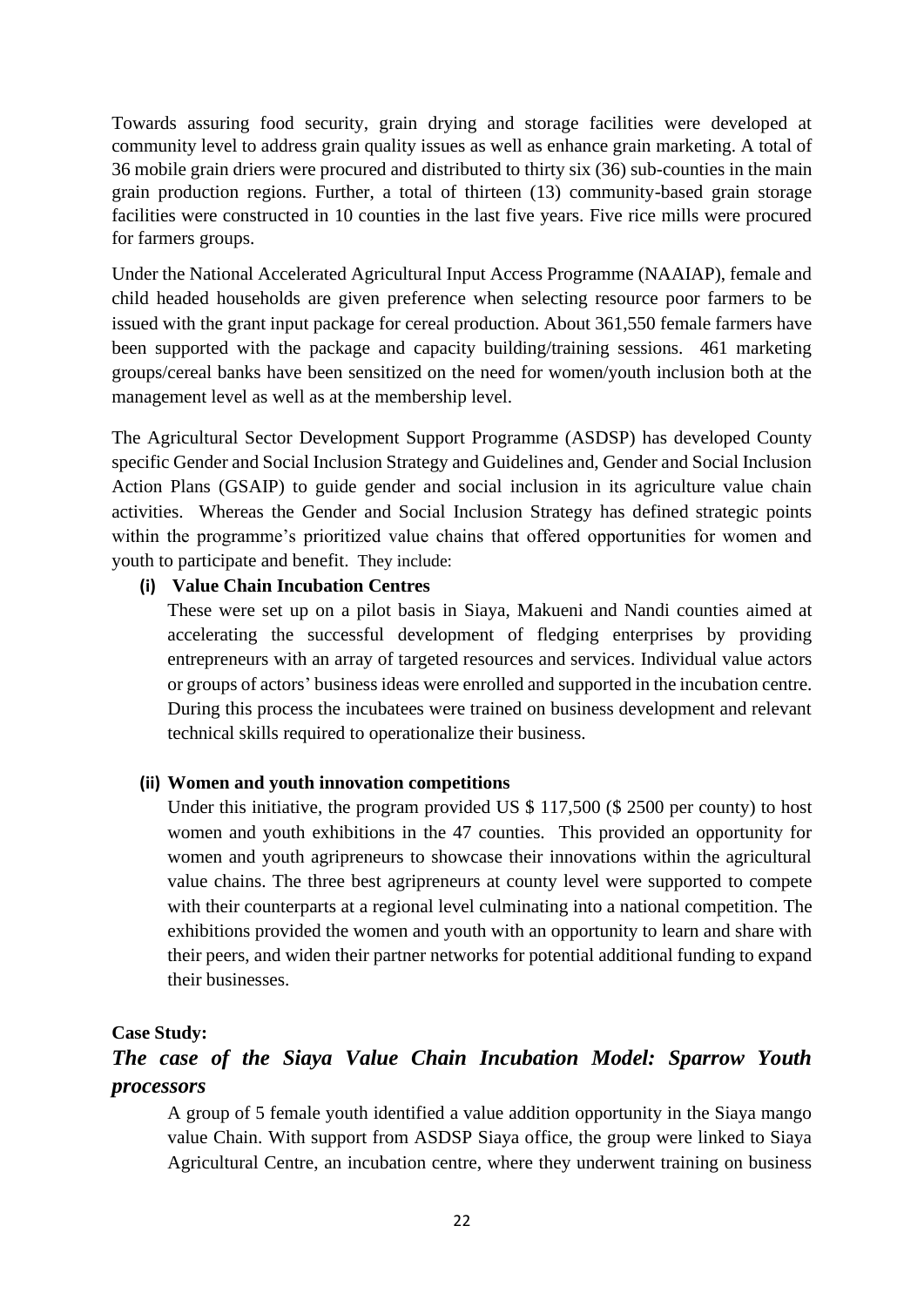development and mango value addition. The group adopted the name, Sparrow Youth Processors, and were later linked to Siaya Agricultural Training Development Centre who mentored and provided them with a pulp maker and other equipment at a nominal fee. The group began by purchasing mangoes during the glut season, which is characterized by low mango pricing leading to waste. The group mops off the excess mangoes and makes mango pulp, which they later convert into juice. The group makes 200 litres of mango pulp per day and earn between \$12 -15 per day from the sale of mango juice. A recent addition to the group's business venture is the production of mango wine from the mango peels – a waste product from the mango pulp production. The wine, which is still under trial, has received a lot of interest in the local market and has good business prospects. In keeping with good environmental practices the group is also aspiring to make organic manure from the mango stone.

#### <span id="page-22-0"></span>**Market Access Programme**

Market access for agricultural produce has been a hindrance for many farmers. During the period 2013-2017 the agriculture sector constructed 39 markets countrywide. In order to improve value addition, safety and marketing, the sector procured 49 milk coolers with annual capacity of 50 million litres to improve milk marketing and reduce post-harvest losses. The coolers were distributed to 21 Counties.

Under the Kenya Cereal Enhancement Programme, the sector operationalized the e-voucher scheme to facilitate access to agricultural inputs to vulnerable subsistence cereal farmers. The programme targets 50% women and youth as its beneficiaries. During the MTP II period 23,622 farmers accessed the e-voucher inputs.

#### <span id="page-22-1"></span>**Social Infrastructure**

Systemic integration of Household Methodologies (HHMs) that contribute to sustainable gender equality and women empowerment in the agriculture sector have been modelled. These methods have transformed household relations in various ways including: increased dialogue in the household; reduced workload of women resulting from more equitable distribution of workload; increased participation of all household members in productive activities resulting from more equitable access to resources including training and modern technologies as well as higher motivation of all household members in engagement of household activities resulting from more equitable distribution of benefits including income derived from household enterprises.

The key programs include the Small-Scale Dairy Commercialization Project (SDCP), Smallholder Horticulture Empowerment and Promotion project for local & up-scaling (SHEP-PLUS) and, the Project on Enhancing Gender Responsive Extension Project (PEGRES). The content of the household methodologies includes awareness creation on gender mainstreaming; farm family budgeting and group empowerment; gender analysis to identify where there are gender issues and crafting of possible solutions through action plans; facilitating equity in participation; involvement of spouses, key opinion leaders and stakeholders; participatory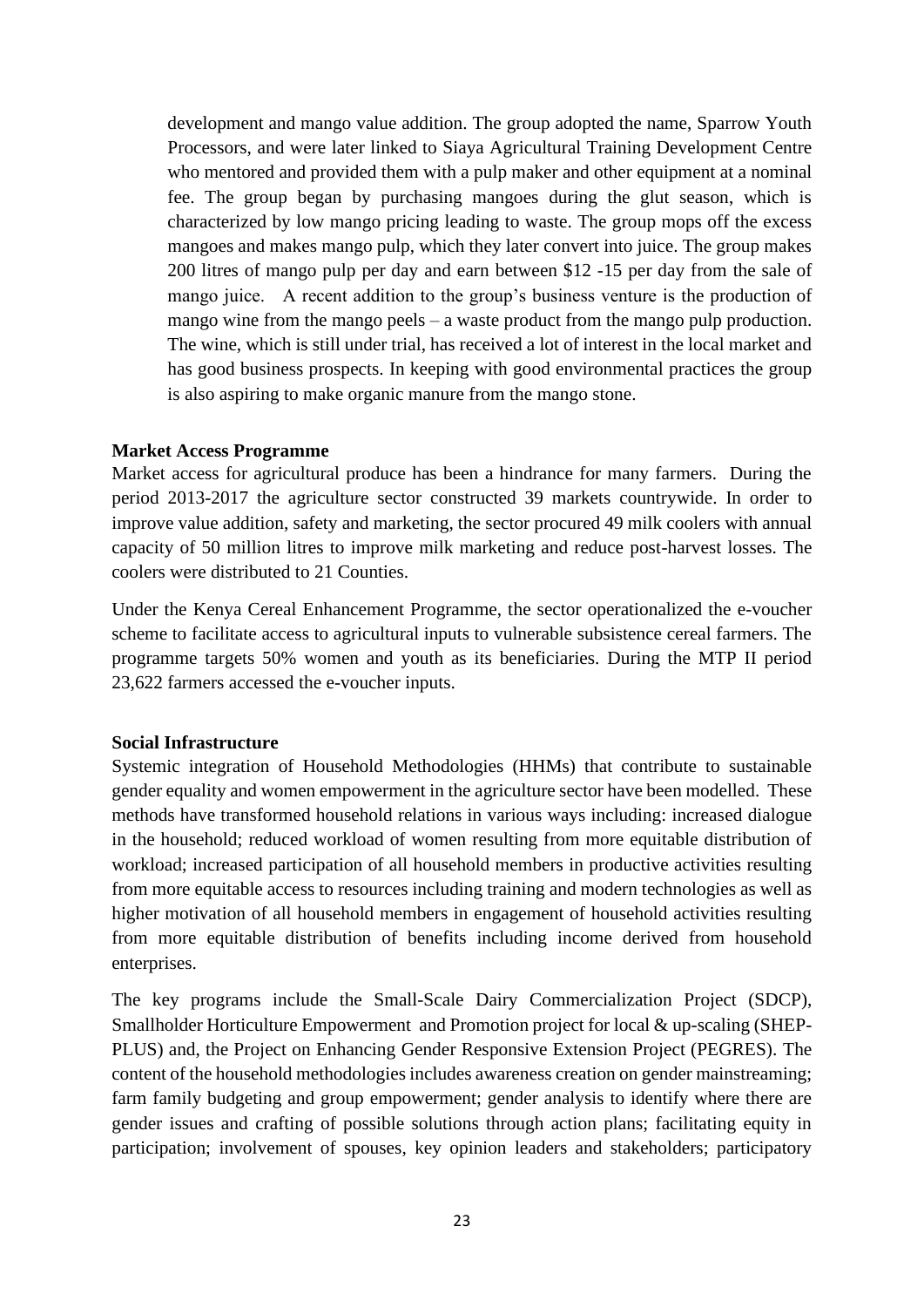learning in action (PLA); promoting 50:50 approach where men and women, including youth and older persons participate to build their capacity.

The "SHEP Approach" an extension methodology has been applauded during TICAD V for its effect of farmers' income improvement as well as women empowerment. SHEP-PLUS is currently supporting 32 women groups with a membership of 669. The promotion and replication of the "SHEP Approach" in other African countries was prioritised as one of four pillars of Japan's strategy for agricultural development in Africa from 2013 to 2017.

#### <span id="page-23-0"></span>**4.3 Health security response**

Health is a fundamental human right. Good health helps people escape poverty and is a critical factor in long term economic development. The health sector in Kenya is most developed and centred in the urban areas, where private sectors investments are the greatest, since they are not considered to yield sufficient return in the low populated areas.<sup>28</sup> Rural areas are behind in terms of healthcare development and it is the goal of the government to change this via the devolution system that has devolved public decision-making powers to the 47 counties. These disparities are witnessed for instance in Kirinyaga County (located in the central part of the country) where over eight in ten children born are delivered in a health facility whereas in Wajir County (located in one of the most remote and marginalised regions of the country) one child in twenty is born in a health facility." In Wajir County only 12% of the deliveries are assisted by a skilled birth attendant, compared to 97% in Nyeri County. Also, in Wajir only 47% of the children were fully immunized compared to  $93\%$  in Nyeri.<sup>29</sup> According to the Kenya Demographic and Health Survey (KDHS). Health facility births are most common in urban areas (82%), implying most women in rural areas deliver at home. This has contributed to design of programs targeting rural women to enable them deliver at health facilities, thus ensuring reduction of both maternal and child mortalities. In a bid to ensure gender equality through provision of accessible healthcare the government has in place several programs. Emphasis has been placed on maternal healthcare which has been identified as a cause of maternal mortality.

Despite these regional disparities, overall improvements in the health sector have been witnessed due to key strategic investments and interventions. The government has moved to eliminate payments for primary and maternal health services in public facilities. So far, significant progress has been realized. Maternal utilization and delivery uptake increased from 52% to 60% while skilled delivery increased from 62% to 74%. Maternal mortality rate (MMR) declined from 488 to 362/100,000 and the infant mortality rate per 1000 live births has dropped from 2010 to 2015 as follows: 2010 - 42.4, 2011 - 40.3, 2012 - 39.2, 2013 - 38, 2014 - 36.6 and 2015 - 35.5 (KDHS, 2014). Deliveries at home have declined while facility deliveries continue to increase. This steady improvement can be attributed to improved access and quality of healthcare coupled with deliberate county interventions on maternal and child health.

<sup>28</sup> Nairobi, Mombasa, Kisumu, Eldoret, Nairobi, Thika ,Nyeri, Machakos

<sup>29</sup> World Bank Group, Laying The Foundation For A Robust Health Care System In Kenya: Kenya Public Expenditure Review VOL II, December 2014, p. 1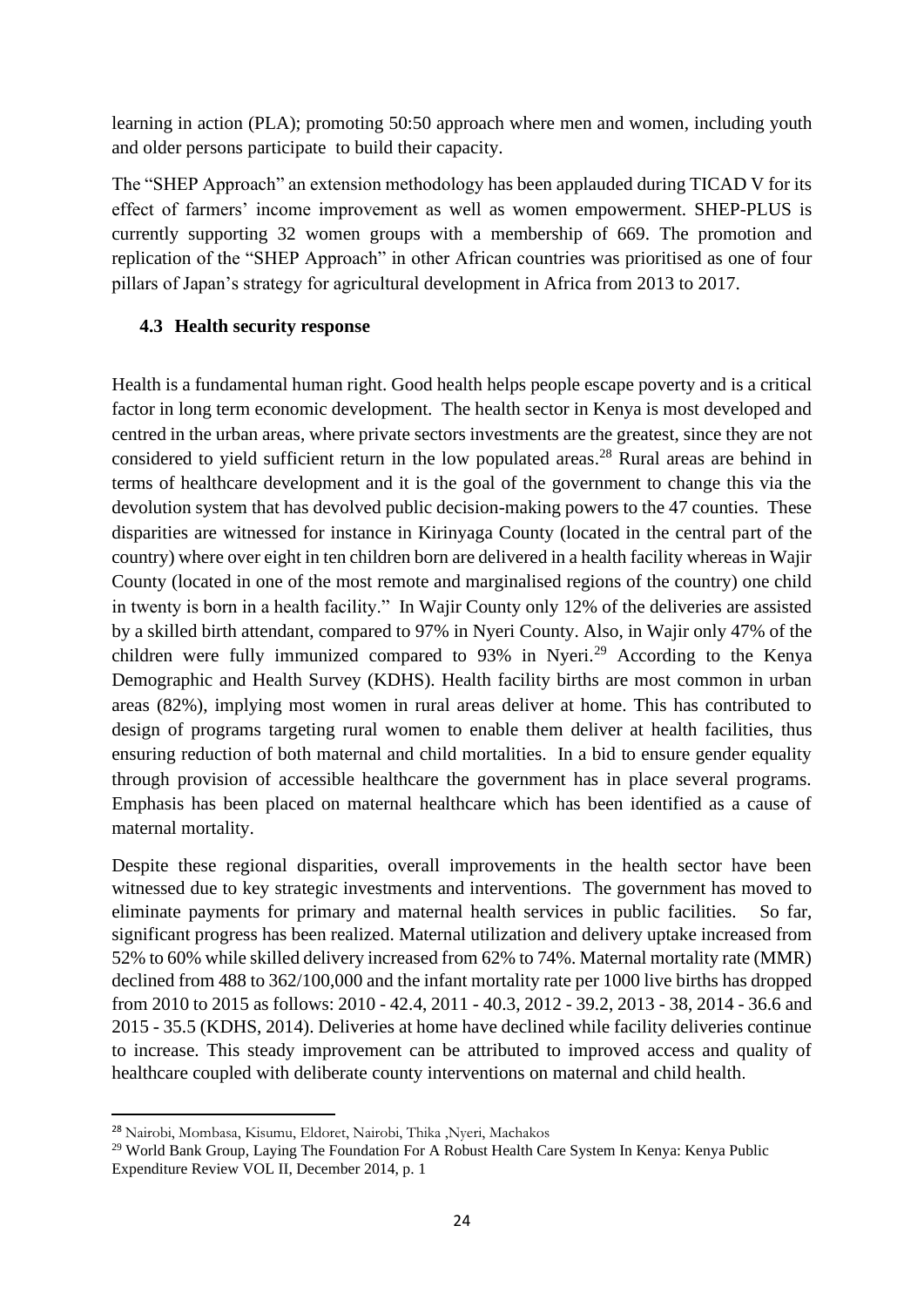#### <span id="page-24-0"></span>**The Health Insurance Subsidy Programme (HISP)**

A conditional fund has been ring fenced for the Free Maternity where funds are distributed accordingly to County Governments for free services and subsidy. The Health Insurance Subsidy Programme (HISP) is an initiative both by County and National Governments aimed at contributing to better quality of life, poverty alleviation and human development through meeting population health needs; remove financial barriers to health care and reduce incidence of catastrophic health expenditures that will be realized by Consolidating and expanding social health subsidy mechanisms with view of achieving Universal Health Coverage (UHC). The model is designed to provide quality health care while ensuring it is affordable. This project targets about 21,530 households of which 17,612 households have been registered to access health services from the hospital of their choice. The County Governments has initiatives on UHC to enhance accessibility and affordability of medical services so as to ensure no one is left behind. The latter is expected to improve the health outcomes of rural women and girls who have often faced financial barriers in achieving better healthcare.

#### <span id="page-24-1"></span>**Managed Equipment Service**

The government has made investments in the "*Managed Equipment Service"* whose goal is to improve access to comprehensive health services by different constituents of Kenya's population through acquisition of the requisite infrastructure and equipment to Level 4 county hospitals (up to 100). This includes equipment for intensive care units, theatre, surgical and xray and imaging. These facilities will be fully equipped to enable them to provide a wide range of comprehensive health care services as per the norms and standards and to aid the prompt diagnosis of non- communicable conditions.

County Governments have continued to allocate an appreciable average of 21% of the budget to health services. In the last three (3) financial years a total of KES 200 billion out of the KES 954 billion allocated to Counties, was allocated to this sector. In terms of health personnel as at 2012, there were 874 doctors and 6620 nurses in the entire Country. Currently, there are 4,080 doctors working at County facilities and 557 doctors at national referral facilities making a growing total of 4,637 doctors. In 2012, there were only 3,757 nurses. Currently the number of nurses at County facilities stands at 24,373 while those at national referral facilities are 1,224 making a total of 25,597 nurses.

Wajir County had the first caesarean delivery at Habaswein Hospital in July 2016. Similarly, Mandera County had its first caesarean delivery at Takaba Hospital in 2014. There has been a tremendous improvement in availability of drugs and procurement of modern diagnostic and therapeutic equipment. In turn, more Kenyans have been able to access quality and affordable healthcare. Citizens can now access specialized services such as dialysis and cancer treatment at County facilities thereby easing the burden at national referral facilities

#### <span id="page-24-2"></span>**Linda Mama**

Linda Mama<sup>30</sup> formerly Free Maternity Services programme provides a package of basic health services accessed by all in the targeted population on the basis of need and not ability to pay,

<sup>30</sup> Kiswahili for "protect the mother."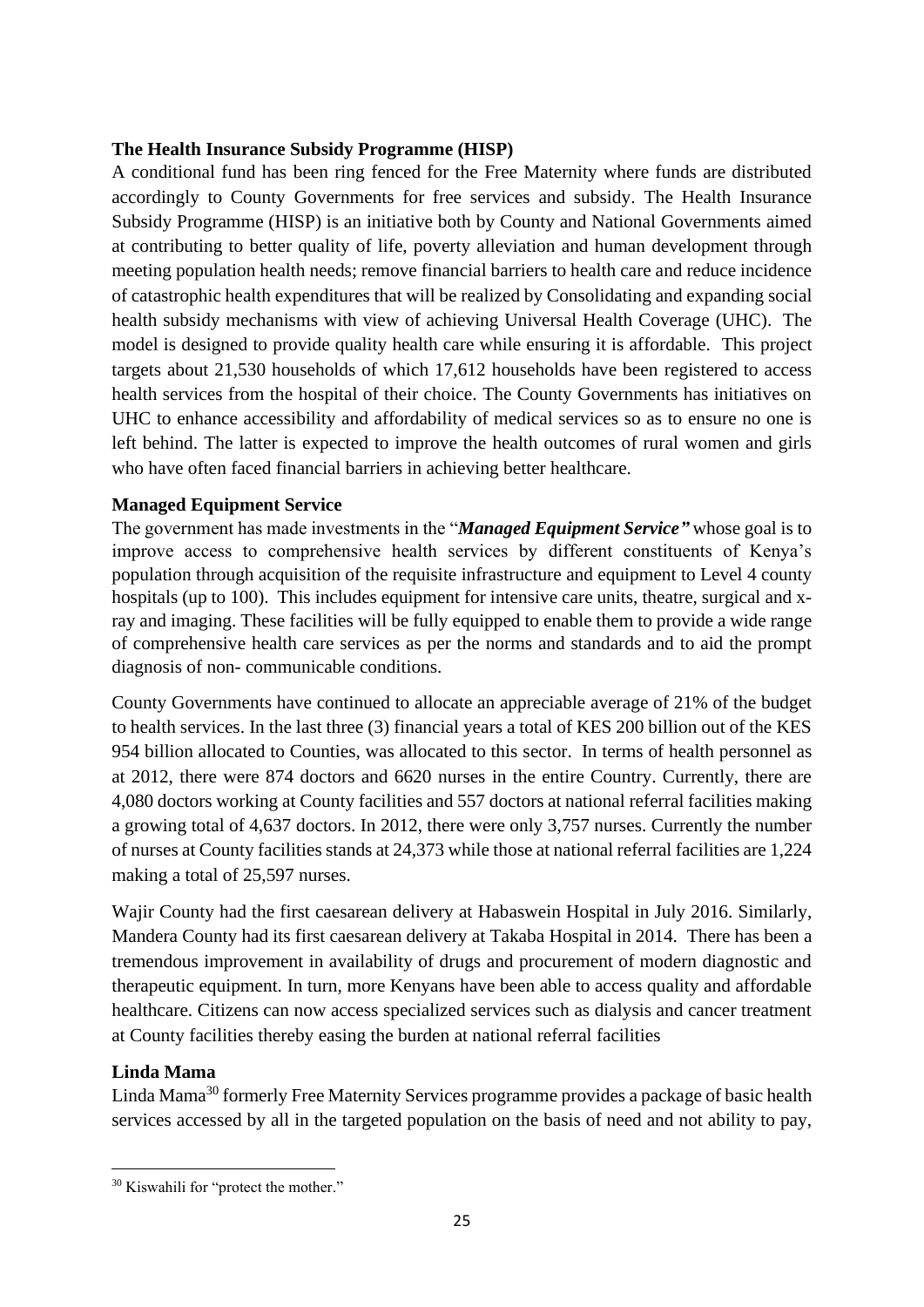positioning Kenya on the pathway to UHC. A public funded health scheme that will ensure that pregnant women and infants have access to quality and affordable health services, Linda Mama's goal is to "achieve universal access to maternal and child health services and contribute to the country's progress towards reduction of maternal and child mortality."

Linda Mama covers all the 47 counties, 2400 public health facilities serving 400,000 pregnant women. Jointly funded by the government and the United States Agency for International Development (USAID), so far KES 0.9 Billion has been spent between 2017-2018.

#### <span id="page-25-0"></span>**Menstrual Health Management Programme**

Menstrual health management is an important aspect of reproductive health. Many girls do not attend school during their menstrual period as they do not have access to menstrual hygiene products like sanitary towels. If not well managed, the menstruation period and the lack of sanitary towels affects girls' school attendance, confidence and overall reproductive health. Formative research shows that 65% of women and girls in Kenya are unable to afford sanitary pads; while only 32% of rural schools have a private place for girls to change their menstrual products. Only 50% of girls openly discuss menstruation at home and only 12% of girls in Kenya would be comfortable receiving the information from their mother. There are also more jarring statistics signalling that menstruation is tied to more fundamental risks and issues of gender inequity, with studies showing 2 out of 3 of sanitary towel users in rural Kenya receive them from sexual partners and 1 in 4 girls do not associate menstruation with pregnancy.

Low income women and girls across Kenya face significant barriers to high quality menstrual hygiene management. In May 2018, the County First Ladies Association launched a threeyear Menstrual Health Management Program. The program is in partnership with Kenya Red Cross and African Cotton Industries focused in all the 47 counties with the aim of empowering of 1 million girls and 1 million boys. The three-year program is anchored on school retention for girls through a focus on provision of hygienic sanitary towels and dignity packs. Its empowerment component addresses appropriate disposal of used sanitary towels, improved access to gender-sensitive sanitation facilities, adolescent sexual health education, adolescent nutrition education, mentorship and psycho-education, life skills, development and policy influence that will enhance the access and distribution of the sanitary towels.

This project is intended to work towards attaining sustainable infrastructure through the County First Ladies' Associations advocacy efforts around: creation of job opportunities by showcasing the demand for cotton production necessary for local sanitary towel manufactures; the adoption of this to the supply of sanitary towels; eco-friendly management and disposal of sanitary towels through local initiatives like the Silmak Agency incinerators that would also create employment.

#### <span id="page-25-1"></span>**Beyond Zero Initiative**

Beyond Zero is an initiative of Kenya's First Lady, Her Excellency Margaret Kenyatta, launched in January 2014, as an advocacy platform to scale up proven interventions to improve maternal and child health. Beyond Zero is fashioned as a catalytic platform to propel and accelerate actions to improve health outcomes particularly vulnerable and marginalized groups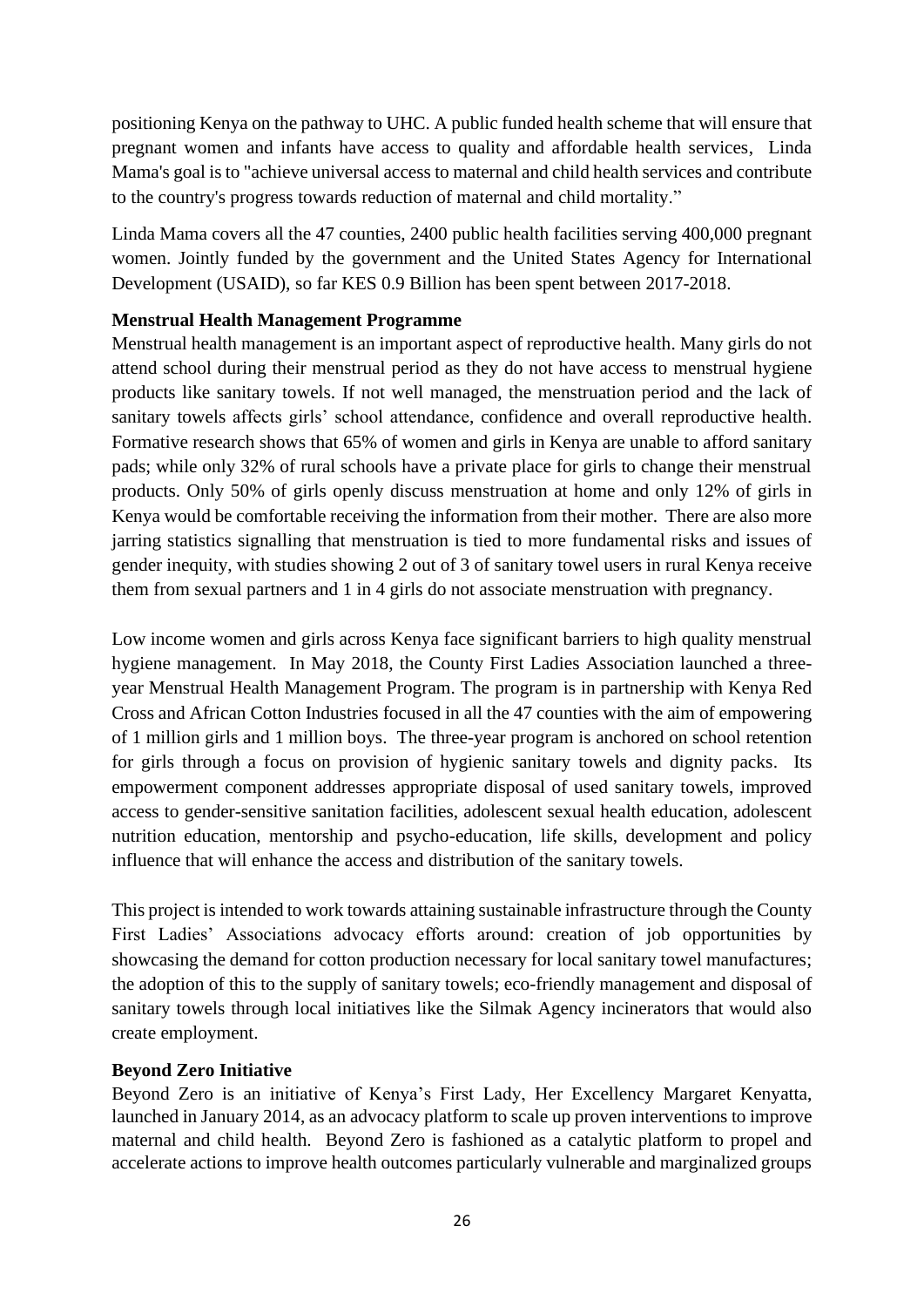as well as those living in hard to reach areas. The overriding principle of the initiative is 'No woman will die while giving birth.'

Beyond Zero complements national efforts by accelerating policy and program implementation and further, by influencing investments for strategic, high impact interventions towards zero new HIV infections and zero maternal and child deaths. It seeks to leverage on the convening power of the First Lady by mobilising partners to spearhead amongst other things: greater community and household sensitisation on adoption of preventive health practices/behaviours; to support existing health and community systems as well as catalysing innovation and accelerated action by stakeholders and political leaders to ensure that all Kenyans adopt a healthy life style. Since 2014, Beyond Zero has supported Counties to strengthen the existing outreach and referral programs by offering door to door health services through fifty-two fully kitted mobile clinics and promoting health education across all counties. The mobile clinic partly addresses access to health care services for hard to reach areas; informal settlements focusing on urban and peri-urban areas; and at risk populations

#### <span id="page-26-0"></span>**4.4 Education response**

Since 2003, the Government of Kenya has prioritized its interventions around education and most notably with the introduction of fee primary education which led to an enrolment of 1.2 million admissions in primary school throughout the country. With the increased enrolments the government introduced free day secondary education in 2008 as means of improving transition rates from primary and secondary schools. This has been captured in strategies the Government has put in place to enhance access, equity, quality and relevance of education. The government is also providing education bursaries particularly at university and tertiary levels.

#### <span id="page-26-1"></span>**The Higher Education Loans Board**

The Higher Education Loans Board awards bursaries to extremely needy undergraduate students who benefit from loans for direct entry. Orphans, students from single parent families and others who come from poor backgrounds are given priority for the bursaries.

At the tertiary levels, the Kenya TIVET (Technical, vocational and entrepreneurial training) Bursary Scheme is availed to students pursuing diploma and certificate courses in public universities, university colleges, public national polytechnics and institutes of technology and technical training institutes country-wide are eligible for this loan and bursary. Orphans, single parent students and others who come from poor backgrounds are given priority for the loans and or bursaries.

#### <span id="page-26-2"></span>**The Presidential Secondary School Bursary**

The Presidential Secondary School Bursary (PSSB) for the orphans and vulnerable children (OVC) from poor families in Secondary Schools is administered by the OVC Secretariat as a complementary service to the CT-OVC Programme. The aim of the bursary scheme is to enhance secondary school enrolment, attendance and completion by the Orphans and Vulnerable Children in Kenya

#### <span id="page-26-3"></span>**County and Constituency Funds**

Other bursary funds available include the National Government Affirmative Action Fund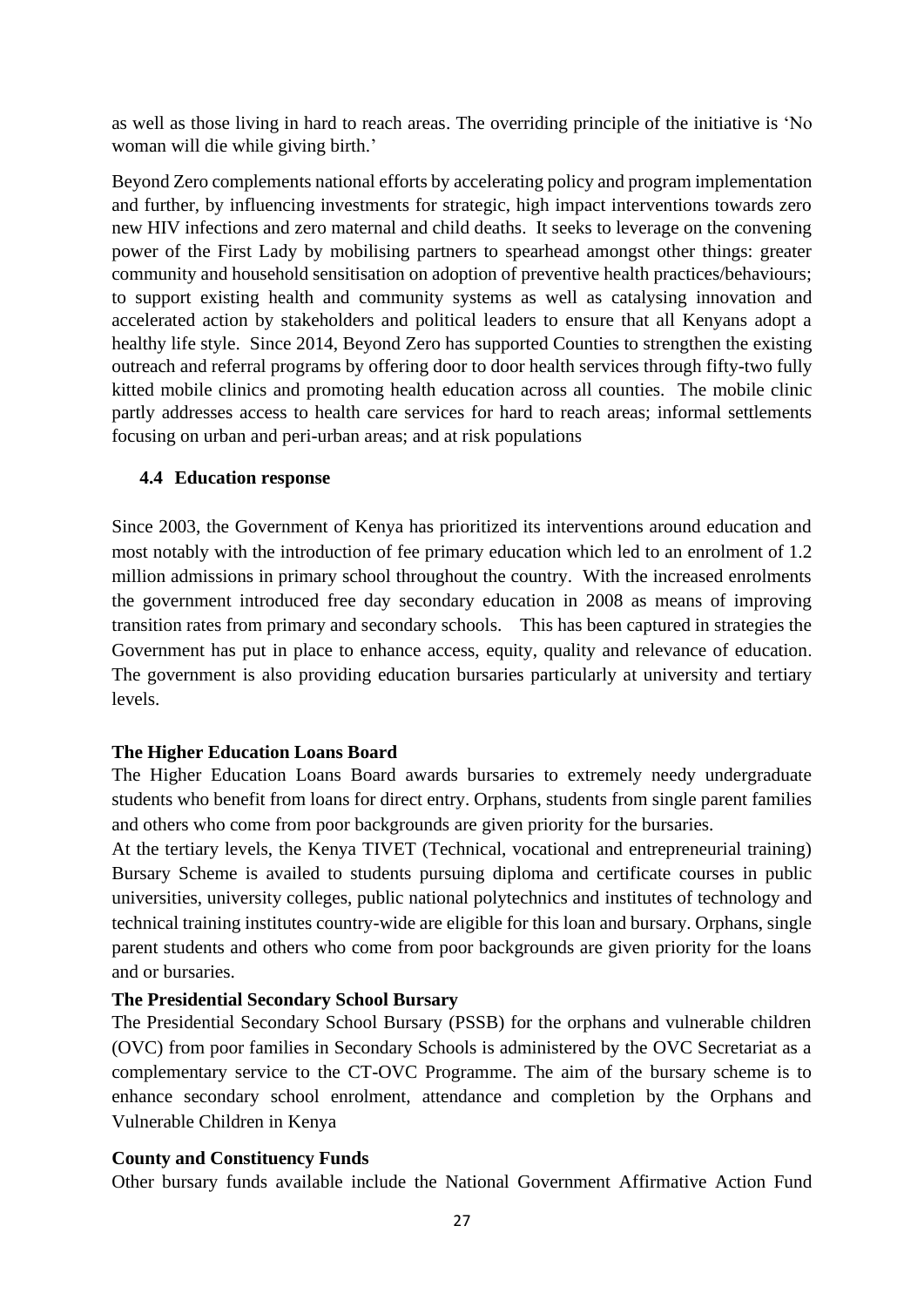(NGAAF) education bursary at country level and the Constituency Development Fund (CDF) bursary at constituency level.

#### <span id="page-27-0"></span>**Private sector scholarships**

There are also private sector education response interventions, such as Wings to Fly scholarship program managed by the Equity Group Foundation (EFG) in partnership with the MasterCard Foundation and offers tuition scholarships and mentoring to high-achieving yet vulnerable children in Kenya. The Co-operative Bank Foundation is also an education scholarship scheme for bright but less fortunate children who are facing difficulties in paying school fees for secondary education. It was established in 2007 as a registered trust in recognition of the need to enhance the existing Corporate Social Responsibility (CSR) initiatives by the bank.

## <span id="page-27-1"></span>**4.5 Water and Sanitation Response**

The provision of water to close proximity to households saves women, children, and girl's time from walking long distances in search of the commodity. This enables them to invest valuable time in participation in formal employment opportunities, attend schools and improve their living standards, providing an opportunity for sustainable development.

The Rural Investment Program in the WSTF is mandated to finance water and sanitation projects in the underserved rural communities across Kenya. The projects funded through the Rural Investment Program focus on the poor underserved communities in Kenya who would not be able to access water through the traditional commercial-based service providers. In accordance with devolution and with pro-poor guidelines, the Rural Investment Programme is working with selected target counties namely; Garissa, Lamu, Isiolo, Tana River, Marsabit, Wajir, Nandi, Narok, Migori, Kwale, Laikipia and Tharaka Nithi. The Rural Investment Programme ensures transparent selection of communities based on need, targeting the poorest communities in Kenya. The criteria used to select the counties included the Poverty Index, the level of investment in water and sanitation infrastructure, the access to quality water services and the sanitation coverage levels.

**The National Open Defecation Free (ODF) Kenya 2020 Campaign Framework** is operational at the county levels and entails mapping and securing commitment from partners to support the development of work-plans and securing resources for attaining ODF Kenya by 2020. It is one of the key instrument aimed at fast tracking the country to achieve 100% ODF status by 2020 through: developing capacities of key sanitation stakeholders, developing an effective monitoring and evaluation system, mobilizing partners and the media to support the campaign goals, facilitating and assisting County Governments in achieving their respective ODF targets, engaging and enabling the private sector to respond effectively to the demand created for sanitation materials and products and mobilize resources to allow counties to achieve their ODF targets, by 2020.

**Community-Led Total Sanitation** introduced in Kenya by Plan Kenya in May 2007. In 2010, the Ministry of Public Health and Sanitation (MOPHS) in partnership with United Nations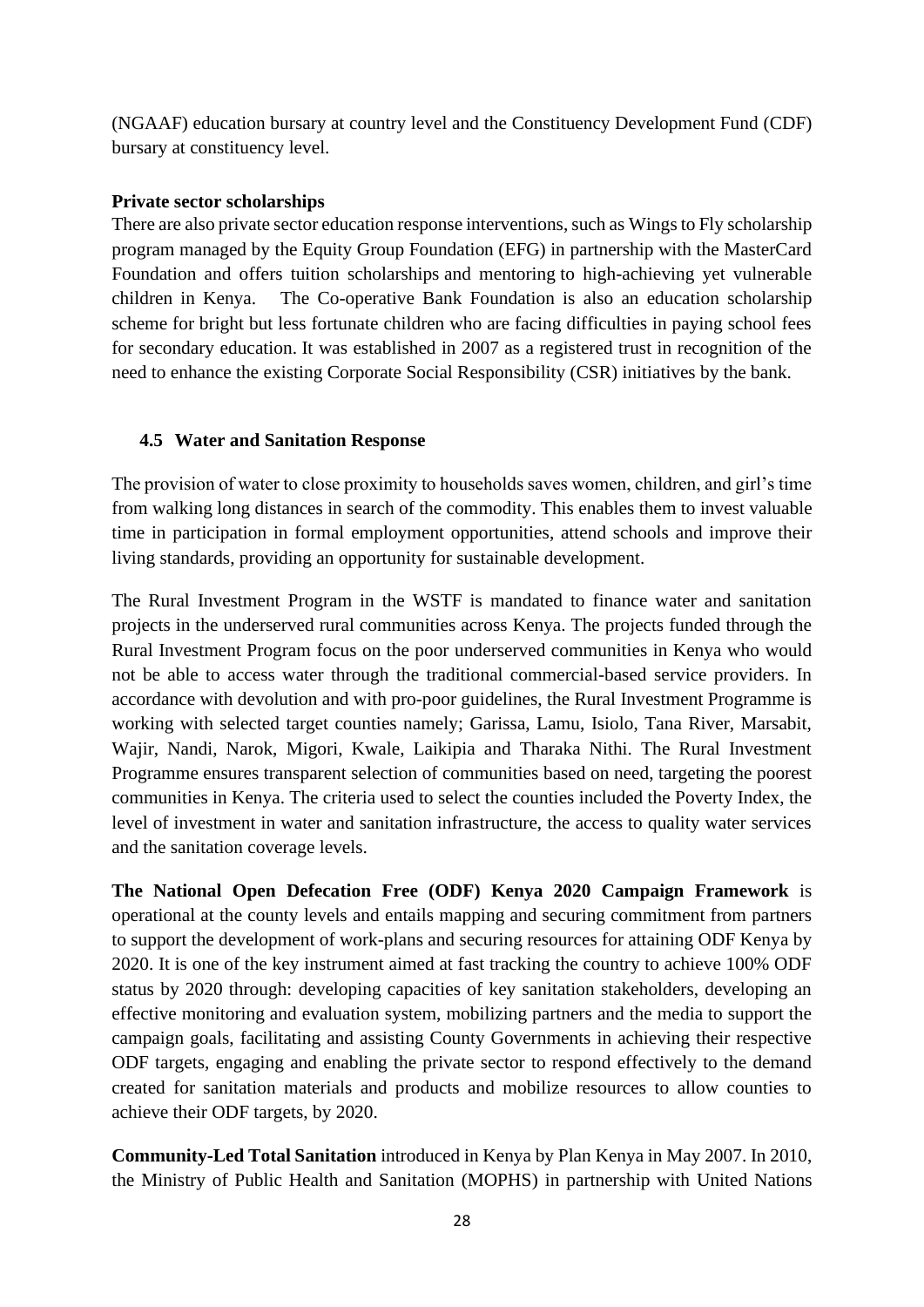International Children's Emergency Fund (UNICEF) and SNV Netherlands Development Organisation embarked on a pilot in six districts in Nyanza and Western Kenya. A team of national trainers was trained who went trained the district teams. According to a MOPHS-UNICEF report, out of 59,915 villages in Kenya, 9,126 had been triggered and 2,567 declared ODF by March 2014 as a result of the campaign<sup>31</sup>. The Water, Sanitation and Hygiene (WASH) Hub at the Ministry of Health has played a central role in coordinating, documenting and reporting on the CLTS campaign. On capacity building and backstopping support, the hub has been instrumental in spearheading county reflection workshops that have become vital mechanisms for enhancing quality of CLTS.

**Online system to monitor rural sanitation**: A web based Monitoring & Evaluation (M&E) system was developed in the first phase of this process and handed over to the Ministry of Health with the support of SNV through a contracted agency. The online portal could help coordinate monitoring of water, sanitation and hygiene (and enable public health officials in rural areas facilitate rapid acceleration of the ODF campaign. It could aid CLTS implementation processes and processing of the data to generate real-time reports for quick decision-making.

**Kenya Integrated Water Sanitation and Hygiene program (KIWASH)**: this is USAID supported program combining programming with improved access to water, sanitation, and hygiene (WASH)<sup>32</sup>. In rural areas, KIWASH works with counties, WSPs, and private entrepreneurs to expand and improve operations and management of existing community drinking water systems. Further, Water Resource Users Associations are engaged to improve catchment area protection and water access, and improve sanitation and multi-use services that reinforce KIWASH interventions in nutrition. To improve access to sanitation services and reduce open defecation, KIWASH works with counties that make strong commitments to apply the community-led total sanitation (CLTS) approach and engage with private sector providers to make access to household latrines/toilets more affordable. The targeting of KIWASH activities at the county level is anticipated to impact on the livelihoods of rural women and girls through irrigation and nutrition services besides the increased access to sanitation.

#### <span id="page-28-0"></span>**4.6 Social protection and peace response**

Social protection for human security protects citizen for a state of helplessness and assists them towards a secured living. It is an essential component which when introduced and implemented acts as a shield that prevents people from social and economic insecurity.<sup>33</sup> Societies are vulnerable to conflict and insecurity when local institutions are unable to provide equitable

```
\frac{32}{33}www.globalwaters.org
```
<sup>&</sup>lt;sup>31</sup> GoK 2015. Available at<http://www.communityledtotalsanitation.org/country/kenya>

<sup>33</sup> Social protection and human security: [https://www.researchgate.net/publication/299445658\\_Social\\_protection\\_and\\_human\\_security](https://www.researchgate.net/publication/299445658_Social_protection_and_human_security) [accessed Dec 03 2018]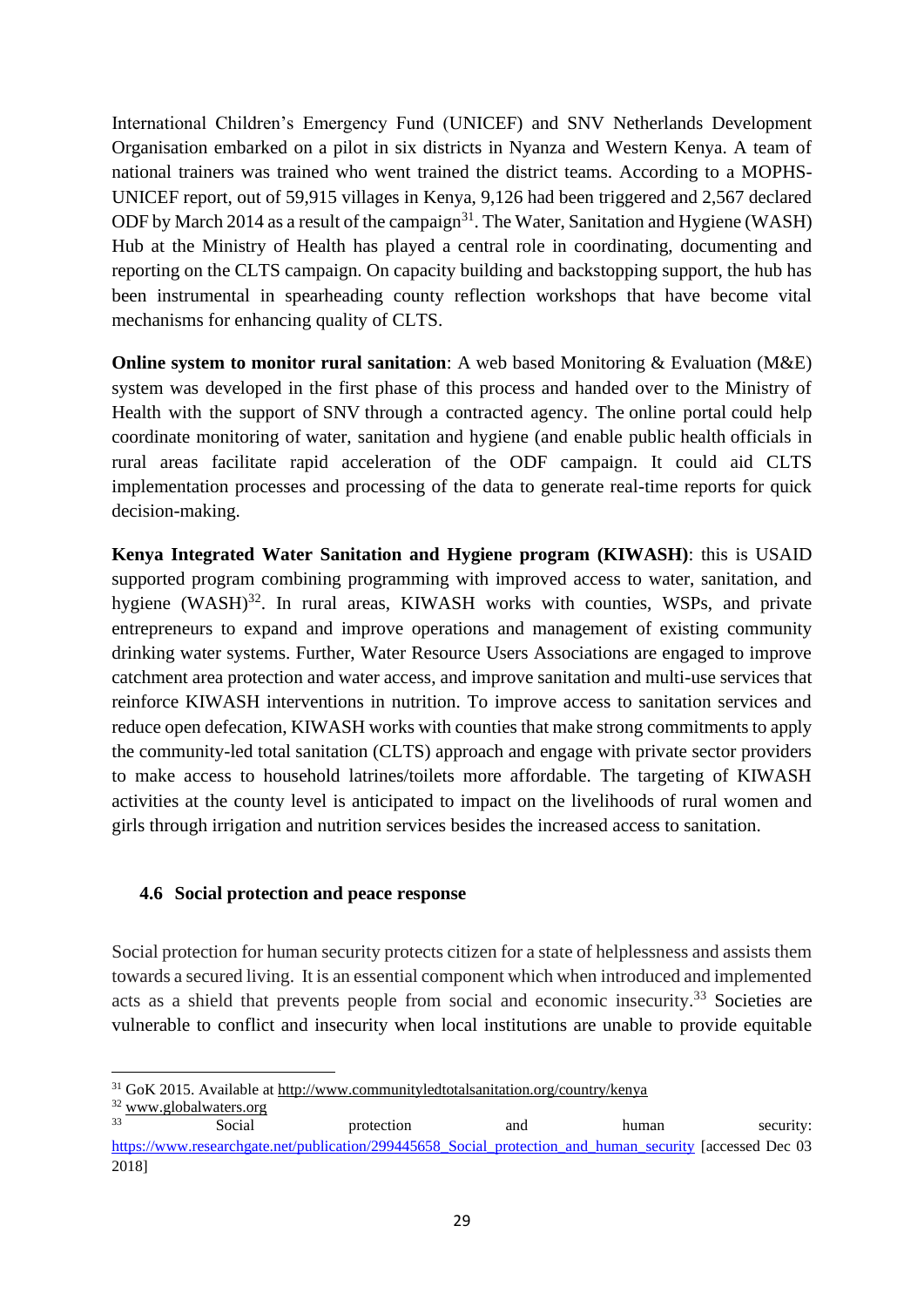access to justice and economic opportunities. Lack of access or inequitable access to social services can be a key trigger or driver of conflict. Social services are considered peace dividends that have the potential to reduce social tensions and enhancing the citizen–state social compact.

There is a growing recognition by policymakers and practitioners at both the national and international levels that we must better understand the role that social services can play in fueling instability and conflict and, conversely, the unique value they offer in fostering social cohesion and inclusive development and peaceful societies.

Kenya has made gains on ensuring equal access to peace and security for women and girls. It has used multifaceted approach working jointly through the state and non-state actors to implement programs that would enhance women participation and protection on peace and security. It has also formulated policies and strategies geared to reduce inequity in distribution of public resources a source of conflict in Kenya that often disproportionately impacts negatively on women, children, older persons and youth alike. In 2016, Kenya became one of 60 countries to have developed an action plan to support the implementation of United Nations Security Council Resolution 1325 (UNSCR 1325), on women, peace and security. Kenya's National Action Plan, is titled 'Kuhusisha Wanawake ni Kudumisha Amani' (meaning 'to involve women is to sustain peace'). Both national and sub national governments are supporting the implementation of the Kenya National Action Plan (KNAP) on UNSCR 1325 on Women, Peace Building and Security through engendering peace processes. KNAP has both an internal and external focus and encompasses all the four pillars of UNSCR 1325: Participation and Promotion; Prevention; Protection; as well as Relief and Recovery. The Action plan acknowledges that women can play specific roles in this regard; particularly given their unique access and influence in the household and community. The inclusivity of the National Action Plan is commendable particularly the call to civil society organizations, academic and research institutions for research into the impact of conflict on Kenya's women and their roles, practices, and involvement. Further, peace structures have been set up at all levels within government and communities to coordinate peace building and conflict management initiatives, develop and implement intervention strategies. The Government has also: integrated gender into the national early warning and early response systems; supported capacity building of 50 organizations implementing peace projects in Kenya to mainstream gender in their peace building initiatives; establishment and institutional strengthening of Kenya Association of Women in Policing and mainstreaming gender into the on-going security sector reforms; capacity enhancement for 100 Kenya Red Cross staff in Dadaab refugee camp on gender mainstreaming and the prevention of gender-based violence and sexual abuse and exploitation, towards integration into programs and humanitarian response programs.

The Institute of Peace Support Training Centre (IPSTC) is an international training and research centre that conducts training, education and research as well as informing military, police and civilian personnel on all aspects of peace support operations in order to improve the effectiveness of their response to complex emergencies. The IPSTC has offered capacity and training on various key agencies and themes including: Local Initiative on Community Peace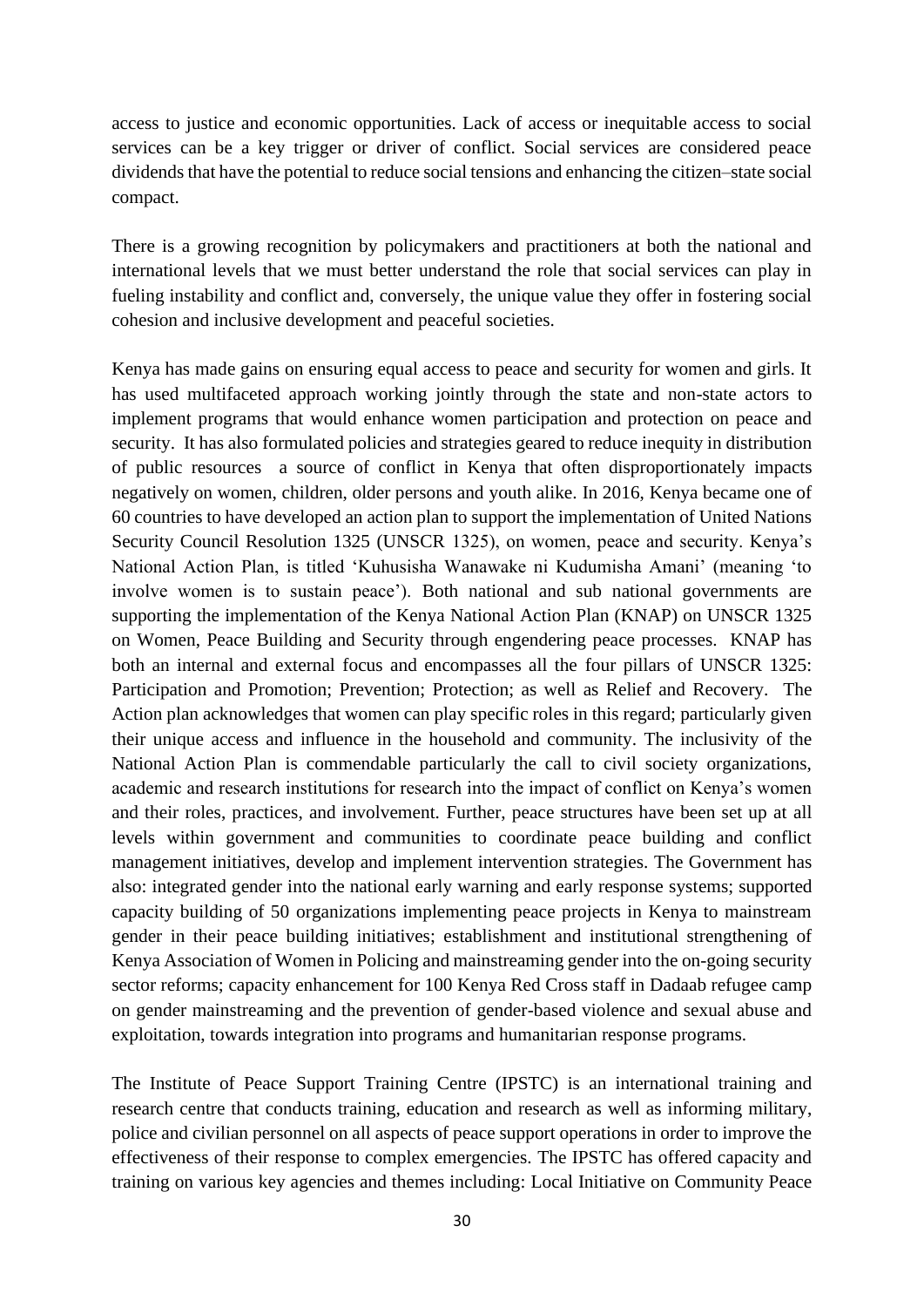building in Turkana, Marsabit and West Pokot conducted in Kiswahili; Women Leadership in Peace and Security for the police, prisons, CSOs and has been cascaded to the conflict prone counties: trained over 100 women mediators; 2018-2019 Livelihoods Initiative to empower women both socially and economically

#### <span id="page-30-0"></span>**4.7 Social justice and inclusion responses**

Widows often have a number of vulnerabilities such as financial instability, and the risk of losing homes and other family property that was registered in the husband's name. Recognising that widows comprise a population segment that is marginalised, and in line with international commemoration of International Widows Day, Kenya hosted its first celebration of the Day in 2016. The most recent census in2009 revealed that Kenya had approximately 895,000 widows, and it is likely that over the years the number has increased substantively. The government's recognition of the risks and vulnerabilities of widows has dedicated  $23<sup>rd</sup>$  June as the annual day for such commemoration ensuring that the plight and challenges of widows are publicly acknowledged and appropriate responses made.

The introduction of a Gender Violence Hotline has enabled widows to report cases such as eviction by in-laws and other GBV cases. There is also provision for their accommodation in safe houses for a period of two weeks.

#### <span id="page-30-1"></span>**Uwezo Fund**

The Uwezo (Ability) Fund is a specific intervention under the youth skills development, and women empowerment flagship projects aimed at enabling women, youth and persons with disabilities access finances to promote their businesses and enterprises, thereby enhancing economic growth towards realization of vision 2030. The objective of the Fund is to empower youth and women by providing free interest loans as start-up capital for small and micro business of varying amounts not exceeding KES. 500,000. Only a 3% one-off administration fee is deducted from each loan while KES 500 Million is used for capacity building of groups to equip recipients with skills and market linkages necessary to manage group enterprises. The fund adopts a hybrid concept of the table banking and revolving funds, designed to ensure that women and youth groups are able to employ availed resources for credit, while similarly promoting and sustaining a savings culture. It models an alternative framework in funding community driven development. The Fund, through its capacity building programmes provides information on how the beneficiaries can take advantage of the 30% government procurement opportunities.

The specific strategies focus on capacity building to increase fund absorption, improving operational systems and leverage on ICTs and partnership development.

In the next five years, Uwezo Fund will expand access to finances by KES 2.5 billion to 500,000 beneficiaries. Capacity building will also be undertaken to all the beneficiaries. The fund will facilitate exchange programmes amongst groups for learning and benchmarking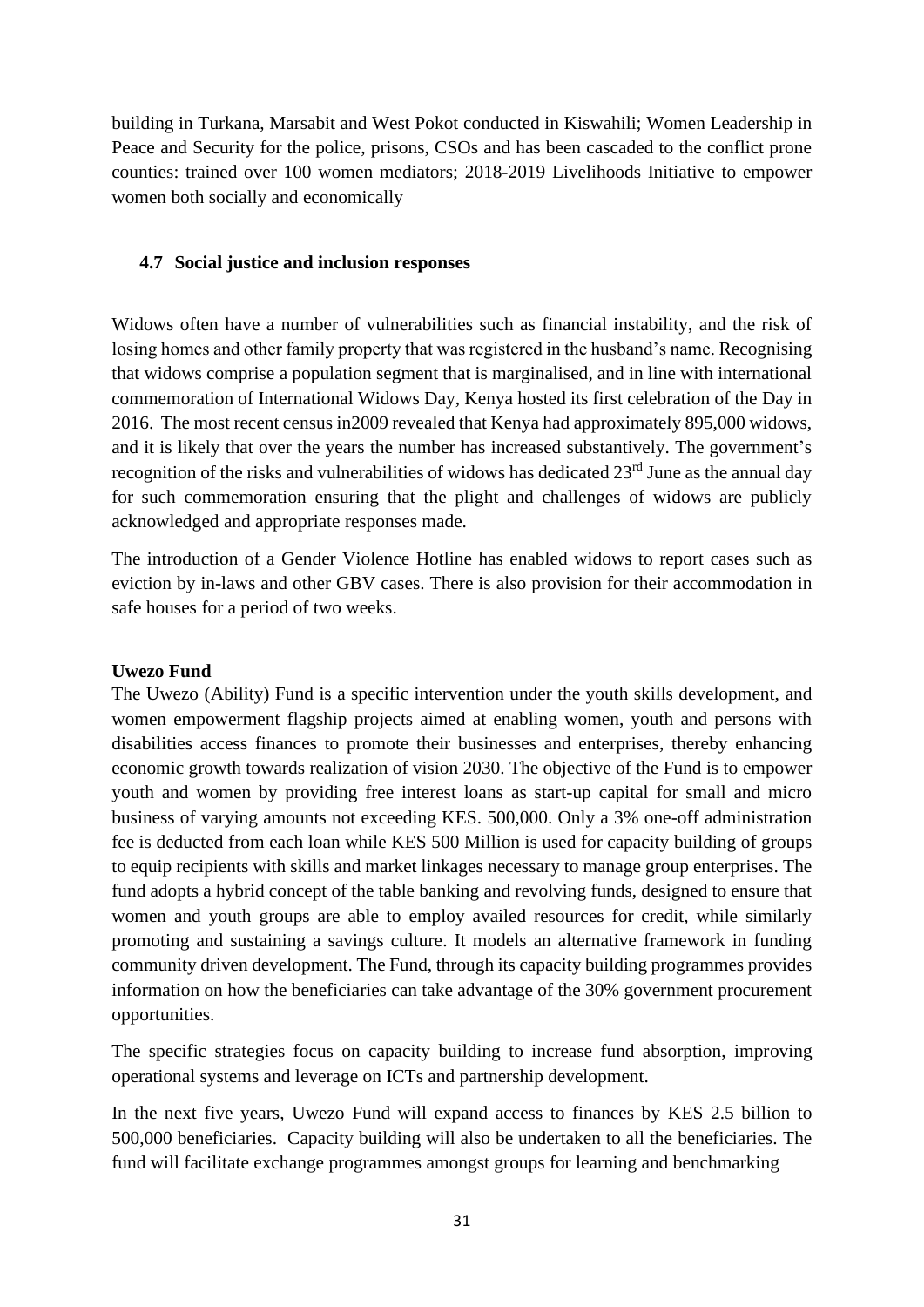#### <span id="page-31-0"></span>**The Women Enterprise Fund**

The Women Enterprise Fund (WEF) established in 2007 is 100% Government funded. The Fund which is a flagship project under Kenya's Vision 2030 provides a holistic integrated approach to addressing the challenges women face in starting or expanding their enterprises especially with regard to lack of capital, low financial literacy, accessibility to markets, decent work spaces and linkages with big enterprises. The Fund has also weaned off several beneficiaries linking them as they to mature and grow to access micro-finance credit and other financial services. The Fund has been successful in promoting women empowerment and gender equality by reducing barriers and impediments that hinder access to financial services. It has enhanced women's capabilities through financial literacy as well as ensuring active participation of women in socio-economic development of the country and positive growth among women owned enterprises.

#### <span id="page-31-1"></span>**4.8 Civil Society Initiatives**

## <span id="page-31-2"></span>**4.8.1 Chama Women's Programme (Merry-Go-Round)**

Women's organising for solidarity, income security and building resilience to shield them from livelihood shocks can be seen through Kenya's old model of "chamas". "Chama" is a Swahili term that refers to an investment group often with female members. When the term was coined, chamas were a space for members to convene, share experiences, learn from each other, forge friendships and contribute a specific amount of money monthly. Each month a person would receive the money and use it for project or whatever investment they wanted to make. The cycle would go on until all members in the group get money and the process starts all over again – hence the term "merry-go-round".

Chamas were initiated in 1963 after independence as a collective way of assisting one another. At the time, most interventions were around acquiring iron sheets to replace grass-thatched houses, water tanks for safe water and also purchase household goods like furniture, utensils. This in turn was able to enhance home economics.

Through Maendeleo ya Wanawake Organisation, at least 25,000 chamas of 25 members each have benefited from this program. This model has been replicated by several civil society organisations and has been found to be a vehicle for economic empowerment at household levels. For instance, GROOTS Kenya has managed to initiate the formation of 3500 women groups of chama programs.

The merry-go-round chama is not only a good saving vehicle but has also provided a social safety net for women at all levels. For instance, social gatherings such as child birth, child naming all the way to the last respect.

#### <span id="page-31-3"></span>**4.8.2 GROOTS Kenya**

Women's organising as rights holders is witnessed through enhancing their collective capabilities to interrogate legislative and policy frameworks from a gendered lens to claim and protect their rights. GROOTS (Grassroots Organizations Operating Together in Sisterhood)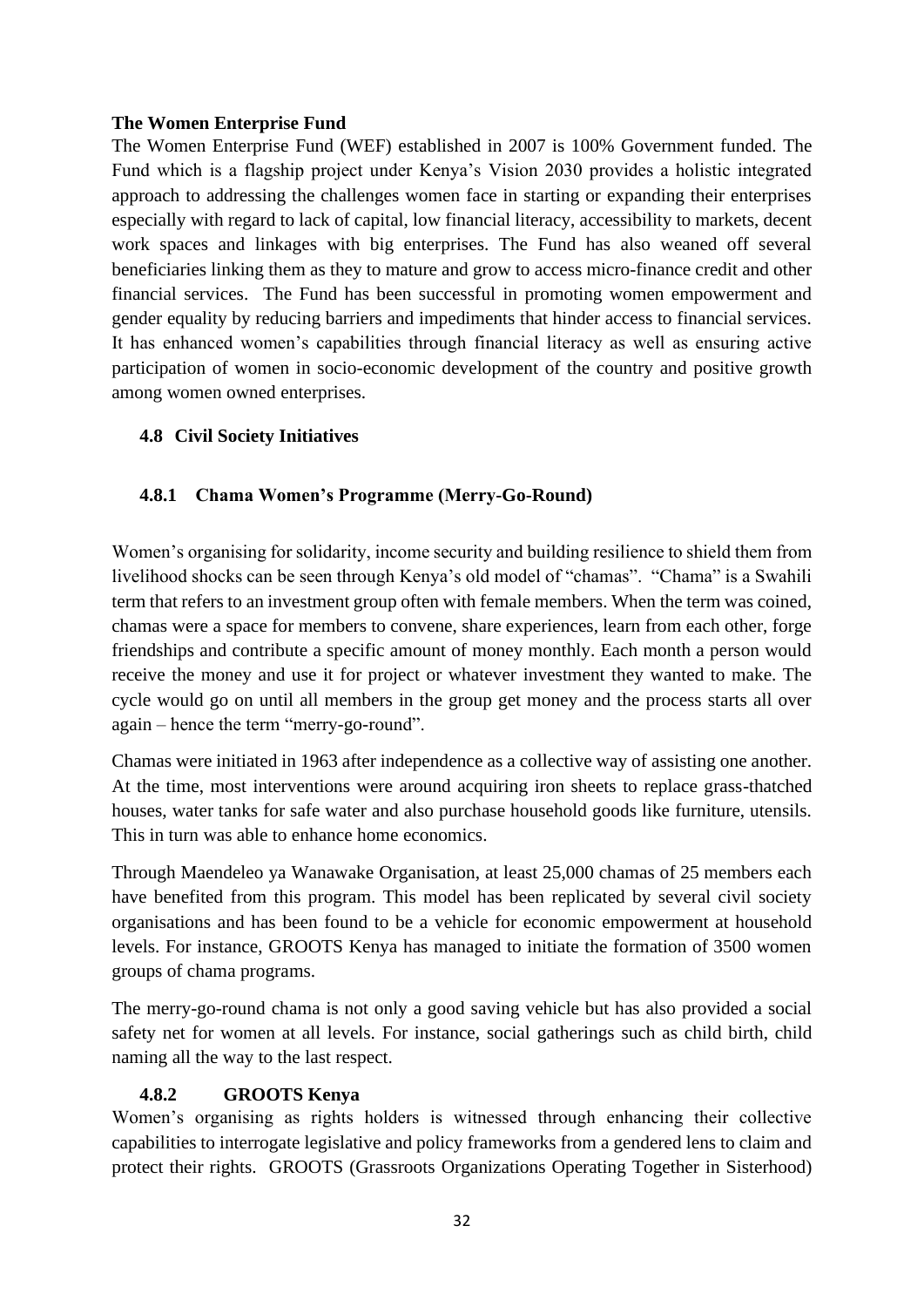Kenya is a grassroots movement aiming at empowering grassroots women to achieve their objectives by partnering with other stakeholders including the government. On social protection GROOTS Kenya has been training women on existing laws, policies and gains. Which include the constitution talks about equal responsibilities for women in leadership and not more than 2/3 of any gender in the boards. Article 4 of the Bills of Rights talks about the elimination of gender discrimination this has helped grassroots women to be in decision making positions.

Come Together Widows and Orphans Organization is a platform for widows to organize themselves into groups where they meet and share their loss and grief as one way of life reentry after the death of their spouses. This creates a conducive environment for widows to vent out and socialize with fellow widows and members of the community. The organization also transforms widows' lives through Socio-Economic Empowerment programmes.

## <span id="page-32-0"></span>**4.8.3 Uwiano Platform for Peace:**

Uwiano Platform for Peace is a conflict prevention, management and response initiative being implemented in Kenya. Uwiano is a Swahili word for "pooling together". Conceived in 2010, it provides a platform for enhanced collaboration and coordination of actors and initiatives in Kenya and contributed towards a peaceful national referendum process. Presently, the Uwiano Platform comprises 12 principal partners<sup>34</sup> who work together to scale up peace building and conflict management initiatives not only around political and electoral processes, but for sustainable peace in Kenya and beyond. As a result of this platform: there has been an increase in women chairing the District Peace Committees/ County Peace Forums including West Pokot and Turkana where women were formerly not allowed to speak in the village groups like the *Ikwokwo* but now can speak as *Wamama wa Serikali;* more women are chairing the *Nyumba Kumi* clusters; an increase in the number of women in political leadership at all levels; over 20000 women mediators distributed across the 47 counties and actively involved in mediating conflict.

# <span id="page-32-1"></span>**5. PUBLIC SERVICE AND INFRASTRUCTURE**

As noted above, heavy and unequal care responsibilities borne by women restrict their time, energy and participation in other activities. As a result, this gendered division of labour has implications for women in terms of their ability to access education, decent formal/secure work, and the options in society and status in society. Public services and investments in social infrastructure are essential for reducing and redistributing this work, and thereby facilitating women's access to income through labour markets. For instance, extending water, electricity,

<sup>&</sup>lt;sup>34</sup> National Cohesion and Integration Commission (NCIC), National Steering Committee on Peace building and Conflict Management (NSC), Independent Electoral and Boundaries Commission (IEBC), National Police Service (NPS), United Nations Development Program (UNDP), UN Women, Council of Governors (COG), Office of the Registrar of Political Parties (ORPP), Inter- Religious Council of Kenya (IRCK), Peace and Development Network Trust (PeaceNet – Kenya), Kenya Private Sector Alliance (KEPSA) and Media Council of Kenya (MCK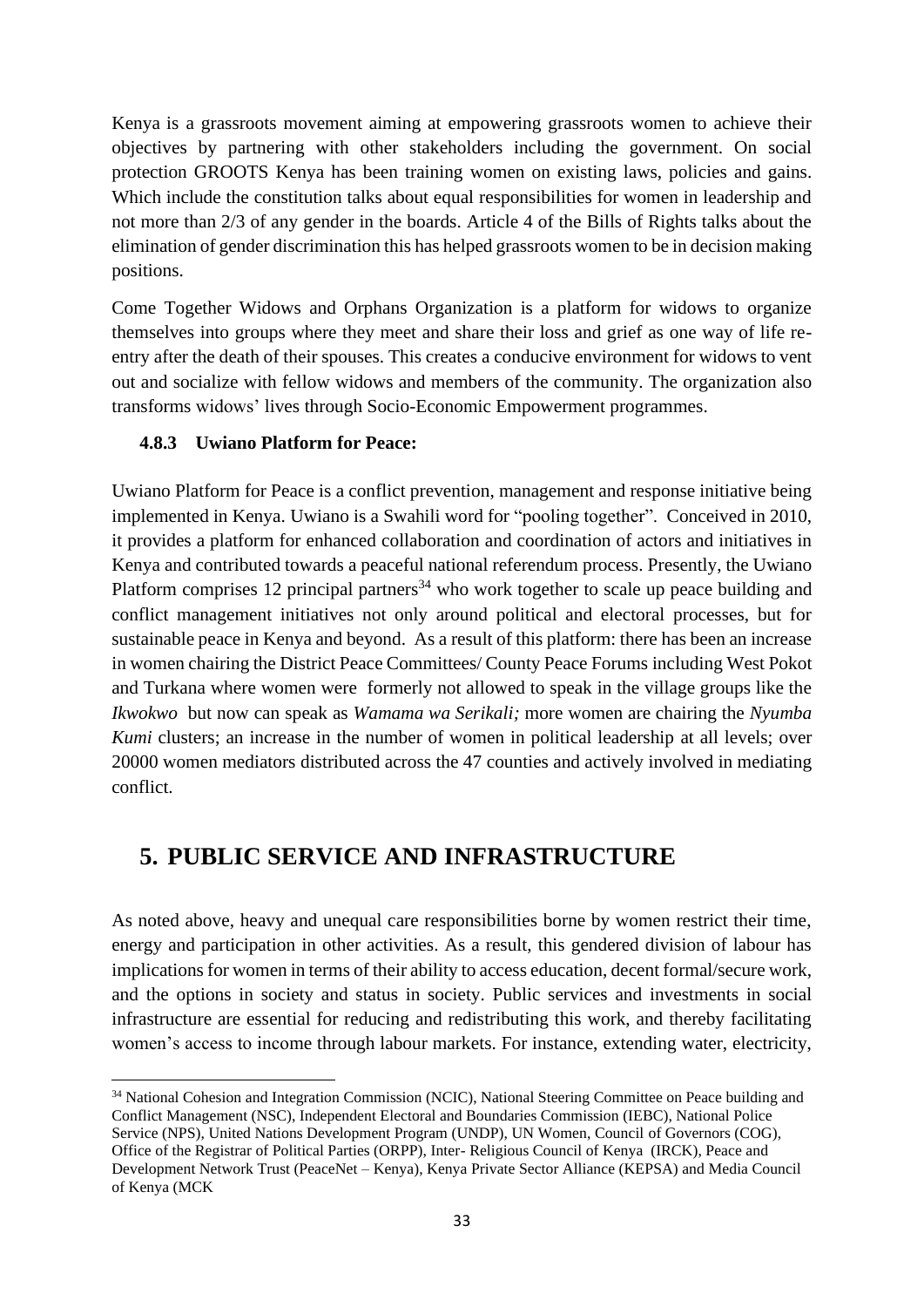and sanitation to rural and marginalized urban areas, is indispensable to free up time that women and girls spend on collecting and processing water, fuel and firewood, which can compromise the effective use they can make of educational and employment opportunities thereby restoring dignity, safety and security of all citizens.

Gendered social protection measures that respond to the root causes of this insecurity require investments in public services and social infrastructure.

The government is primarily established to provide services to the public thus provision of quality, inclusive, basic services become an integral part of its mandate. The Constitution defines public service as "the collectivity of all individuals, other than State officers, performing a function within a State organ"<sup>35</sup> The Bill of Rights in article 43 provides all Kenyans with the economic and social rights which include: access to health care services; access to adequate housing; freedom from hunger; clean and safe water; social security and education.

In line with its constitutional commitments, the Government has put in place (MDAs) to enable effective service delivery to Kenyans at all devolved levels<sup>36</sup>. The public service orientation towards ensuring access and quality of services for men, women and children is guided by the constitution which imposes a duty that all public officers "address the needs of the vulnerable groups within society including women, older members of persons, persons with disabilities, children, youth, members of minority or marginalised communities and members of particular ethnic, religious or cultural communities."<sup>37</sup> Gender equality underpins all service delivery by providing that women and men have the right to equal treatment including the right to equal opportunities in political, economic, cultural and social spheres, <sup>38</sup> with an emphasis on implementation of these rights and by all state organs state organs<sup>39</sup> Article 231(1)(i) underscores the values and principles of public service which apply to both national and county governments as well as parastatals.

In recognising the importance of shifting labour market norms on the types of jobs women and men can do, Kenya's constitution provides progressive measures of transforming the social and economic structures making them more equitable. For instance, towards harnessing investments for human capital development within public service, the constitution provides for adequate and equal opportunities for appointment, training and advancement, at all levels of public service of: men and women; members of all ethnic groups and persons with disabilities<sup>40</sup>. The access to quality affordable public services complements government efforts to assure social protection.

The Government of Kenya, in partnership with the Kenya's Private Sector Alliance (KEPSA) and UNICEF Kenya has piloted a responsive work environment in support of lactating mothers

<sup>35</sup> Article 260 Constitution of Kenya

<sup>36</sup> Article 6 (3) Constitution of Kenya

 $37$  Article 21(3) constitution of Kenya

<sup>38</sup> Article 27 (3) Constitution of Kenya

<sup>39</sup> Article 21 (1) Constitution of Kenya

 $40$  Article 232 (1) i Constitution of Kenya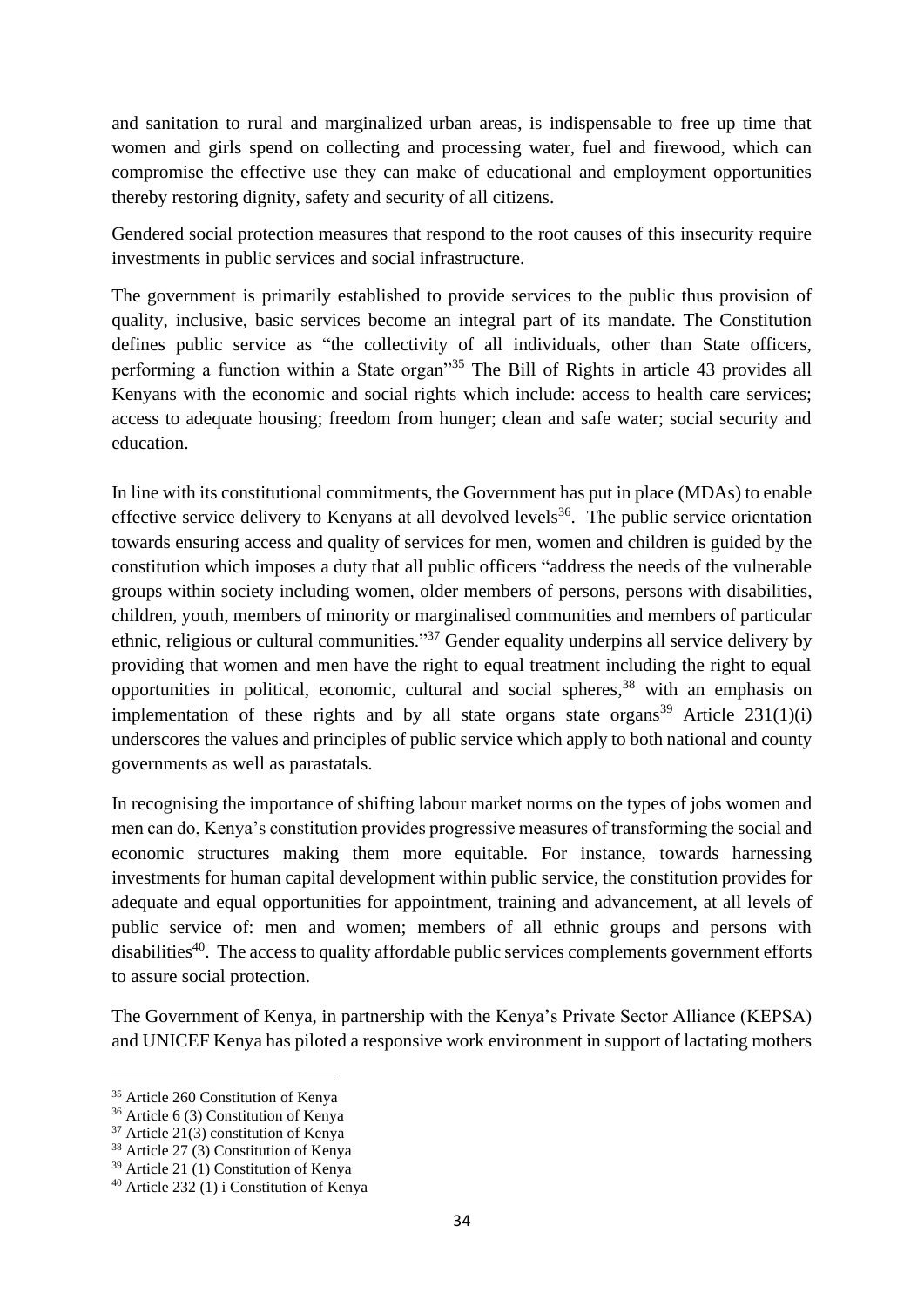and pregnant women by providing them with a resting room. These lactation corners illustrate the structural models for enhancing social protection for breastfeeding mothers to ensure they stay within the formal labour market. The Ministry of Health has since 2010 put in place the Better Business Practices (BBPC). The aim of this is to improve maternal and infant nutrition through workplace support for breastfeeding female employees. The initiative focuses on lobby and advocacy for conducive workplaces to ensure that breastfeeding is promoted, supported, protected and sustained past the maternity leaves. An initiative spearheaded by KEPSA has now seen over 192 companies been trained on BBPC, more than 30 companies have committed to practice BBPC principles. To date more than 17 companies have newly equipped lactation rooms. 9 advocacy forums have been held with the government to influence policies and support regulations for breastfeeding.

#### <span id="page-34-0"></span>**5.1 Huduma Centres (One stop service centres)**

Enhancing the accessibility of basic services to poor, marginalized and vulnerable people can play an important role in reducing vulnerability. Many social protection entitlements are unclaimed simply because poor people are unaware of them. Strengthening transparency about services and poor people's entitlements is another critical dimension of enhancing the contribution that services can make to social protection. Without stronger emphasis on provision of information, enhanced accountability will be impossible $41$ 

Huduma Kenya program is the key government programme towards advancing citizencentered public service delivery through a variety of channels, including deploying digital technology and establishing citizen service centers across the country. This is one of the best examples when it comes to social protection systems in Kenya. The program has been particularly successful at forging an organizational culture focused on excellence in customer service, which revolves around improving transparency, efficiency, and integrity. This organizational culture helps motivate staff and level the playing field for citizens of all backgrounds to get equal service and treatment from the same place, an important step toward enhancing accessibility and nondiscrimination. The Huduma Kenya program takes a multichannel approach, combining brick-and-mortar centers with digital service platforms to ensure that citizens with differing levels of literacy and access to the Internet are reached while still keeping pace with the latest technological developments. Some of the applications and registrations provided are on: company registration, registration of business names; single business permits; Women Enterprise fund, Youth fund, Uwezo fund; various manufacturing licenses; Kenya Bureau of Standards applications; and investor one stop shop.

Some of the notable achievements include: serving more than 45,000 citizens per day; strong positive feedback from citizens with current customer satisfaction level is 95%; increased accessibility to services by citizens (in all counties); reduced cost of accessing services by KES 12.6 billion as at April 2016 cost benefit analysis report; recipient of 12 local, continental and

<sup>41</sup> Marcus, R., Piron, L-H. and Slaymaker, T. (2004) 'Basic services and social protection', Theme Paper 4.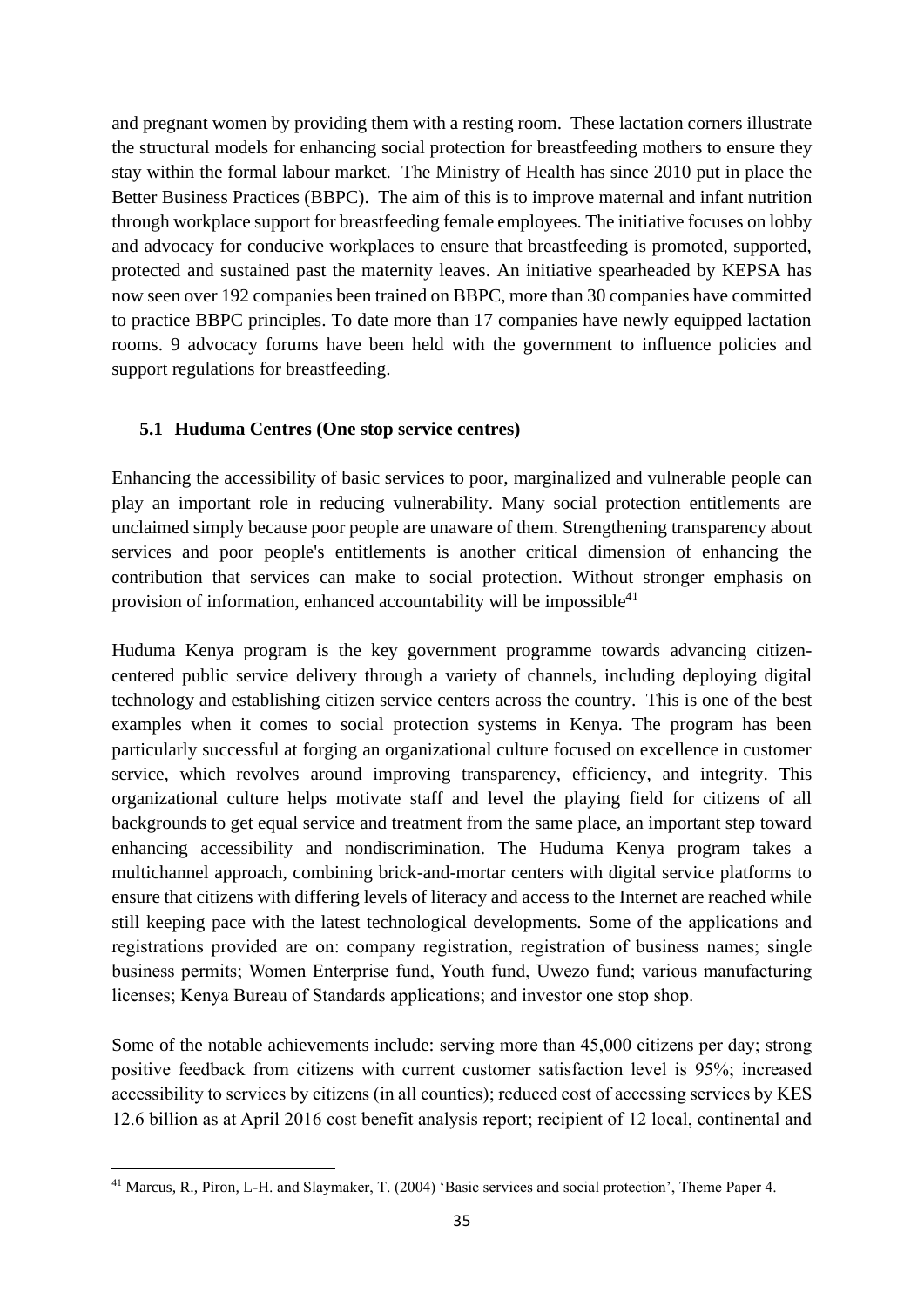global awards including the UN Public Service Award; contributed to improving the ease of doing business index from 136 to the current 92**;** transformed public service delivery by providing up to 70 quick, dignifying and corruption free services; been a role model with 17 African delegations on benchmarking visits; revenue collection of more than KES 15 Billion through Huduma Centres as well as a boosted renewed confidence of the Public Service among Kenyans.

| <b>52 OPERATIONAL HUDUMA CENTERS IN 47 COUNTIES</b> |                   |                     |                     |  |  |  |  |
|-----------------------------------------------------|-------------------|---------------------|---------------------|--|--|--|--|
| 1. GPO (Teleposta)                                  | 16. Nyandarua     | 31. Siaya           | 46. Elgeyo Marakwet |  |  |  |  |
| 2. City Square                                      | 17. Kitui         | 32. Kericho         | 47. West Pokot      |  |  |  |  |
| 3. Makadara                                         | 18. Makueni       | 33. Garissa         | 48. Mandera         |  |  |  |  |
| 4. Kakamega                                         | 19. Meru          | 34. Tharaka - Nithi | 49. Vihiga          |  |  |  |  |
| 5. Machakos                                         | 20. Isiolo        | 35. Baringo         | 50. Homabay         |  |  |  |  |
| 6. Kajiado                                          | 21. Nyamira       | 36. Kapsabet        | 51. Bungoma         |  |  |  |  |
| 7. Mombasa                                          | 22. Thika         | 37. Kirinyaga       | 52. Tana River      |  |  |  |  |
| 8. Kisumu                                           | 23. Wajir         | 38. Maralal         |                     |  |  |  |  |
| 9. Eldoret                                          | 24. Turkana       | 39. Narok           |                     |  |  |  |  |
| 10. Kisii                                           | 25. Busia         | 40. Marsabit        |                     |  |  |  |  |
| 11. Nakuru                                          | 26. Kitale        | 41. Murang'a        |                     |  |  |  |  |
| 12. Embu                                            | 27. Taita- Taveta | 42. Lamu            |                     |  |  |  |  |
| 13. Nyeri                                           | 28. Kwale         | 43. Kilifi          |                     |  |  |  |  |
| 14. Eastleigh                                       | 29. Laikipia      | 44. Kajiado West    |                     |  |  |  |  |
| 15. Kibera                                          | 30. Migori        | 45. Bomet           |                     |  |  |  |  |

Huduma Kenya intends to leverage the program's one stop shop approach to support delivery of the Big 4 Priorities of the Government (universal health care, food security, housing and manufacturing) through provision of: the Big 4 related services in Huduma Centre counters; utilising Huduma Mashinani outreaches to provide Big 4 related services; rolling out the Huduma on Wheels to reach the furthest Kenyans with relevant services. Huduma cards will ease payments of Government services including; NHIF, NSSF.

# <span id="page-35-0"></span>**6. SUSTAINABLE INFRASTRUCTURE**

Investing in the provision of and access to quality, sustainable, resilient and gender responsive infrastructure, including time and labour saving technologies, safe and affordable and accessible transport systems, affordable and sustainable modern energy and safe drinking water and sanitation is a pre-requisite for achieving many of the SDGs.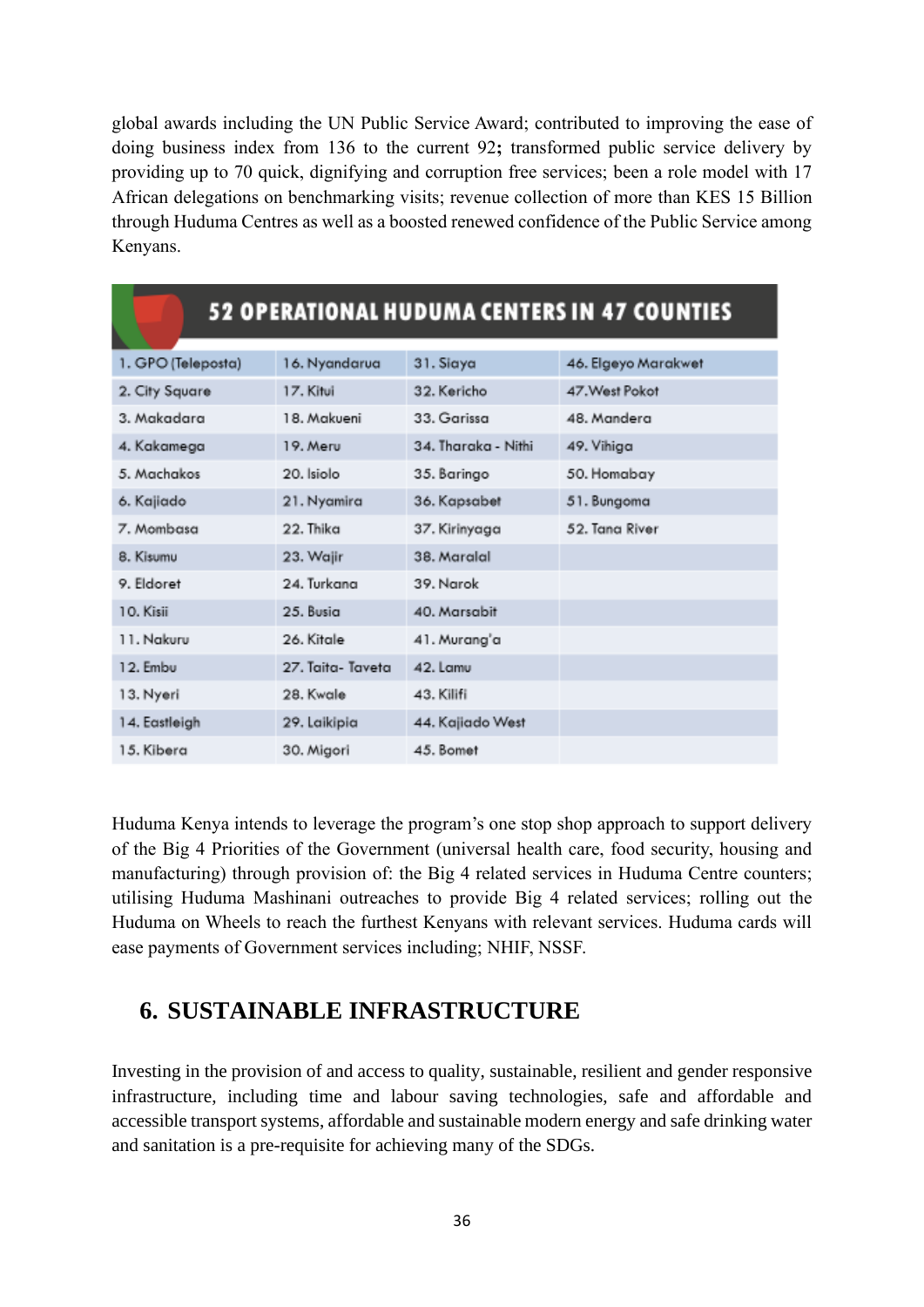Access to sustainable infrastructure is an enabler in the realization of gender equality and empowerment of women and girls. According to UN (2018), infrastructure is defined as physical, human, financial set up and organization, that is required to deliver these services, such as roads, information and communications technologies, sanitation, electrical power, and water. It also includes ports, highways, bridges, markets, urbanization, schools and hospitals to name but a few. Other aspects of infrastructure are defined to include social infrastructure such as human capital (teachers, doctors, community mobilization networks) and financial infrastructure such as budgetary provisions for infrastructure financing. Both infrastructure and public services implies the role of the State in their provision.

Evidence indicates that investment in infrastructure, leads to socio-economic transformation of the economy and can trigger ripple effects that empower women and girls through participation in labour markets, improves investment climate, and removes trade barriers, among other benefits.

The Government of Kenya recognizes that a robust and dynamic physical and social infrastructure is critical to achieving the country's development agenda of Vision 2030 whose theme is globally competitive and prosperous Kenya. Kenya has fast-tracked its deployment of physical infrastructure throughout the country to facilitate implementation of the priority Big Four agenda (manufacturing, universal healthcare, affordable housing and food security and nutrition), in order to achieve accelerated socio-economic development.

Investment in various infrastructure projects has a direct impact on gender equality and empowerment of women and girls. For instance provision of water to close proximity to households saves women, and girls' time from walking long distances in search of the commodity. The role of national and county governments in providing sustainable infrastructure cannot be gainsaid. Also public private participation in investment and provision of infrastructure play key role in provision of infrastructure for use by all population, including women and girls. This is done through effective legislative, administrative, and policy frameworks that govern various infrastructure sectors.

Economic growth is critical for social protection: it provides both the additional incomes which allow for critical private and informal transfers and mutual support, but also the basis for public revenues which can be used as insurance and for basic social security to enhance the quality of life for citizens.

#### <span id="page-36-0"></span>**6.1 Energy and Information Communication Technology**

The government continues to invest in the Energy sector to improve the energy infrastructure network including development and use of renewable energy sources to create a reliable, adequate and cost effective energy supply. In  $2015/16 - 2016/17$ , the country recorded an expanded electricity generation of 30% due to improvement in generation using wind and geothermal energy. Customer connectivity under Rural Electrification Programme expanded by 30.6% with coverage from 972,018 in 2016/17 to 1,269,510 in 2015/16. However there was overall decline in growth of the sector from 9.5% to 6.9% due to depressed generation of hydro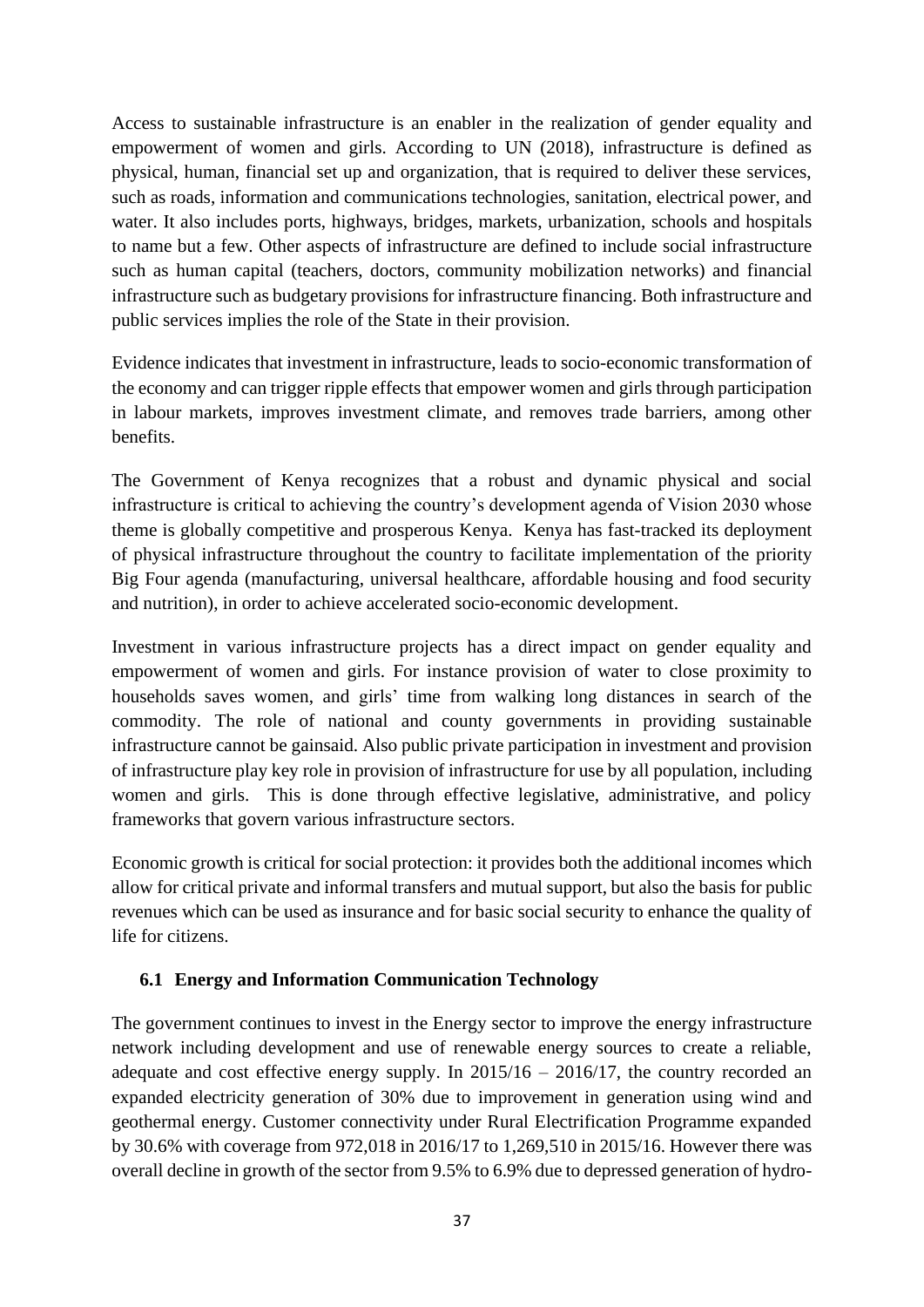electricity due to failure of short rains in 2016 and long rain in 2017. Some of the key programmes include:

# <span id="page-37-0"></span>**Last Mile Connectivity Project**

This was launched in 2015, to improve electricity access to an additional 1.5 million Kenyans and was fund by the African Development Bank. The project connects about one million new customers every year and is committed to achieving over 70% access to electricity. With this progress, more women in the rural areas are now benefitting from clean renewable energy.

#### <span id="page-37-1"></span>**The Kenya Off-Grid Solar Access Project (KOSAP)**

The project is committed to providing solar power generated electricity to 14 rural counties that will ensure connectivity for 1.2 million households, 1030 community facilities, and 620 boreholes. This has seen more girls and women in the rural areas access power for lighting and other commercial activities

#### <span id="page-37-2"></span>**LPG Uptake Promotion**

This programme was initiated through the Presidential Directive Unit under the socioeconomic program within the Ministry of Energy, National Oil Cooperation Kenya (NOCK) with a view to distributing liquefied petroleum gas (LPG) gas cylinders to rural Kenya. The project is committed to distributing 1.2 million cylinders to rural households in Kenya. This project will see many women adopt clean energy for cooking and thus eliminate challenges of bio fuels such as negative health impacts, economic burden, environmental degradation and pollution.

#### <span id="page-37-3"></span>**Kenya National Domestic Biogas Program**

As part of the clean energy interventions the program aims to harmonize integration of agriculture and energy to reducing the burden of collecting firewood on women as well as offering opportunities for employment creation in the biogas construction sector for women in rural areas. So far, the program boasts of key achievements such as: reduction of carbon dioxide (CO2) equivalent emissions(73,623 tonnes); savings on fuel wood (37,388 tonnes); savings on charcoal (13,460 tonnes); time, approximately 15 to 18 million19 hours per saved for women and children fetching firewood and other biomass sources for cooking and heating; effort saved in cooking, warming food and water and cleaning cooking pots for about 7,700 households (over 15,000 women); quality study time for children (approx. 23,28021 children served with better reading light); employment of 366 youthful Kenyans as biogas masons and 49 as field supervisors. This is in addition to other direct and indirect employment in extension, promotion, credit, microfinance and employment through biogas-related enterprise in appliances and parts as well as creation of, or support to, over 100 biogas-related enterprises, mainly in the rural areas among others.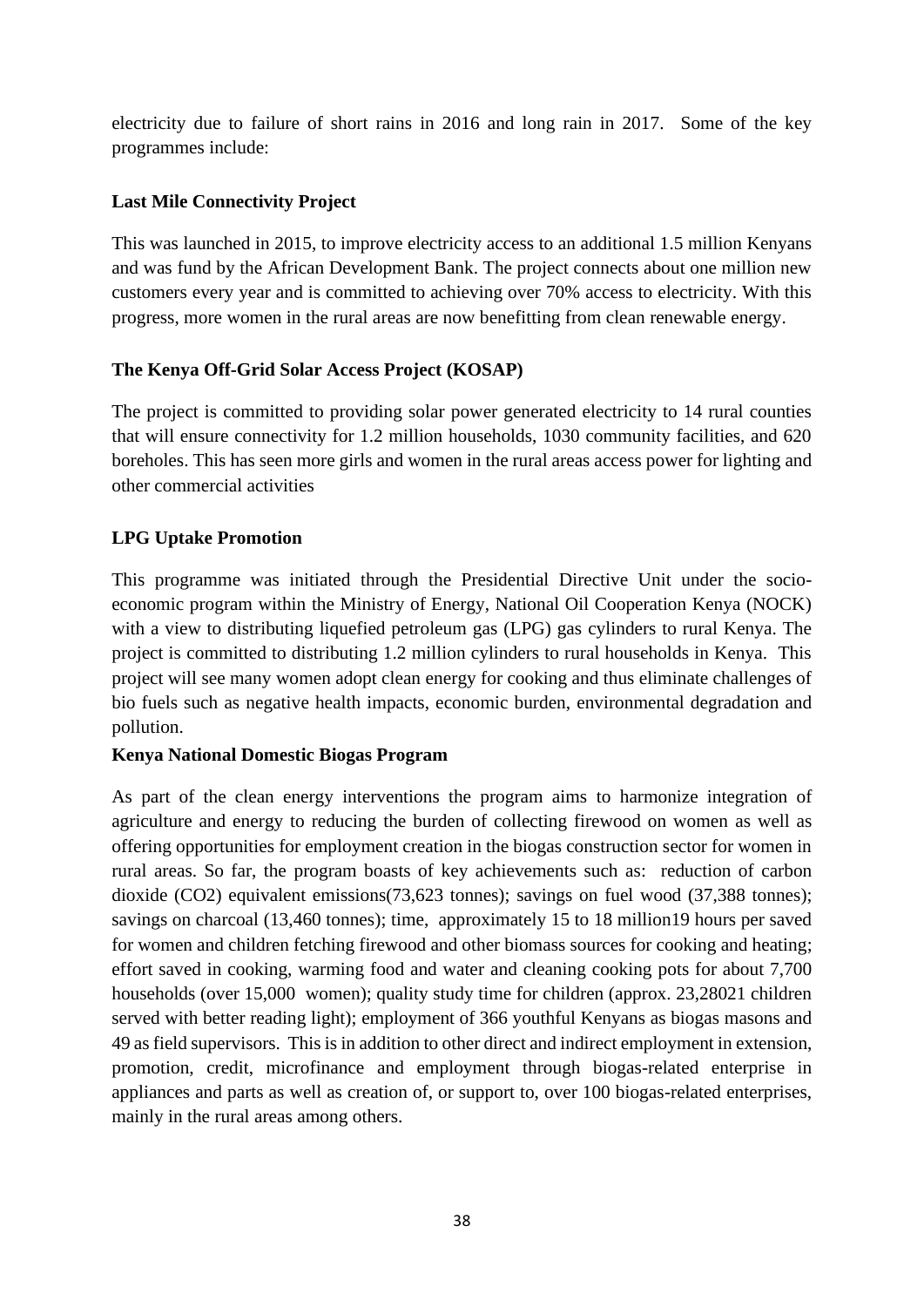## <span id="page-38-0"></span>**Rural Electrification Program (REP)**

The program targets various rural parts of the country including trading centres, secondary schools, among other public amenities. The project has seen an increase in rural access to electricity by about 33%.

The National Government is implementing the energy project countrywide through the last mile connectivity project. The aim of the initiative started in 2015 is to ensure affordable electricity connections to households and achieving over 70% connectivity by 2017 and universal access by 2020. It was intended to cover 314,200 households or 1.5 million Kenyans by 2017. The second and third phases will cover an additional of 500,000 households. <sup>42</sup>

The benefits of the connectivity are immense, and include:

- Positively influence the agricultural sectors. Farmers, mainly women who are the majority will benefit from cooling storage for fish, meat and milk among other products. This will increase productivity and boost good health, and nutrition of families.
- Connectivity leads to increased time and efficiency for business activities.
- Improves security through prolonged hours of lighting, thus reducing crime
- Eliminate the negative health effects from indoor air pollution and fire accidents that emanate from the use of conventional alternatives such as candles and kerosene lamps, mostly used by women;

#### **Case study. Use and access to energy by women and girls**

On Rusinga Island, community members have been provided with solar lighting systems. Rural women benefit from this project in numerous ways. Wasgany (not her real name) had this to say: "As a woman, I feel I now belong to this world. Solar lighting has enabled me expand my business since I am able to package my merchandise in the night and sell them during the day, I am not stressed by kerosene andall the money I save can now comfortably cater for my domestic needs. I really feel empowered and at par with other women who live in the cities."

- School going children will benefit by studying and doing their assignments after dusk. This will lead to better grades, better jobs and a generally better quality of life for them.
- Connectivity will create many employment opportunities and improve the living standards of women, men, boys and girls, thus leading to sustainable development

The National Government is implementing the energy project countrywide through the last mile connectivity project. The aim of the initiative started in 2015 by the Government of Kenya whose aim was to ensure affordable electricity connections to households and achieving over 70% connectivity by 2017 and universal access by 2020. It was intended to cover 314,200 households or 1.5 million Kenyans by 2017. The second and third phases will cover an additional of 500,000 households, (Kenya Power). It will support implementation of flagship projects like Standard Gauge Railway (SGR), Konza Tecnocity, Meru Steel Smelting plant will boost demand in the long run. At the moment, SGR line phase 1 from Mombasa to Nairobi is

<sup>42</sup> Kenya Power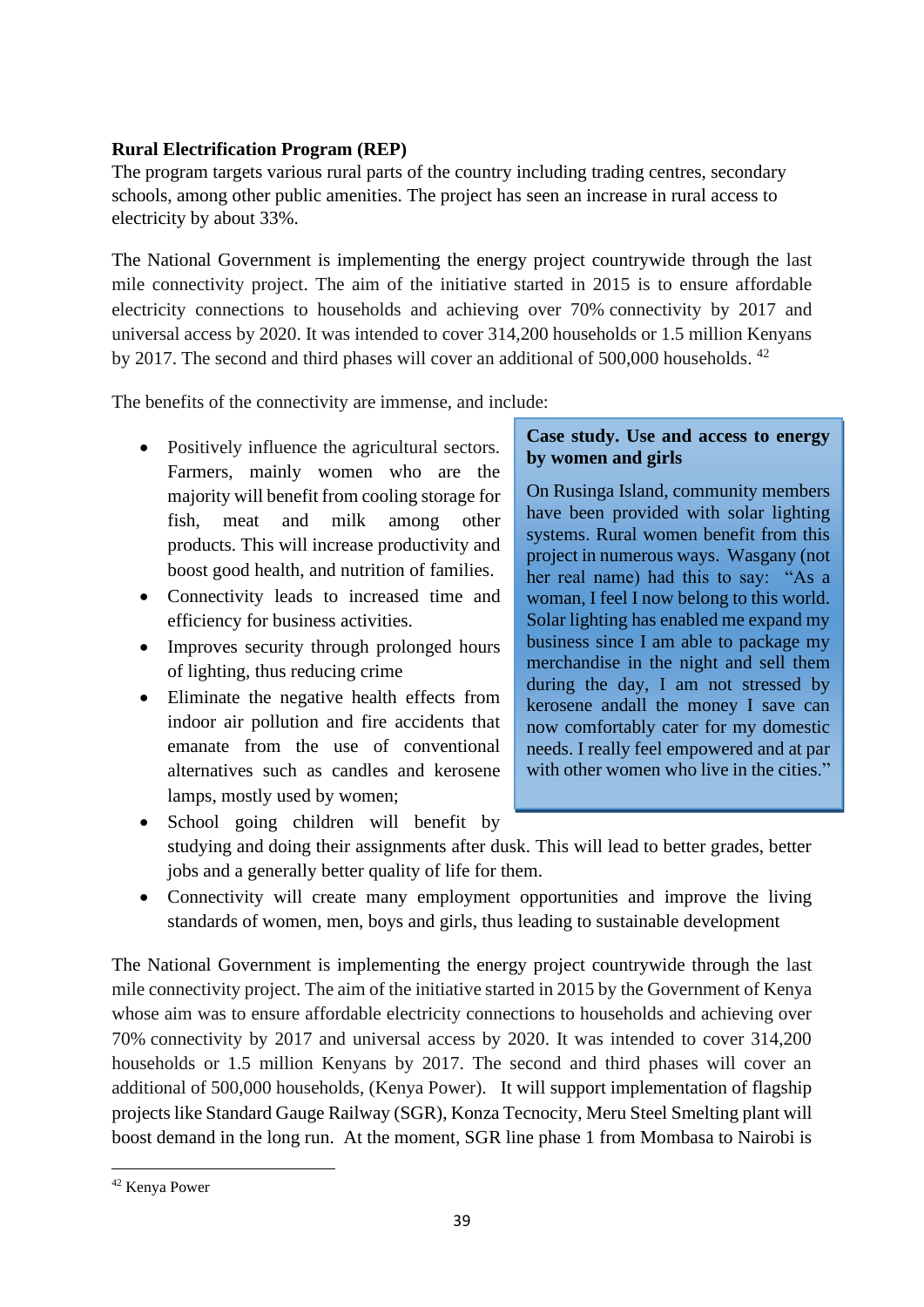already operational and benefiting both men and women, thus increasing their mobility to undertake various socio-economic activities to support their livelihoods. The number of customers connected to electricity increased from 802,249 to 6,182,282 between 2006 and 2016. 43

## <span id="page-39-0"></span>**Last Mile Internet Fibre Connectivity**

The Government has continued to invest in the National Optic Fibre Backbone Infrastructure (NOFBI) across the country, with the aim of increasing cost-effective access to internet services. This has led to the value of information and communication technology (ICT) output increasing by 10.9% to Kshs 345.1 billion in 2017. By bringing services closer to the people through technology and internet access, the government relationship with its citizens is redefined as these are mechanisms to empower citizens with real time access to information. The total wired and wireless internet subscriptions increased by 25.0% to 33.4 million in 2017 from 26.7 million in 2016 with total digital subscriptions increased by 12.4% to 4.9 million in 2017 from 4.4 million in 2016

## <span id="page-39-1"></span>**Technology and Digital Platforms Infrastructure (Mobile phone technology)**

Mobile penetration measured by subscriptions improved to 91.9 per 100 inhabitants from 85.9 in 2016. Prepaid subscriptions per 100 inhabitants increased to 88.9 in 2017 from 82.8 in 2016. Mobile commerce transactions grew by 85.5% from KES 1.8 trillion in 2016 to KES 3.2 trillion in 2017. Total mobile money transfers increased by 8.4% from KES 3,356 billion in 2016 to KES 3,638 billion in 2017.

The average price of a one minute mobile to mobile call declined marginally from KES 3.08 in 2016 to KES 3.00 in 2017. Similarly, international calls through mobile phone to countries operating within the One Area Network had lower charges compared to those operating outside the framework which charged higher tariffs (Economic survey, 2018)

|                                                               |        | 2012   |        | 2014   |        | $2016*$ |  |
|---------------------------------------------------------------|--------|--------|--------|--------|--------|---------|--|
| Indicators                                                    | Female | Male   | Female | Male   | Female | Male    |  |
| Fixed Tel lines per 100 inhabitants                           | 1.28   | 1.31   | 0.83   | 0.85   | 0.32   | 0.32    |  |
| Mobile Cellular Tel subscriptions per 100 inhabitants         | 148.35 | 151.13 | 155.19 | 157.18 | 170.45 | 173.27  |  |
| Internet subscribers per 100 inhabitants (wireless and fixed) | 41.47  | 42.25  | 75.92  | 77.28  | 116.68 | 118.61  |  |
| Broadband subscriptions per 100 inhabitants (fixed and wired) | 9.28   | 9.45   | 19.58  | 19.93  | 55.55  | 56.47   |  |
| Mobile money subscriptions per 100 inhabitants                | 94.17  | 95.95  | 120.08 | 122.23 | 139.91 | 142.22  |  |

#### **Indicators Measuring Gender Equality in ICT 2012, 2014 and 2016**

<sup>43</sup> KIPPRA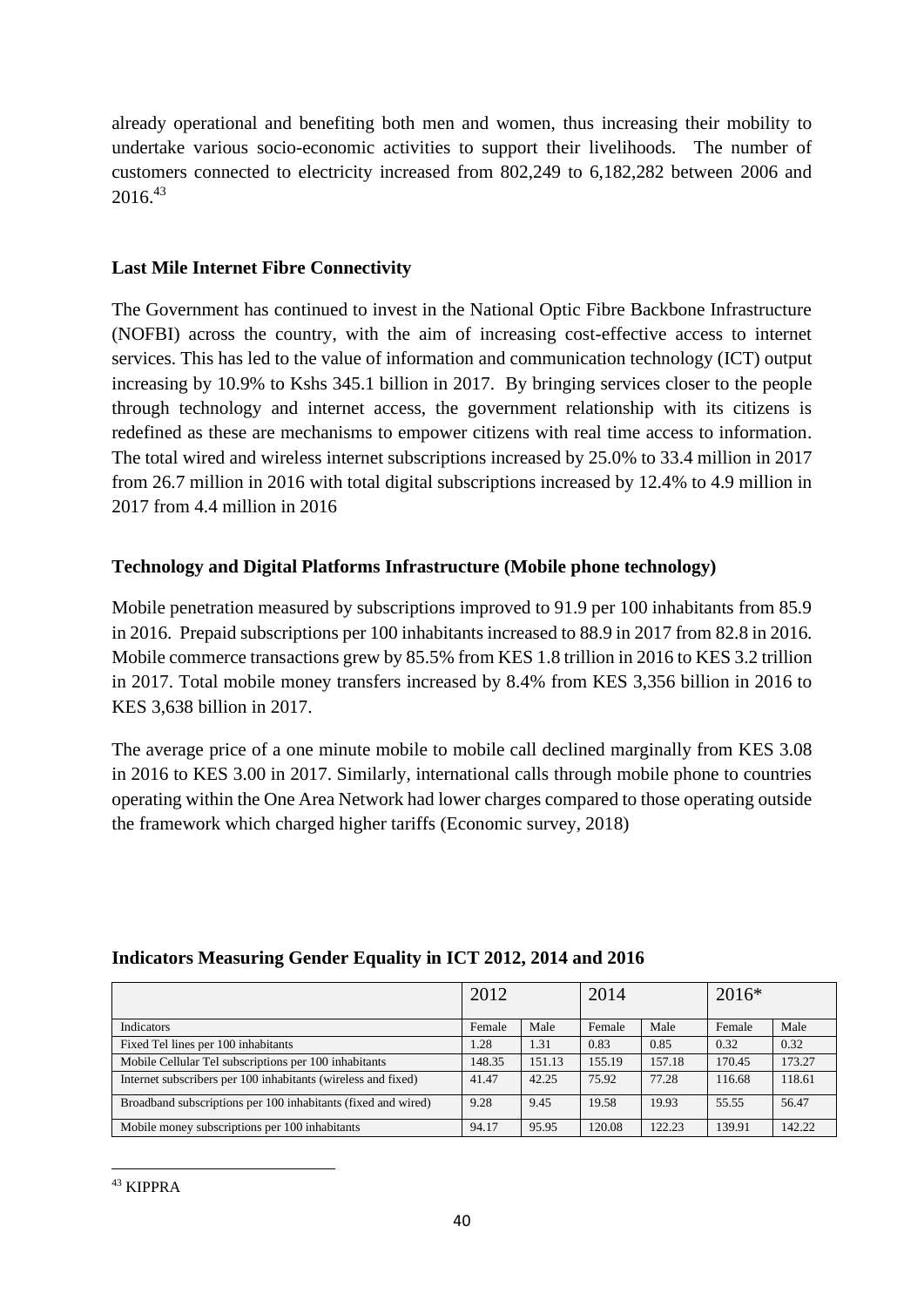#### **Source: Kenya Economic Survey 2017**

The table shows narrow gender gap with men performing slightly better than women in all the indicators. Gender disparity in mobile penetration was consistently about 2.8 percentage points over the last 5 years. Mobile money penetration had an average gender disparity of about 2.1 percentage points over the same period. The penetration rate of fixed telephone had the least gender gap of 0.01 percentage points.

## <span id="page-40-0"></span>**6.2 Partnerships with private sector on energy**

#### <span id="page-40-1"></span>**M-Kopa**

M-Kopa is a locally based electricity provision firm which uses embedded GSM and mobile payments to revolutionize asset financing electricity. Its service platform offers combination of accounting, customer relationship management and inventory tracking in one complete system. Customers buy the solar home system on an affordable M-Kopa payment plan, with an initial deposit followed by daily payments for up to one year. After completing payments, customers own the product outright. As of January 2018, M-Kopa has connected over 600,000 homes to affordable solar power. Current customers will make projected savings of US\$ 450M over the next four years. M-Kopa customers will enjoy 75 million hours of kerosene- free lighting per month. 44

# <span id="page-40-2"></span>**D-lights**

These lights provide solar-powered solutions for people without access to reliable electricity. The company also distributes solar lighting brand for households and small businesses in offgrid communities. The Company ensures rural access to clean and reliable sources of energy to improve quality of life and promote save on costs going towards kerosene for lighting purposes. With this technology, more girls and women in the rural areas stand to benefit from the clean, safe and reliable sources of energy so provided.<sup>45</sup>

#### <span id="page-40-3"></span>**Jiko koa**

This is a fuel-efficient, clean-burning cook stove that integrates advanced technology and usercentric design with low-cost, locally-based manufacturing. The stove is described as advanced, fuel-efficient, and affordable. The stove cooks twice as fast with half the charcoal. The technology uses a high-efficiency combustion chamber, light-weight ceramic insulation, and cool-touch handles to create a faster cooking, cleaner burning, safer and more economical. It reduces the amount of charcoal used by 60% and reduces smoke and harmful emissions by more than 60%. Women, especially those living in the rural areas stand to benefit more from this technology.

<sup>44</sup> <http://solar.m-kopa.com/about/our-technology/>

<sup>45</sup> www.dlight.com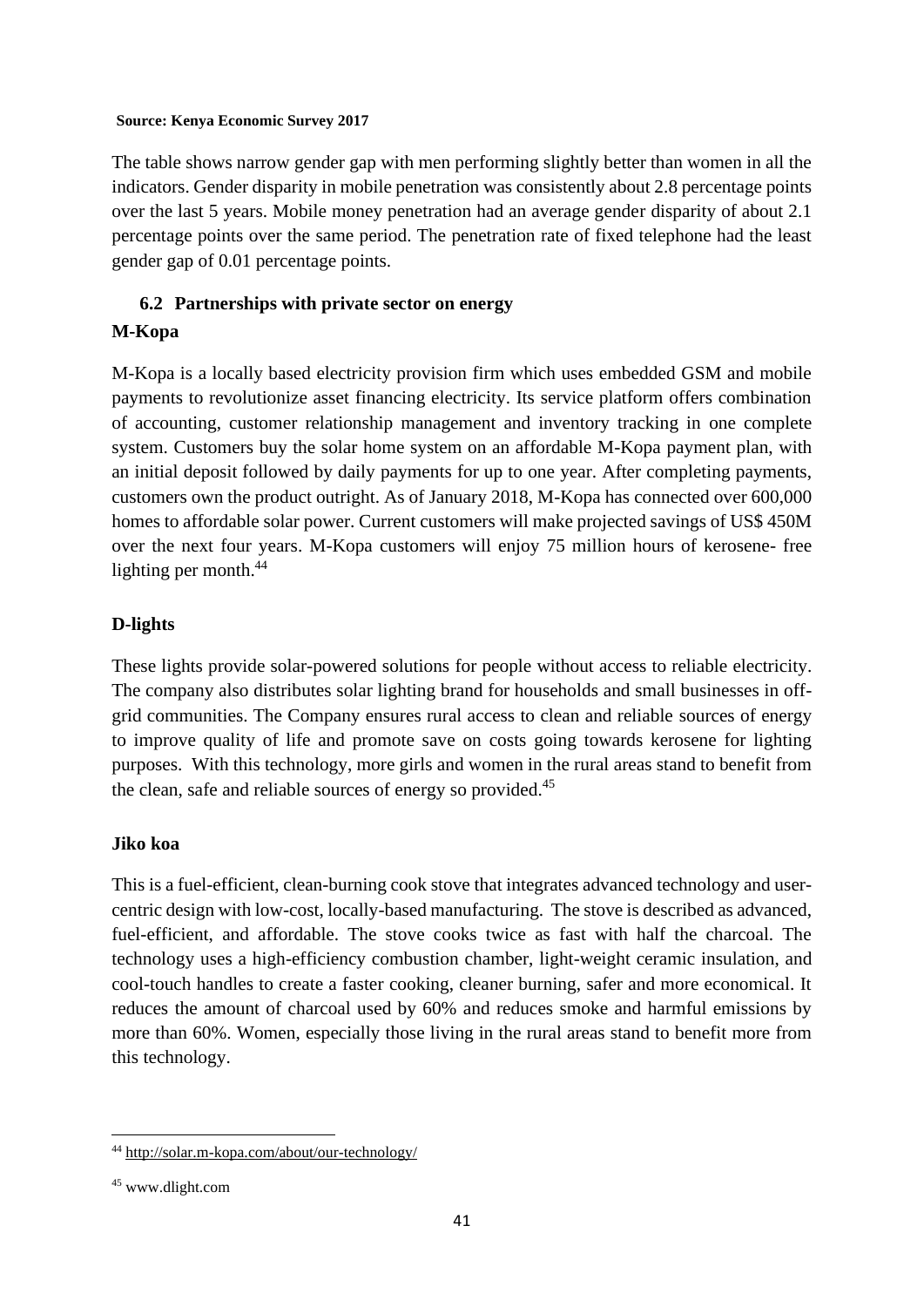## <span id="page-41-0"></span>**6.3 Water and sewerage infrastructure development programme**

In water resources management and water and sewerage infrastructure development programmes the achievements have been;

- Increased national water coverage from 53.3% in 2013/2014 to 60% in 2016/2017 (additional 5.3 Million people)
- Increased Sewerage coverage in urban areas by 3% (from 22.1% to 25% i.e additional 1.3 Million People)
- A total 450,333 people have improved access to water services and 10,150 people have improved access to sanitation services in marginalized and underserved areas;
- The social flat rate tariffs were also adopted to make water affordable to the poor
- Strong pro poor focus on access to water and on-site sanitation
- Establishment of information systems for reliable reporting
- The households having access to improved water sources increased from 61.5% to 72.6% while those using electricity for lighting increased from 15.7%t to 41.1% in the same period $46$

# <span id="page-41-1"></span>**6.4 Housing and sanitation**

On housing, the National government through the Department of Public Works has also undertaken several housing projects, including civil servant housing scheme and slum upgrading projects. Slum upgrading will lead to decent housing that will translate to better socio-economic conditions, that will benefit women in terms of extended business hours, better sanitation, improved security due to better street lighting and water supply that accompany better housing conditions. Due to better sanitation and supply of water, waterborne related diseases will be reduced that improving maternal, child and neonatal mortality rates in slum upgraded areas.

- At the County level. There was provision of solar power which increased from 163 to 232, power from the national grid from 365 to 455, standby generator from 93 to 126, and running water from 453 to 626 from 2013 to 2016.
- For maternal and neonatal, there was an increased investment in equipment which led to increased incubators and maternity wards from 207 to 295 and from 3,496 to 4213, from 2013 to 2016, in Kenyan counties. Health utility vehicles also increased from 197 to 247, and ambulances from 274 to 417 from 2013 to 2016 respectively. This had great improvements in health outcomes for women, which enhanced hospital deliveries increased from 43% in 2008/2009 to 61% in 2014. Additionally, due to the above health intervention in provision of health infrastructure, increased investment and recruitment of health staff led to the decrease of child mortality rate from 56 in 2012 to 49 per 1000 live births, in 2015.

<sup>46</sup> KIPPRA